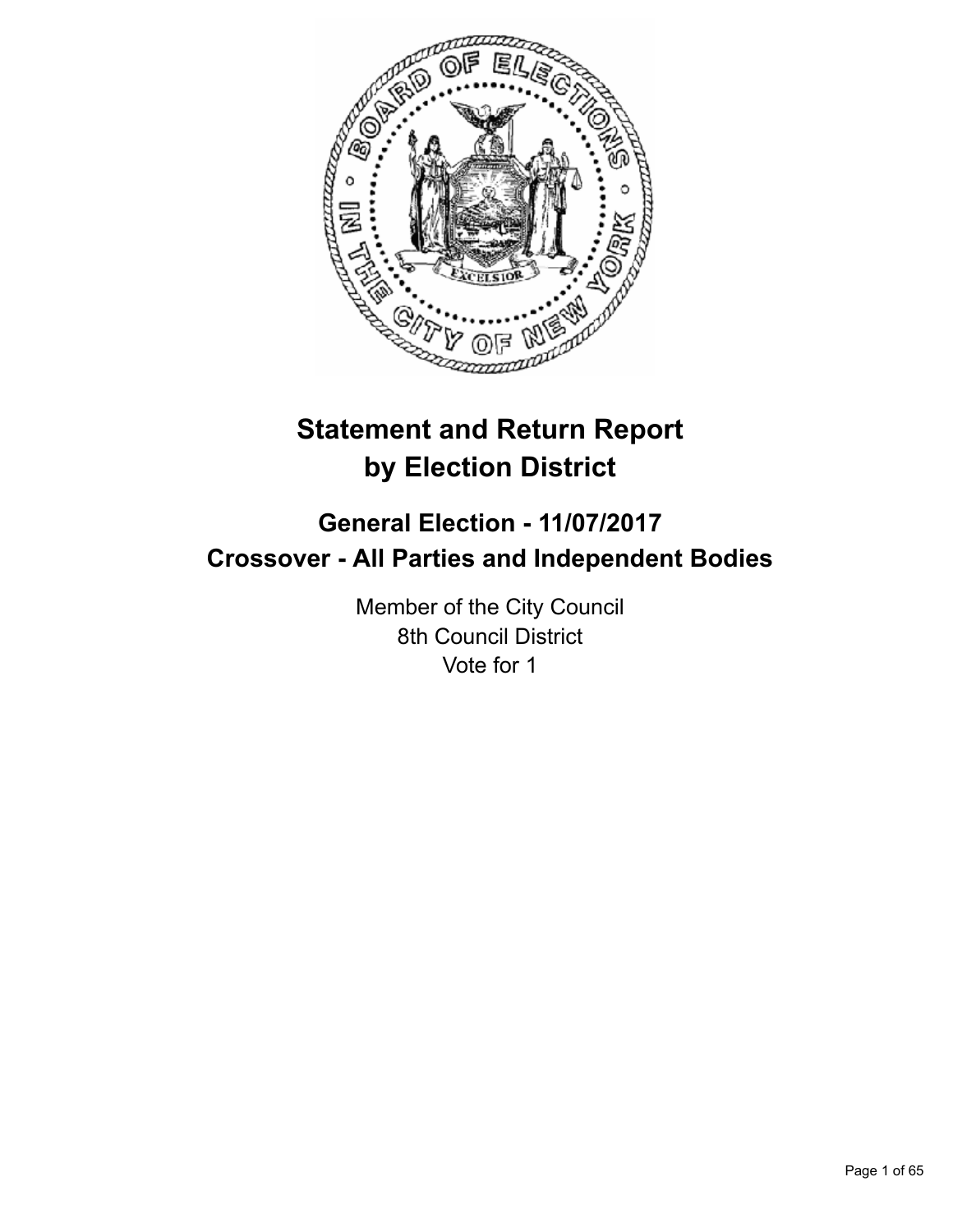

| <b>PUBLIC COUNTER</b>                                    | 107          |
|----------------------------------------------------------|--------------|
| MANUALLY COUNTED EMERGENCY                               | 0            |
| ABSENTEE / MILITARY                                      | 7            |
| <b>AFFIDAVIT</b>                                         | 0            |
| <b>Total Ballots</b>                                     | 114          |
| Less - Inapplicable Federal/Special Presidential Ballots | 0            |
| <b>Total Applicable Ballots</b>                          | 114          |
| DIANA AYALA (DEMOCRATIC)                                 | 83           |
| DABY B. CARRERAS (REPUBLICAN)                            | 8            |
| LINDA ORTIZ (CONSERVATIVE)                               | 7            |
| DIANA AYALA (WORKING FAMILIES)                           | 6            |
| DABY B. CARRERAS (REFORM)                                | 0            |
| DABY B. CARRERAS (STOP DE BLASIO)                        | 0            |
| DABY B. CARRERAS (NO REZONING 4 EVER)                    | $\mathbf{0}$ |
| <b>Total Votes</b>                                       | 104          |
| Unrecorded                                               | 10           |

| <b>PUBLIC COUNTER</b>                                    | 193            |
|----------------------------------------------------------|----------------|
| <b>MANUALLY COUNTED EMERGENCY</b>                        | 0              |
| ABSENTEE / MILITARY                                      | 7              |
| <b>AFFIDAVIT</b>                                         | 2              |
| <b>Total Ballots</b>                                     | 202            |
| Less - Inapplicable Federal/Special Presidential Ballots | 0              |
| <b>Total Applicable Ballots</b>                          | 202            |
| DIANA AYALA (DEMOCRATIC)                                 | 144            |
| DABY B. CARRERAS (REPUBLICAN)                            | 7              |
| LINDA ORTIZ (CONSERVATIVE)                               | 6              |
| DIANA AYALA (WORKING FAMILIES)                           | 17             |
| DABY B. CARRERAS (REFORM)                                | $\overline{2}$ |
| DABY B. CARRERAS (STOP DE BLASIO)                        | 0              |
| DABY B. CARRERAS (NO REZONING 4 EVER)                    | $\mathbf{0}$   |
| UNATTRIBUTABLE WRITE-IN (WRITE-IN)                       | 1              |
| <b>Total Votes</b>                                       | 177            |
| Unrecorded                                               | 25             |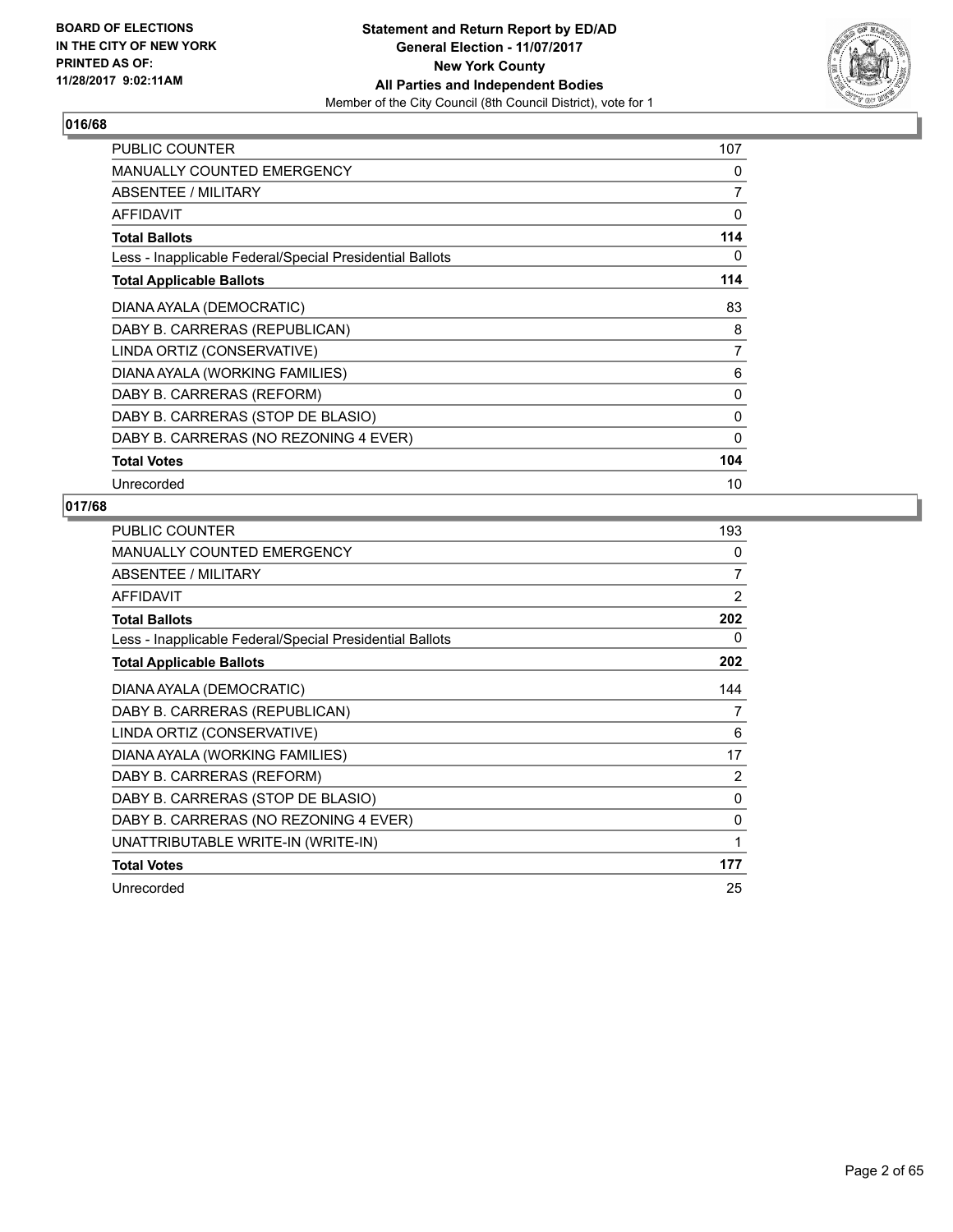

| <b>PUBLIC COUNTER</b>                                    | 168          |
|----------------------------------------------------------|--------------|
| <b>MANUALLY COUNTED EMERGENCY</b>                        | 0            |
| ABSENTEE / MILITARY                                      | 1            |
| <b>AFFIDAVIT</b>                                         | 4            |
| <b>Total Ballots</b>                                     | 173          |
| Less - Inapplicable Federal/Special Presidential Ballots | 0            |
| <b>Total Applicable Ballots</b>                          | 173          |
| DIANA AYALA (DEMOCRATIC)                                 | 139          |
| DABY B. CARRERAS (REPUBLICAN)                            | 4            |
| LINDA ORTIZ (CONSERVATIVE)                               | 7            |
| DIANA AYALA (WORKING FAMILIES)                           | 8            |
| DABY B. CARRERAS (REFORM)                                | 0            |
| DABY B. CARRERAS (STOP DE BLASIO)                        | 0            |
| DABY B. CARRERAS (NO REZONING 4 EVER)                    | $\mathbf{0}$ |
| <b>Total Votes</b>                                       | 158          |
| Unrecorded                                               | 15           |

| <b>PUBLIC COUNTER</b>                                    | 123      |
|----------------------------------------------------------|----------|
| <b>MANUALLY COUNTED EMERGENCY</b>                        | 0        |
| ABSENTEE / MILITARY                                      | 1        |
| <b>AFFIDAVIT</b>                                         | $\Omega$ |
| <b>Total Ballots</b>                                     | 124      |
| Less - Inapplicable Federal/Special Presidential Ballots | 0        |
| <b>Total Applicable Ballots</b>                          | 124      |
| DIANA AYALA (DEMOCRATIC)                                 | 88       |
| DABY B. CARRERAS (REPUBLICAN)                            | 2        |
| LINDA ORTIZ (CONSERVATIVE)                               | 7        |
| DIANA AYALA (WORKING FAMILIES)                           | 5        |
| DABY B. CARRERAS (REFORM)                                | 0        |
| DABY B. CARRERAS (STOP DE BLASIO)                        | 0        |
| DABY B. CARRERAS (NO REZONING 4 EVER)                    | 0        |
| <b>Total Votes</b>                                       | 102      |
| Unrecorded                                               | 22       |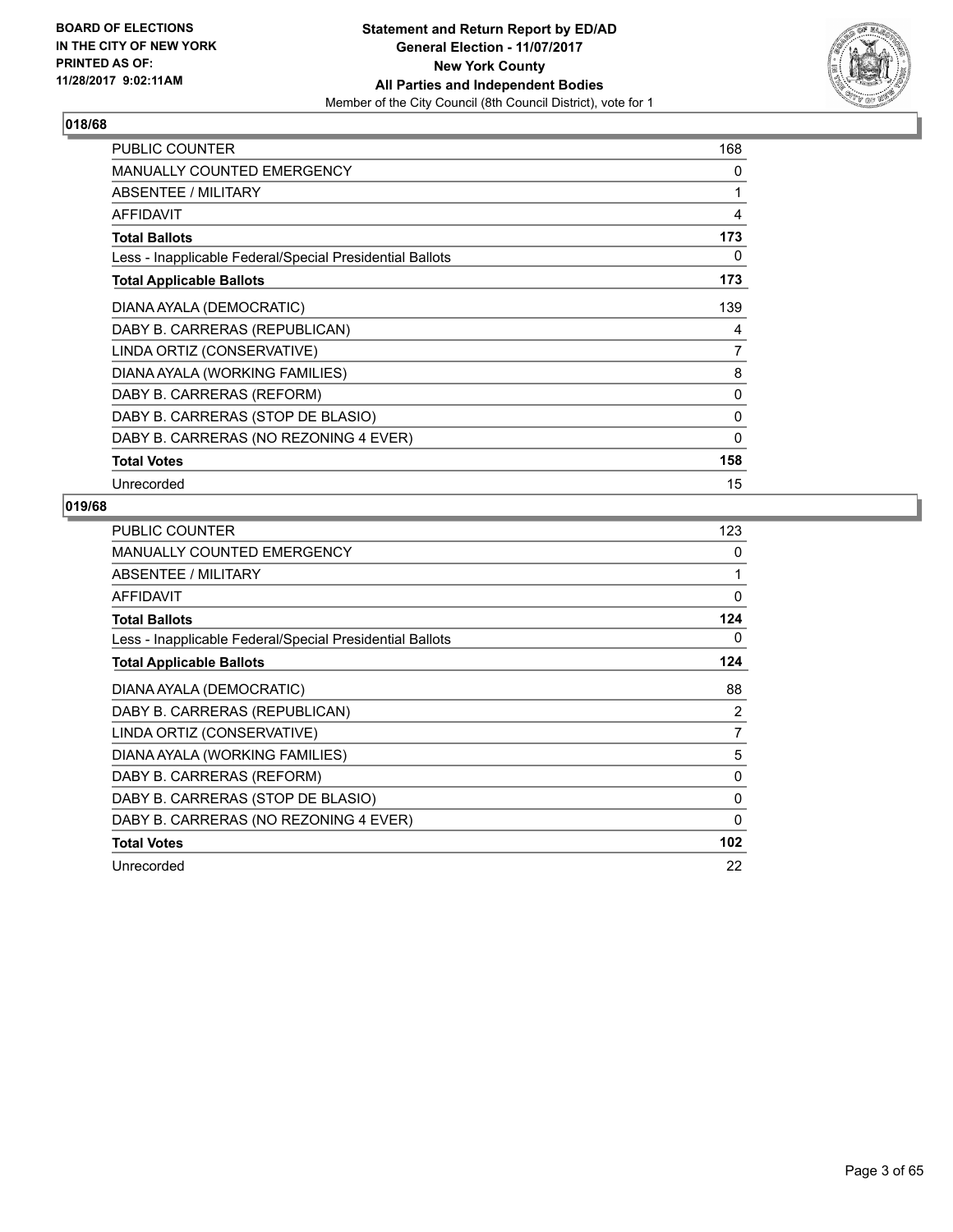

| <b>PUBLIC COUNTER</b>                                    | 173 |
|----------------------------------------------------------|-----|
| <b>MANUALLY COUNTED EMERGENCY</b>                        | 0   |
| ABSENTEE / MILITARY                                      | 1   |
| <b>AFFIDAVIT</b>                                         | 0   |
| <b>Total Ballots</b>                                     | 174 |
| Less - Inapplicable Federal/Special Presidential Ballots | 0   |
| <b>Total Applicable Ballots</b>                          | 174 |
| DIANA AYALA (DEMOCRATIC)                                 | 129 |
| DABY B. CARRERAS (REPUBLICAN)                            | 2   |
| LINDA ORTIZ (CONSERVATIVE)                               | 9   |
| DIANA AYALA (WORKING FAMILIES)                           | 15  |
| DABY B. CARRERAS (REFORM)                                | 0   |
| DABY B. CARRERAS (STOP DE BLASIO)                        | 0   |
| DABY B. CARRERAS (NO REZONING 4 EVER)                    | 0   |
| <b>Total Votes</b>                                       | 155 |
| Unrecorded                                               | 19  |

| <b>PUBLIC COUNTER</b>                                    | 200      |
|----------------------------------------------------------|----------|
| <b>MANUALLY COUNTED EMERGENCY</b>                        | 0        |
| ABSENTEE / MILITARY                                      | 7        |
| <b>AFFIDAVIT</b>                                         | 2        |
| <b>Total Ballots</b>                                     | 209      |
| Less - Inapplicable Federal/Special Presidential Ballots | 0        |
| <b>Total Applicable Ballots</b>                          | 209      |
| DIANA AYALA (DEMOCRATIC)                                 | 161      |
| DABY B. CARRERAS (REPUBLICAN)                            | 6        |
| LINDA ORTIZ (CONSERVATIVE)                               | 3        |
| DIANA AYALA (WORKING FAMILIES)                           | 18       |
| DABY B. CARRERAS (REFORM)                                | 1        |
| DABY B. CARRERAS (STOP DE BLASIO)                        | $\Omega$ |
| DABY B. CARRERAS (NO REZONING 4 EVER)                    | $\Omega$ |
| ROBET J. RODRIGUEZ (WRITE-IN)                            | 2        |
| <b>Total Votes</b>                                       | 191      |
| Unrecorded                                               | 18       |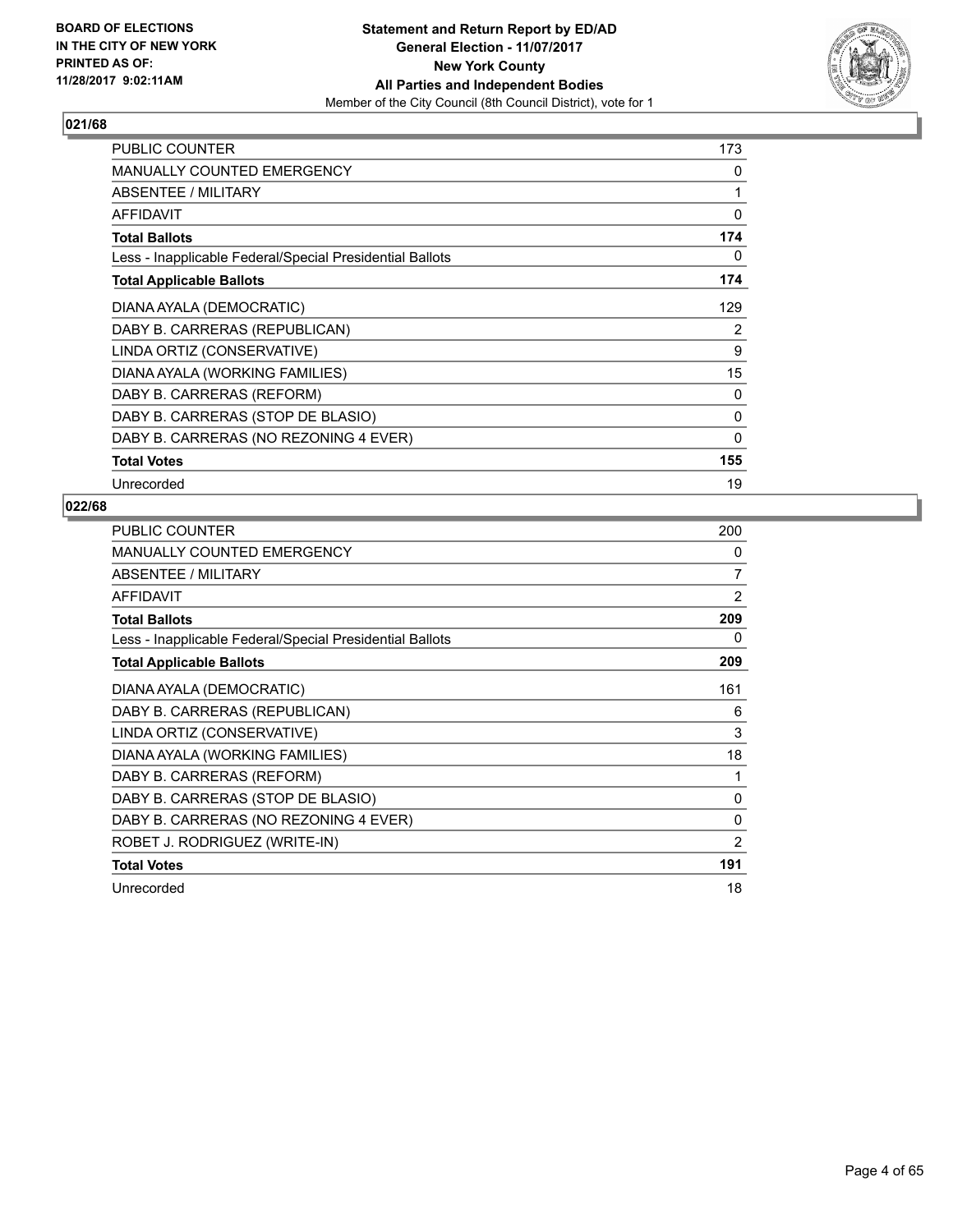

| PUBLIC COUNTER                                           | 143          |
|----------------------------------------------------------|--------------|
| <b>MANUALLY COUNTED EMERGENCY</b>                        | 0            |
| <b>ABSENTEE / MILITARY</b>                               | 6            |
| <b>AFFIDAVIT</b>                                         | 3            |
| <b>Total Ballots</b>                                     | 152          |
| Less - Inapplicable Federal/Special Presidential Ballots | 0            |
| <b>Total Applicable Ballots</b>                          | 152          |
| DIANA AYALA (DEMOCRATIC)                                 | 115          |
| DABY B. CARRERAS (REPUBLICAN)                            | 3            |
| LINDA ORTIZ (CONSERVATIVE)                               | 5            |
| DIANA AYALA (WORKING FAMILIES)                           | 11           |
| DABY B. CARRERAS (REFORM)                                | 1            |
| DABY B. CARRERAS (STOP DE BLASIO)                        | 0            |
| DABY B. CARRERAS (NO REZONING 4 EVER)                    | $\mathbf{0}$ |
| ROBERT J. RODRIGUEZ (WRITE-IN)                           | 3            |
| <b>Total Votes</b>                                       | 138          |
| Unrecorded                                               | 14           |

| <b>PUBLIC COUNTER</b>                                    | 95           |
|----------------------------------------------------------|--------------|
| <b>MANUALLY COUNTED EMERGENCY</b>                        | 0            |
| ABSENTEE / MILITARY                                      | 2            |
| <b>AFFIDAVIT</b>                                         | 3            |
| <b>Total Ballots</b>                                     | 100          |
| Less - Inapplicable Federal/Special Presidential Ballots | 0            |
| <b>Total Applicable Ballots</b>                          | 100          |
| DIANA AYALA (DEMOCRATIC)                                 | 83           |
| DABY B. CARRERAS (REPUBLICAN)                            | 6            |
| LINDA ORTIZ (CONSERVATIVE)                               | 1            |
| DIANA AYALA (WORKING FAMILIES)                           | 3            |
| DABY B. CARRERAS (REFORM)                                | 0            |
| DABY B. CARRERAS (STOP DE BLASIO)                        | $\mathbf{0}$ |
| DABY B. CARRERAS (NO REZONING 4 EVER)                    | 0            |
| <b>Total Votes</b>                                       | 93           |
| Unrecorded                                               | 7            |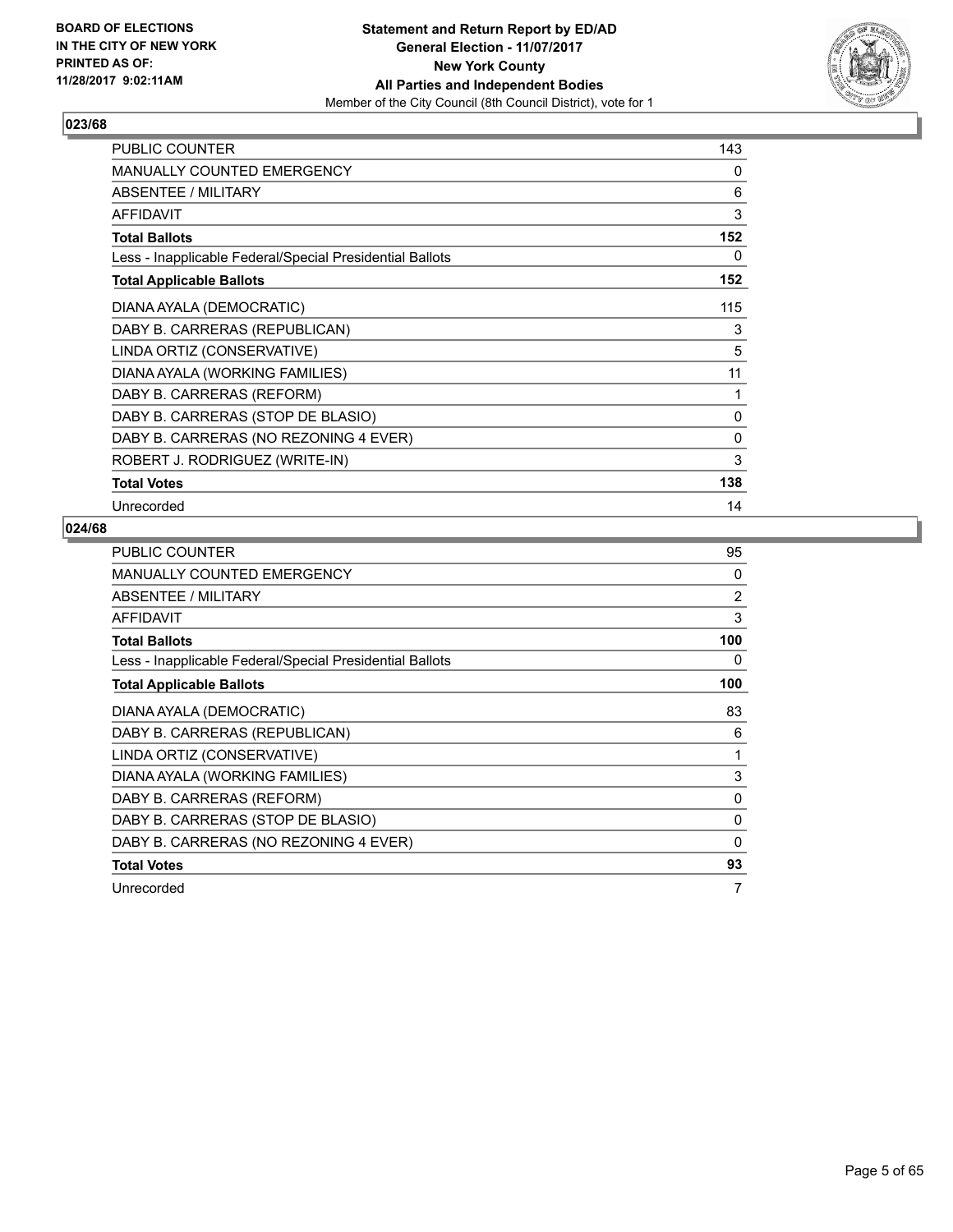

| <b>PUBLIC COUNTER</b>                                    | 158      |
|----------------------------------------------------------|----------|
| <b>MANUALLY COUNTED EMERGENCY</b>                        | 0        |
| <b>ABSENTEE / MILITARY</b>                               | 7        |
| <b>AFFIDAVIT</b>                                         | 0        |
| <b>Total Ballots</b>                                     | 165      |
| Less - Inapplicable Federal/Special Presidential Ballots | 0        |
| <b>Total Applicable Ballots</b>                          | 165      |
| DIANA AYALA (DEMOCRATIC)                                 | 110      |
| DABY B. CARRERAS (REPUBLICAN)                            | 16       |
| LINDA ORTIZ (CONSERVATIVE)                               | 4        |
| DIANA AYALA (WORKING FAMILIES)                           | 2        |
| DABY B. CARRERAS (REFORM)                                | 1        |
| DABY B. CARRERAS (STOP DE BLASIO)                        | 0        |
| DABY B. CARRERAS (NO REZONING 4 EVER)                    | $\Omega$ |
| KELMY RODRIGUEZ (WRITE-IN)                               | 1        |
| <b>Total Votes</b>                                       | 134      |
| Unrecorded                                               | 31       |

| <b>PUBLIC COUNTER</b>                                    | 164 |
|----------------------------------------------------------|-----|
| <b>MANUALLY COUNTED EMERGENCY</b>                        | 0   |
| ABSENTEE / MILITARY                                      | 2   |
| <b>AFFIDAVIT</b>                                         | 0   |
| <b>Total Ballots</b>                                     | 166 |
| Less - Inapplicable Federal/Special Presidential Ballots | 0   |
| <b>Total Applicable Ballots</b>                          | 166 |
| DIANA AYALA (DEMOCRATIC)                                 | 114 |
| DABY B. CARRERAS (REPUBLICAN)                            | 26  |
| LINDA ORTIZ (CONSERVATIVE)                               | 3   |
| DIANA AYALA (WORKING FAMILIES)                           | 9   |
| DABY B. CARRERAS (REFORM)                                | 0   |
| DABY B. CARRERAS (STOP DE BLASIO)                        | 1   |
| DABY B. CARRERAS (NO REZONING 4 EVER)                    | 0   |
| <b>Total Votes</b>                                       | 153 |
| Unrecorded                                               | 13  |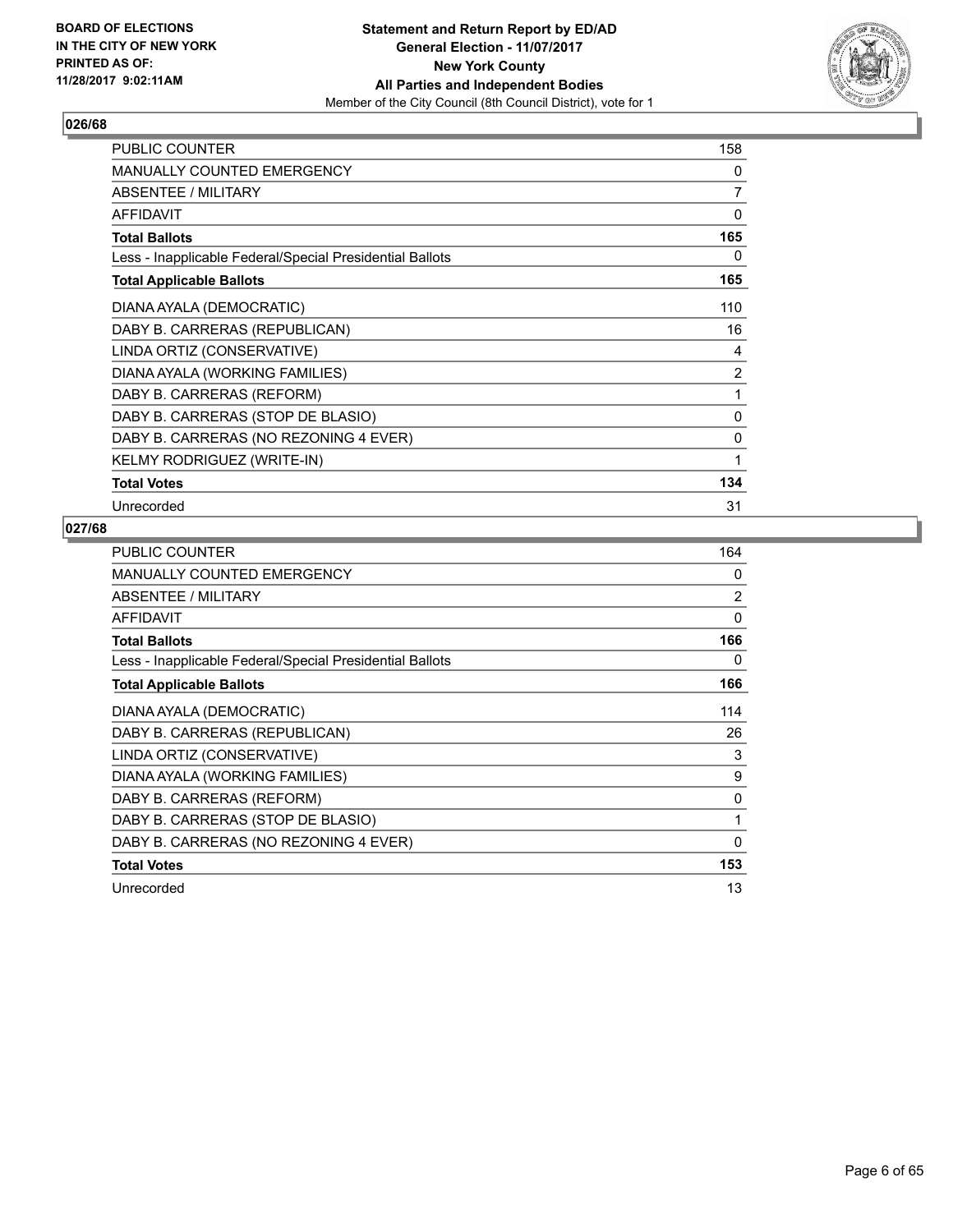

| PUBLIC COUNTER                                           | 119 |
|----------------------------------------------------------|-----|
| <b>MANUALLY COUNTED EMERGENCY</b>                        | 0   |
| ABSENTEE / MILITARY                                      | 2   |
| <b>AFFIDAVIT</b>                                         | 1   |
| <b>Total Ballots</b>                                     | 122 |
| Less - Inapplicable Federal/Special Presidential Ballots | 0   |
| <b>Total Applicable Ballots</b>                          | 122 |
| DIANA AYALA (DEMOCRATIC)                                 | 92  |
| DABY B. CARRERAS (REPUBLICAN)                            | 6   |
| LINDA ORTIZ (CONSERVATIVE)                               | 3   |
| DIANA AYALA (WORKING FAMILIES)                           | 5   |
| DABY B. CARRERAS (REFORM)                                | 1   |
| DABY B. CARRERAS (STOP DE BLASIO)                        | 0   |
| DABY B. CARRERAS (NO REZONING 4 EVER)                    | 0   |
| <b>Total Votes</b>                                       | 107 |
| Unrecorded                                               | 15  |

| <b>PUBLIC COUNTER</b>                                    | 42 |
|----------------------------------------------------------|----|
| MANUALLY COUNTED EMERGENCY                               | 0  |
| ABSENTEE / MILITARY                                      | 1  |
| AFFIDAVIT                                                | 1  |
| <b>Total Ballots</b>                                     | 44 |
| Less - Inapplicable Federal/Special Presidential Ballots | 0  |
| <b>Total Applicable Ballots</b>                          | 44 |
| DIANA AYALA (DEMOCRATIC)                                 | 31 |
| DABY B. CARRERAS (REPUBLICAN)                            | 0  |
| LINDA ORTIZ (CONSERVATIVE)                               | 3  |
| DIANA AYALA (WORKING FAMILIES)                           | 4  |
| DABY B. CARRERAS (REFORM)                                | 0  |
| DABY B. CARRERAS (STOP DE BLASIO)                        | 0  |
| DABY B. CARRERAS (NO REZONING 4 EVER)                    | 0  |
| <b>Total Votes</b>                                       | 38 |
| Unrecorded                                               | 6  |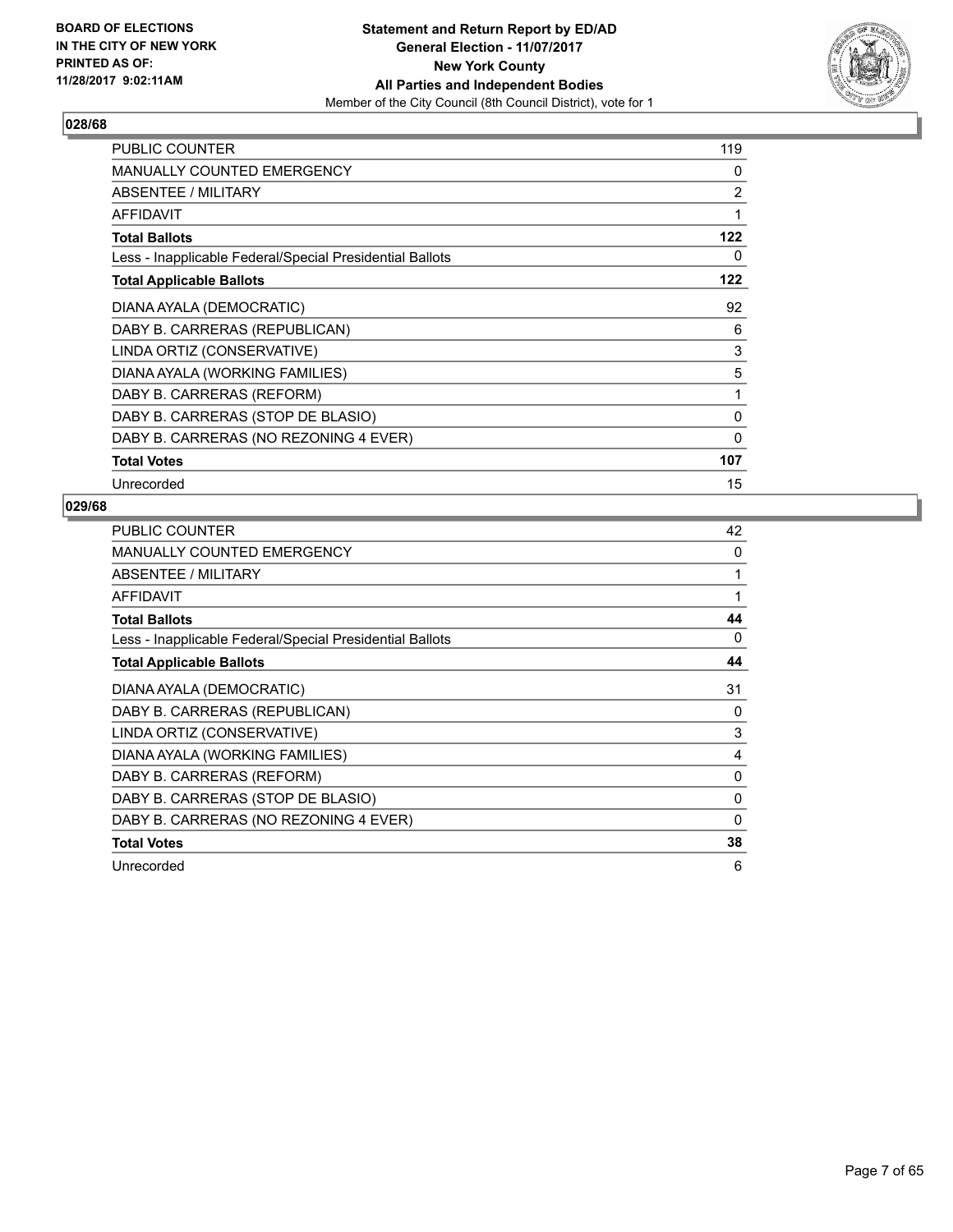

| <b>PUBLIC COUNTER</b>                                    | 155          |
|----------------------------------------------------------|--------------|
| MANUALLY COUNTED EMERGENCY                               | 0            |
| ABSENTEE / MILITARY                                      | 28           |
| <b>AFFIDAVIT</b>                                         | 0            |
| <b>Total Ballots</b>                                     | 183          |
| Less - Inapplicable Federal/Special Presidential Ballots | 0            |
| <b>Total Applicable Ballots</b>                          | 183          |
| DIANA AYALA (DEMOCRATIC)                                 | 137          |
| DABY B. CARRERAS (REPUBLICAN)                            | 14           |
| LINDA ORTIZ (CONSERVATIVE)                               | 9            |
| DIANA AYALA (WORKING FAMILIES)                           | 6            |
| DABY B. CARRERAS (REFORM)                                | 0            |
| DABY B. CARRERAS (STOP DE BLASIO)                        | 1            |
| DABY B. CARRERAS (NO REZONING 4 EVER)                    | $\mathbf{0}$ |
| <b>Total Votes</b>                                       | 167          |
| Unrecorded                                               | 16           |

| <b>PUBLIC COUNTER</b>                                    | 119          |
|----------------------------------------------------------|--------------|
| <b>MANUALLY COUNTED EMERGENCY</b>                        | 0            |
| ABSENTEE / MILITARY                                      |              |
| <b>AFFIDAVIT</b>                                         | $\Omega$     |
| <b>Total Ballots</b>                                     | 120          |
| Less - Inapplicable Federal/Special Presidential Ballots | 0            |
| <b>Total Applicable Ballots</b>                          | 120          |
| DIANA AYALA (DEMOCRATIC)                                 | 98           |
| DABY B. CARRERAS (REPUBLICAN)                            | 3            |
| LINDA ORTIZ (CONSERVATIVE)                               | 2            |
| DIANA AYALA (WORKING FAMILIES)                           | 5            |
| DABY B. CARRERAS (REFORM)                                | 0            |
| DABY B. CARRERAS (STOP DE BLASIO)                        | $\mathbf{0}$ |
| DABY B. CARRERAS (NO REZONING 4 EVER)                    | 0            |
| <b>Total Votes</b>                                       | 108          |
| Unrecorded                                               | 12           |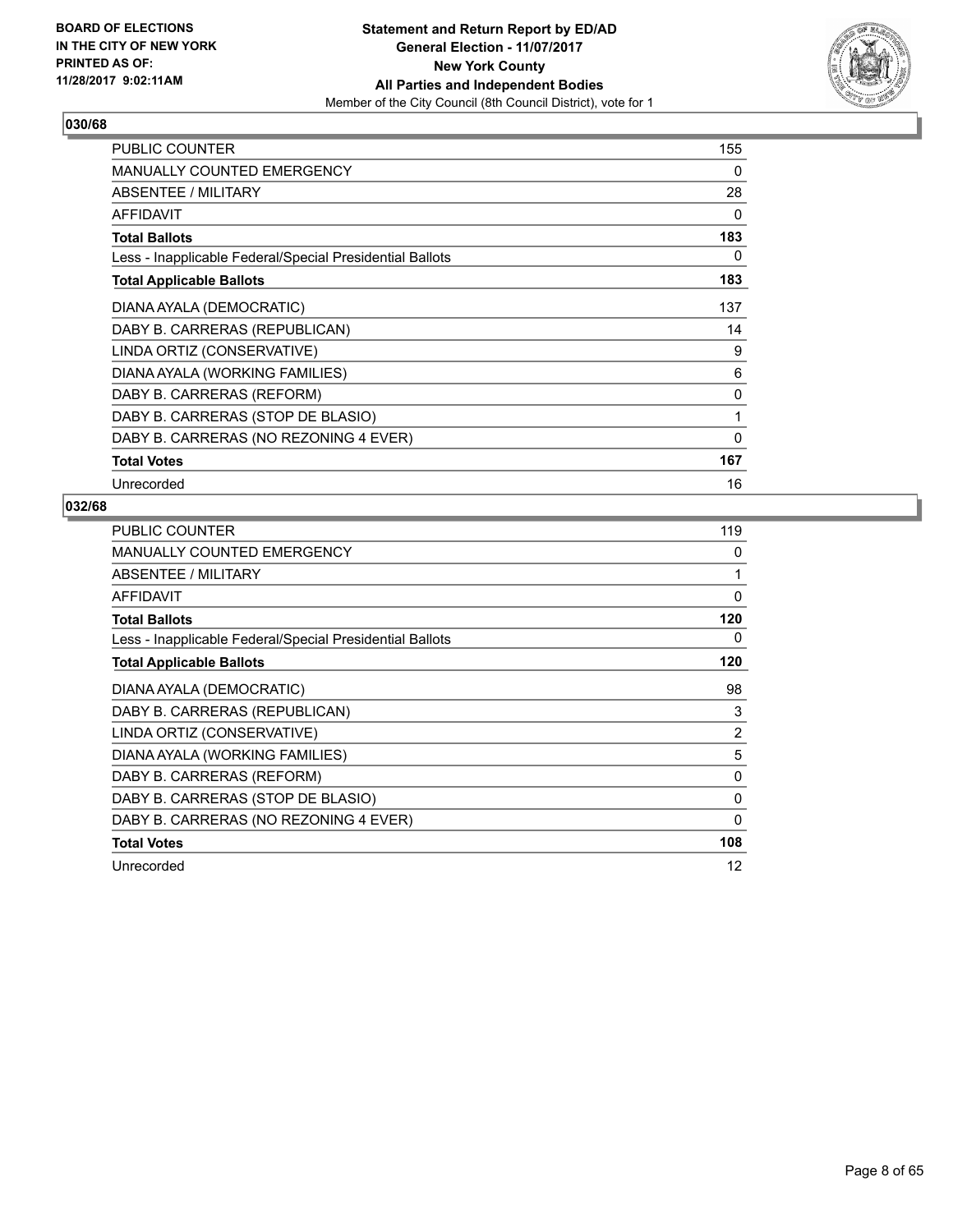

| <b>PUBLIC COUNTER</b>                                    | 234 |
|----------------------------------------------------------|-----|
| MANUALLY COUNTED EMERGENCY                               | 0   |
| ABSENTEE / MILITARY                                      | 3   |
| <b>AFFIDAVIT</b>                                         | 3   |
| <b>Total Ballots</b>                                     | 240 |
| Less - Inapplicable Federal/Special Presidential Ballots | 0   |
| <b>Total Applicable Ballots</b>                          | 240 |
| DIANA AYALA (DEMOCRATIC)                                 | 189 |
| DABY B. CARRERAS (REPUBLICAN)                            | 9   |
| LINDA ORTIZ (CONSERVATIVE)                               | 6   |
| DIANA AYALA (WORKING FAMILIES)                           | 11  |
| DABY B. CARRERAS (REFORM)                                | 2   |
| DABY B. CARRERAS (STOP DE BLASIO)                        | 0   |
| DABY B. CARRERAS (NO REZONING 4 EVER)                    | 0   |
| IAN STRAUGHTER (WRITE-IN)                                | 1   |
| ROBERT RODRIGUEZ (WRITE-IN)                              | 3   |
| <b>Total Votes</b>                                       | 221 |
| Unrecorded                                               | 19  |

| <b>PUBLIC COUNTER</b>                                    | 117            |
|----------------------------------------------------------|----------------|
| <b>MANUALLY COUNTED EMERGENCY</b>                        | 0              |
| <b>ABSENTEE / MILITARY</b>                               | 0              |
| AFFIDAVIT                                                | 5              |
| <b>Total Ballots</b>                                     | 122            |
| Less - Inapplicable Federal/Special Presidential Ballots | 0              |
| <b>Total Applicable Ballots</b>                          | 122            |
| DIANA AYALA (DEMOCRATIC)                                 | 86             |
| DABY B. CARRERAS (REPUBLICAN)                            | 8              |
| LINDA ORTIZ (CONSERVATIVE)                               | $\overline{2}$ |
| DIANA AYALA (WORKING FAMILIES)                           | 4              |
| DABY B. CARRERAS (REFORM)                                | 1              |
| DABY B. CARRERAS (STOP DE BLASIO)                        | $\Omega$       |
| DABY B. CARRERAS (NO REZONING 4 EVER)                    | 0              |
| <b>Total Votes</b>                                       | 101            |
| Unrecorded                                               | 21             |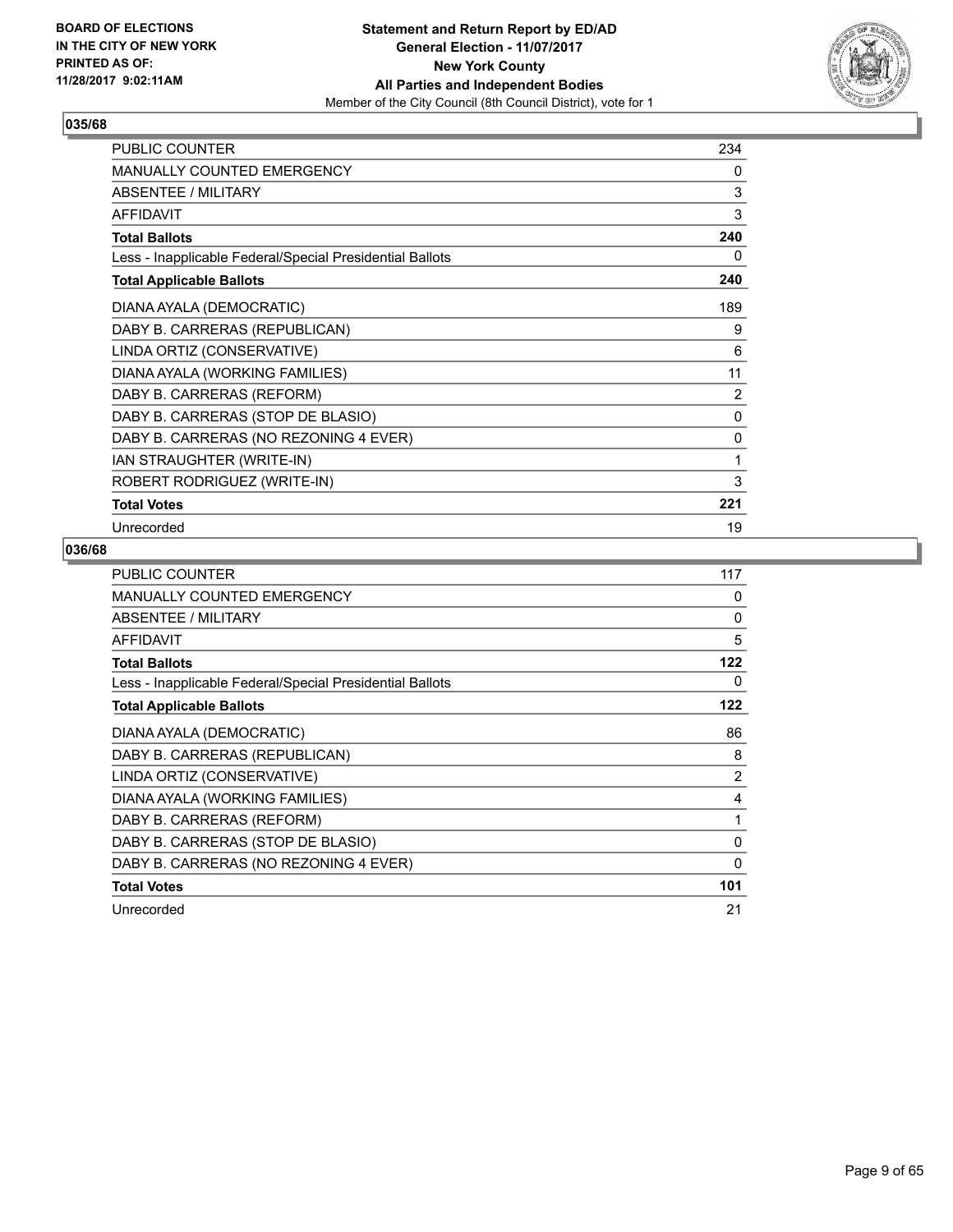

| PUBLIC COUNTER                                           | 198 |
|----------------------------------------------------------|-----|
| MANUALLY COUNTED EMERGENCY                               | 0   |
| <b>ABSENTEE / MILITARY</b>                               | 1   |
| <b>AFFIDAVIT</b>                                         | 7   |
| <b>Total Ballots</b>                                     | 206 |
| Less - Inapplicable Federal/Special Presidential Ballots | 0   |
| <b>Total Applicable Ballots</b>                          | 206 |
| DIANA AYALA (DEMOCRATIC)                                 | 163 |
| DABY B. CARRERAS (REPUBLICAN)                            | 10  |
| LINDA ORTIZ (CONSERVATIVE)                               | 3   |
| DIANA AYALA (WORKING FAMILIES)                           | 12  |
| DABY B. CARRERAS (REFORM)                                | 0   |
| DABY B. CARRERAS (STOP DE BLASIO)                        | 0   |
| DABY B. CARRERAS (NO REZONING 4 EVER)                    | 0   |
| TANISHA P. DEJESUS (WRITE-IN)                            | 1   |
| <b>Total Votes</b>                                       | 189 |
| Unrecorded                                               | 17  |

| PUBLIC COUNTER                                           | 158      |
|----------------------------------------------------------|----------|
| <b>MANUALLY COUNTED EMERGENCY</b>                        | 0        |
| ABSENTEE / MILITARY                                      | 3        |
| <b>AFFIDAVIT</b>                                         | 1        |
| <b>Total Ballots</b>                                     | 162      |
| Less - Inapplicable Federal/Special Presidential Ballots | 0        |
| <b>Total Applicable Ballots</b>                          | 162      |
| DIANA AYALA (DEMOCRATIC)                                 | 121      |
| DABY B. CARRERAS (REPUBLICAN)                            | 9        |
| LINDA ORTIZ (CONSERVATIVE)                               | 4        |
| DIANA AYALA (WORKING FAMILIES)                           | 15       |
| DABY B. CARRERAS (REFORM)                                | 0        |
| DABY B. CARRERAS (STOP DE BLASIO)                        | $\Omega$ |
| DABY B. CARRERAS (NO REZONING 4 EVER)                    | 0        |
| <b>Total Votes</b>                                       | 149      |
| Unrecorded                                               | 13       |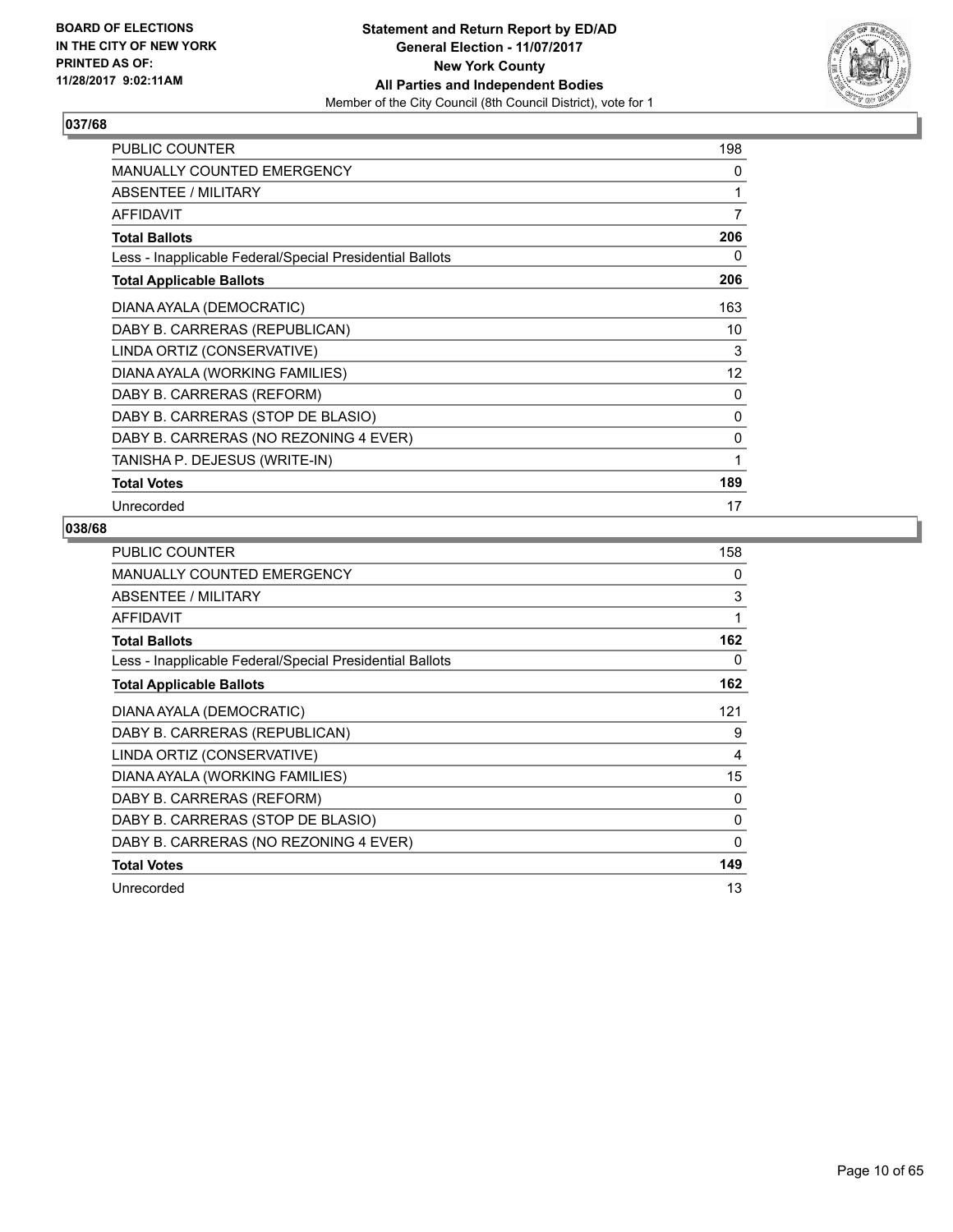

| <b>PUBLIC COUNTER</b>                                    | 194 |
|----------------------------------------------------------|-----|
| <b>MANUALLY COUNTED EMERGENCY</b>                        | 0   |
| ABSENTEE / MILITARY                                      | 2   |
| AFFIDAVIT                                                | 3   |
| <b>Total Ballots</b>                                     | 199 |
| Less - Inapplicable Federal/Special Presidential Ballots | 0   |
| <b>Total Applicable Ballots</b>                          | 199 |
| DIANA AYALA (DEMOCRATIC)                                 | 155 |
| DABY B. CARRERAS (REPUBLICAN)                            | 10  |
| LINDA ORTIZ (CONSERVATIVE)                               | 4   |
| DIANA AYALA (WORKING FAMILIES)                           | 12  |
| DABY B. CARRERAS (REFORM)                                | 0   |
| DABY B. CARRERAS (STOP DE BLASIO)                        | 0   |
| DABY B. CARRERAS (NO REZONING 4 EVER)                    | 1   |
| <b>Total Votes</b>                                       | 182 |
| Unrecorded                                               | 17  |

| <b>PUBLIC COUNTER</b>                                    | 193 |
|----------------------------------------------------------|-----|
| MANUALLY COUNTED EMERGENCY                               | 0   |
| ABSENTEE / MILITARY                                      | 8   |
| AFFIDAVIT                                                | 1   |
| <b>Total Ballots</b>                                     | 202 |
| Less - Inapplicable Federal/Special Presidential Ballots | 0   |
| <b>Total Applicable Ballots</b>                          | 202 |
| DIANA AYALA (DEMOCRATIC)                                 | 154 |
| DABY B. CARRERAS (REPUBLICAN)                            | 9   |
| LINDA ORTIZ (CONSERVATIVE)                               | 13  |
| DIANA AYALA (WORKING FAMILIES)                           | 2   |
| DABY B. CARRERAS (REFORM)                                | 0   |
| DABY B. CARRERAS (STOP DE BLASIO)                        | 0   |
| DABY B. CARRERAS (NO REZONING 4 EVER)                    | 0   |
| <b>Total Votes</b>                                       | 178 |
| Unrecorded                                               | 24  |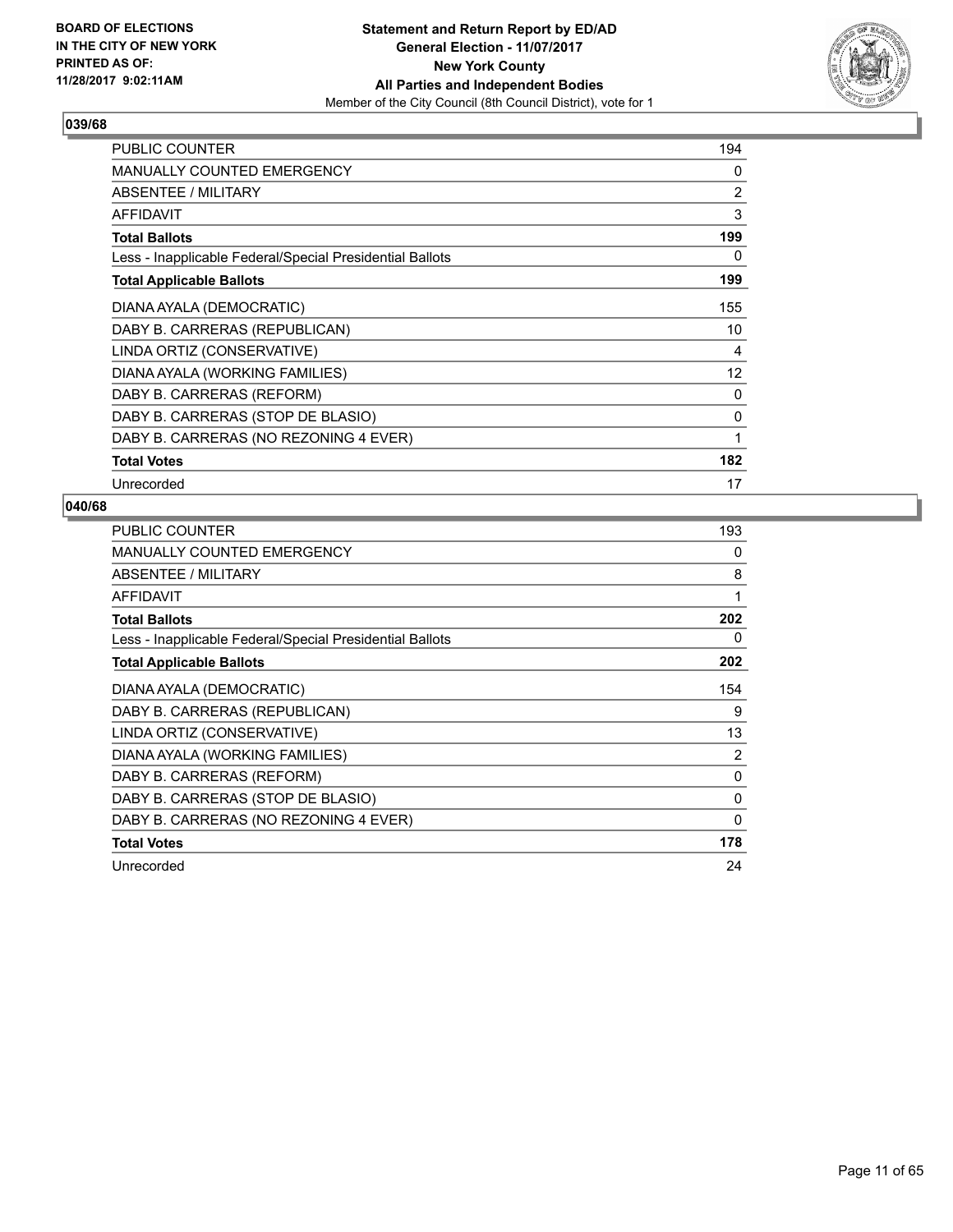

| <b>PUBLIC COUNTER</b>                                    | 239 |
|----------------------------------------------------------|-----|
| <b>MANUALLY COUNTED EMERGENCY</b>                        | 0   |
| <b>ABSENTEE / MILITARY</b>                               | 8   |
| <b>AFFIDAVIT</b>                                         | 1   |
| <b>Total Ballots</b>                                     | 248 |
| Less - Inapplicable Federal/Special Presidential Ballots | 0   |
| <b>Total Applicable Ballots</b>                          | 248 |
| DIANA AYALA (DEMOCRATIC)                                 | 197 |
| DABY B. CARRERAS (REPUBLICAN)                            | 13  |
| LINDA ORTIZ (CONSERVATIVE)                               | 8   |
| DIANA AYALA (WORKING FAMILIES)                           | 10  |
| DABY B. CARRERAS (REFORM)                                | 2   |
| DABY B. CARRERAS (STOP DE BLASIO)                        | 0   |
| DABY B. CARRERAS (NO REZONING 4 EVER)                    | 0   |
| ROBERT T. RODRIGUEZ (WRITE-IN)                           | 1   |
| <b>Total Votes</b>                                       | 231 |
| Unrecorded                                               | 17  |

| PUBLIC COUNTER                                           | 242 |
|----------------------------------------------------------|-----|
| <b>MANUALLY COUNTED EMERGENCY</b>                        | 0   |
| ABSENTEE / MILITARY                                      | 2   |
| AFFIDAVIT                                                | 2   |
| <b>Total Ballots</b>                                     | 246 |
| Less - Inapplicable Federal/Special Presidential Ballots | 0   |
| <b>Total Applicable Ballots</b>                          | 246 |
| DIANA AYALA (DEMOCRATIC)                                 | 189 |
| DABY B. CARRERAS (REPUBLICAN)                            | 17  |
| LINDA ORTIZ (CONSERVATIVE)                               | 7   |
| DIANA AYALA (WORKING FAMILIES)                           | 10  |
| DABY B. CARRERAS (REFORM)                                | 0   |
| DABY B. CARRERAS (STOP DE BLASIO)                        | 0   |
| DABY B. CARRERAS (NO REZONING 4 EVER)                    | 0   |
| UNATTRIBUTABLE WRITE-IN (WRITE-IN)                       | 1   |
| <b>Total Votes</b>                                       | 224 |
| Unrecorded                                               | 22  |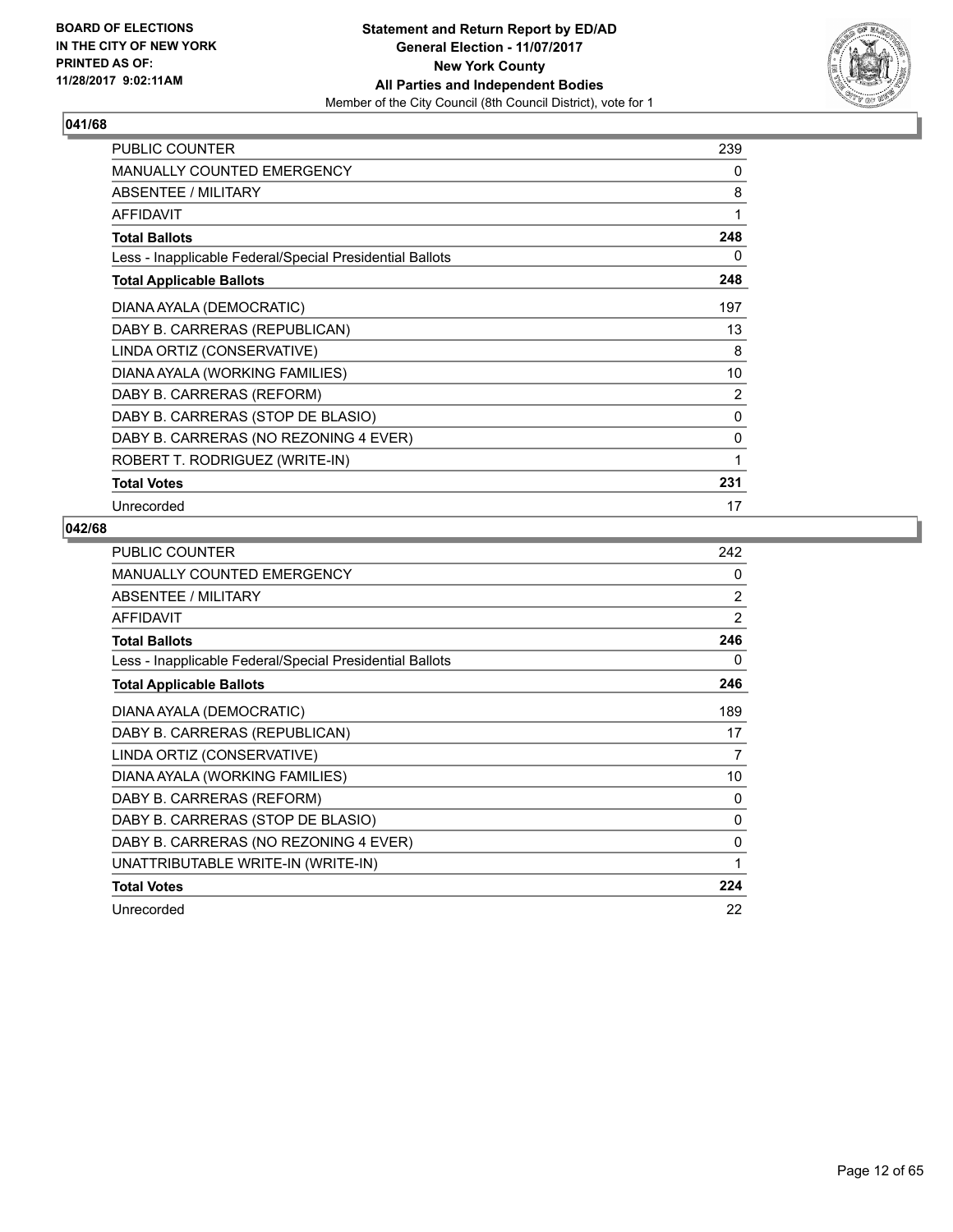

| <b>PUBLIC COUNTER</b>                                    | 204 |
|----------------------------------------------------------|-----|
| <b>MANUALLY COUNTED EMERGENCY</b>                        | 0   |
| <b>ABSENTEE / MILITARY</b>                               | 0   |
| <b>AFFIDAVIT</b>                                         | 4   |
| <b>Total Ballots</b>                                     | 208 |
| Less - Inapplicable Federal/Special Presidential Ballots | 0   |
| <b>Total Applicable Ballots</b>                          | 208 |
| DIANA AYALA (DEMOCRATIC)                                 | 162 |
| DABY B. CARRERAS (REPUBLICAN)                            | 13  |
| LINDA ORTIZ (CONSERVATIVE)                               | 4   |
| DIANA AYALA (WORKING FAMILIES)                           | 10  |
| DABY B. CARRERAS (REFORM)                                | 4   |
| DABY B. CARRERAS (STOP DE BLASIO)                        | 0   |
| DABY B. CARRERAS (NO REZONING 4 EVER)                    | 1   |
| HILLARY CLINTON (WRITE-IN)                               | 1   |
| <b>Total Votes</b>                                       | 195 |
| Unrecorded                                               | 13  |

| PUBLIC COUNTER                                           | 142 |
|----------------------------------------------------------|-----|
| <b>MANUALLY COUNTED EMERGENCY</b>                        | 0   |
| ABSENTEE / MILITARY                                      | 5   |
| <b>AFFIDAVIT</b>                                         | 3   |
| <b>Total Ballots</b>                                     | 150 |
| Less - Inapplicable Federal/Special Presidential Ballots | 0   |
| <b>Total Applicable Ballots</b>                          | 150 |
| DIANA AYALA (DEMOCRATIC)                                 | 105 |
| DABY B. CARRERAS (REPUBLICAN)                            | 6   |
| LINDA ORTIZ (CONSERVATIVE)                               | 7   |
| DIANA AYALA (WORKING FAMILIES)                           | 9   |
| DABY B. CARRERAS (REFORM)                                | 1   |
| DABY B. CARRERAS (STOP DE BLASIO)                        | 1   |
| DABY B. CARRERAS (NO REZONING 4 EVER)                    | 0   |
| <b>Total Votes</b>                                       | 129 |
| Unrecorded                                               | 21  |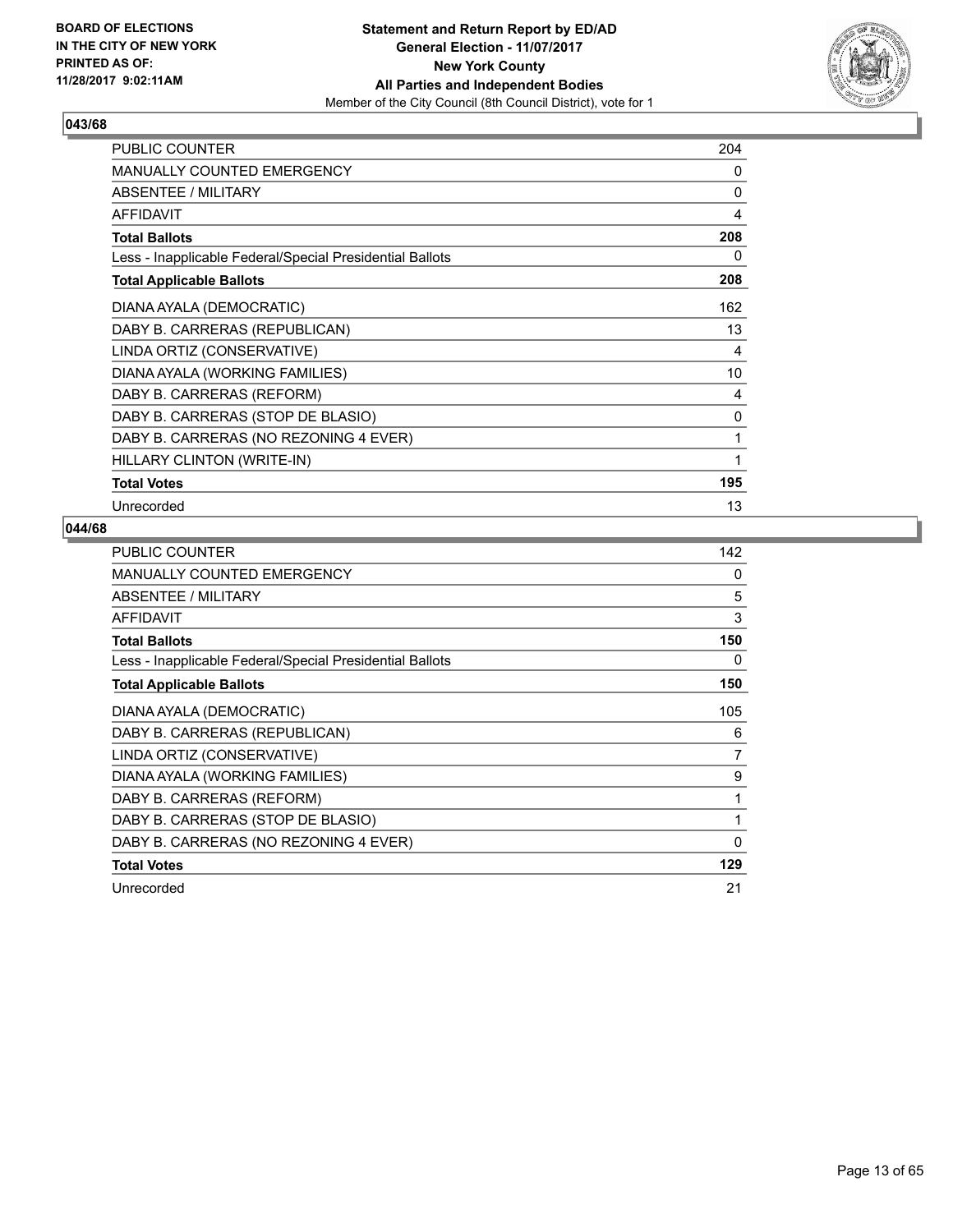

| <b>PUBLIC COUNTER</b>                                    | 84 |
|----------------------------------------------------------|----|
| <b>MANUALLY COUNTED EMERGENCY</b>                        | 0  |
| ABSENTEE / MILITARY                                      | 3  |
| <b>AFFIDAVIT</b>                                         | 0  |
| <b>Total Ballots</b>                                     | 87 |
| Less - Inapplicable Federal/Special Presidential Ballots | 0  |
| <b>Total Applicable Ballots</b>                          | 87 |
| DIANA AYALA (DEMOCRATIC)                                 | 65 |
| DABY B. CARRERAS (REPUBLICAN)                            | 2  |
| LINDA ORTIZ (CONSERVATIVE)                               | 4  |
| DIANA AYALA (WORKING FAMILIES)                           | 7  |
| DABY B. CARRERAS (REFORM)                                | 0  |
| DABY B. CARRERAS (STOP DE BLASIO)                        | 0  |
| DABY B. CARRERAS (NO REZONING 4 EVER)                    | 0  |
| <b>Total Votes</b>                                       | 78 |
| Unrecorded                                               | 9  |

| <b>PUBLIC COUNTER</b>                                    | 221      |
|----------------------------------------------------------|----------|
| <b>MANUALLY COUNTED EMERGENCY</b>                        | 0        |
| ABSENTEE / MILITARY                                      | 4        |
| <b>AFFIDAVIT</b>                                         | 4        |
| <b>Total Ballots</b>                                     | 229      |
| Less - Inapplicable Federal/Special Presidential Ballots | 0        |
| <b>Total Applicable Ballots</b>                          | 229      |
| DIANA AYALA (DEMOCRATIC)                                 | 168      |
| DABY B. CARRERAS (REPUBLICAN)                            | 16       |
| LINDA ORTIZ (CONSERVATIVE)                               | 16       |
| DIANA AYALA (WORKING FAMILIES)                           | 13       |
| DABY B. CARRERAS (REFORM)                                | 0        |
| DABY B. CARRERAS (STOP DE BLASIO)                        | 0        |
| DABY B. CARRERAS (NO REZONING 4 EVER)                    | $\Omega$ |
| <b>Total Votes</b>                                       | 213      |
| Unrecorded                                               | 16       |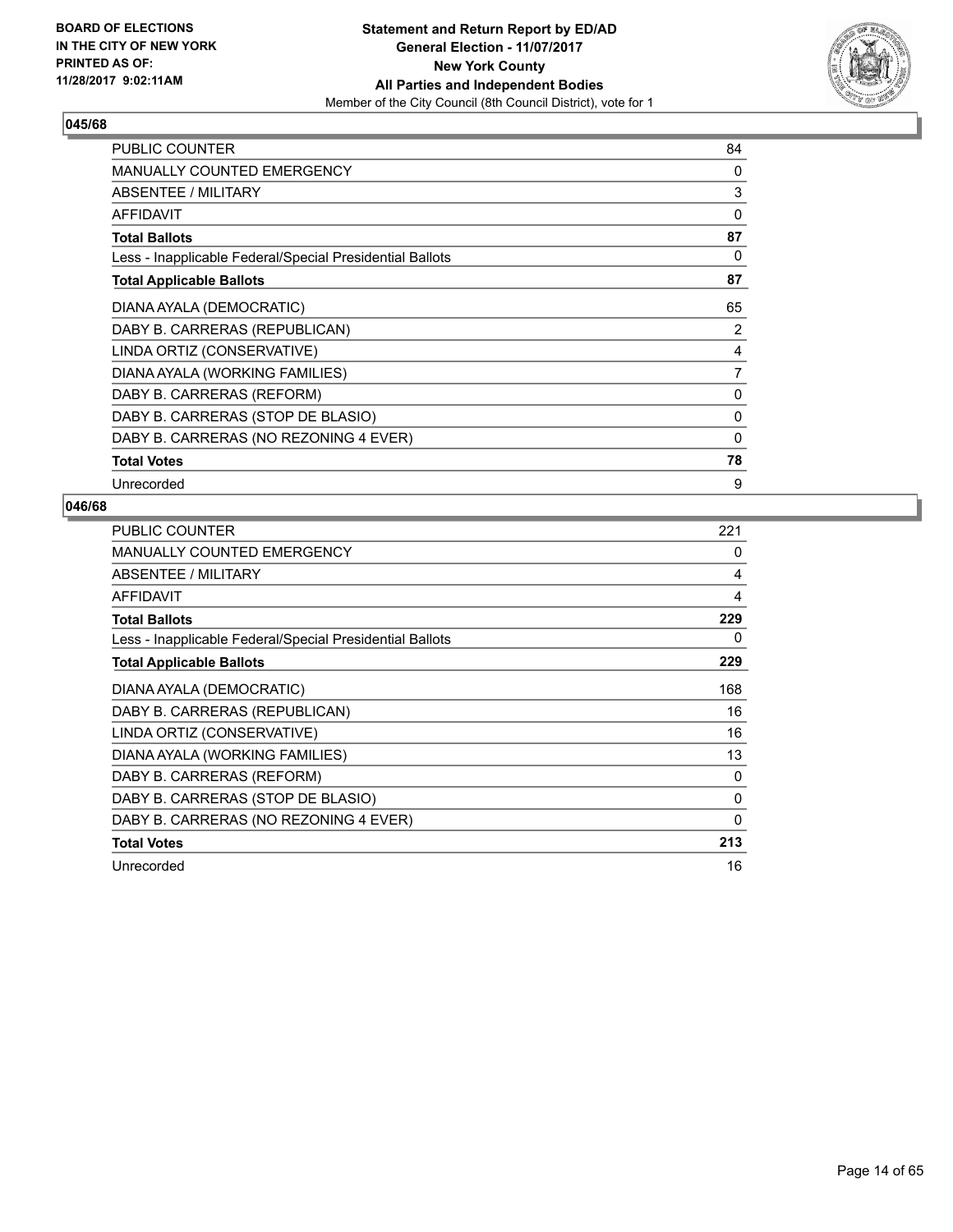

| <b>PUBLIC COUNTER</b>                                    | 126          |
|----------------------------------------------------------|--------------|
| <b>MANUALLY COUNTED EMERGENCY</b>                        | 0            |
| ABSENTEE / MILITARY                                      | 5            |
| <b>AFFIDAVIT</b>                                         | 0            |
| <b>Total Ballots</b>                                     | 131          |
| Less - Inapplicable Federal/Special Presidential Ballots | 0            |
| <b>Total Applicable Ballots</b>                          | 131          |
| DIANA AYALA (DEMOCRATIC)                                 | 108          |
| DABY B. CARRERAS (REPUBLICAN)                            | 1            |
| LINDA ORTIZ (CONSERVATIVE)                               | 4            |
| DIANA AYALA (WORKING FAMILIES)                           | 4            |
| DABY B. CARRERAS (REFORM)                                | 0            |
| DABY B. CARRERAS (STOP DE BLASIO)                        | 0            |
| DABY B. CARRERAS (NO REZONING 4 EVER)                    | $\mathbf{0}$ |
| <b>Total Votes</b>                                       | 117          |
| Unrecorded                                               | 14           |

| PUBLIC COUNTER                                           | 145            |
|----------------------------------------------------------|----------------|
| <b>MANUALLY COUNTED EMERGENCY</b>                        | $\Omega$       |
| ABSENTEE / MILITARY                                      | 3              |
| <b>AFFIDAVIT</b>                                         | 4              |
| <b>Total Ballots</b>                                     | 152            |
| Less - Inapplicable Federal/Special Presidential Ballots | 0              |
| <b>Total Applicable Ballots</b>                          | 152            |
| DIANA AYALA (DEMOCRATIC)                                 | 120            |
| DABY B. CARRERAS (REPUBLICAN)                            | 4              |
| LINDA ORTIZ (CONSERVATIVE)                               | $\overline{7}$ |
| DIANA AYALA (WORKING FAMILIES)                           | 4              |
| DABY B. CARRERAS (REFORM)                                | $\Omega$       |
| DABY B. CARRERAS (STOP DE BLASIO)                        | 0              |
| DABY B. CARRERAS (NO REZONING 4 EVER)                    | 1              |
| EMILY M. RAMOS (WRITE-IN)                                | 1              |
| <b>Total Votes</b>                                       | 137            |
| Unrecorded                                               | 15             |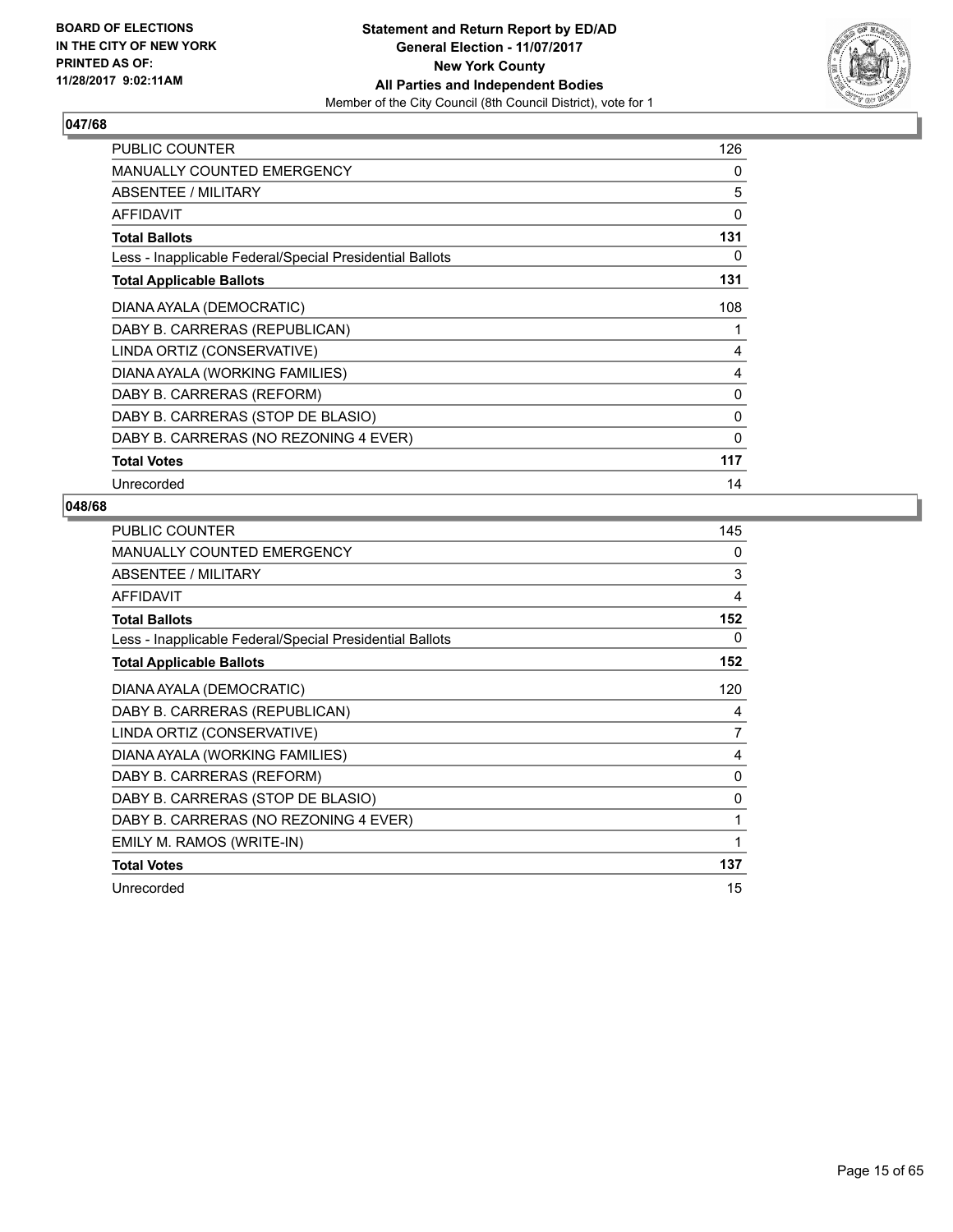

| <b>PUBLIC COUNTER</b>                                    | 141            |
|----------------------------------------------------------|----------------|
| <b>MANUALLY COUNTED EMERGENCY</b>                        | 0              |
| ABSENTEE / MILITARY                                      | $\overline{2}$ |
| <b>AFFIDAVIT</b>                                         | 1              |
| <b>Total Ballots</b>                                     | 144            |
| Less - Inapplicable Federal/Special Presidential Ballots | 0              |
| <b>Total Applicable Ballots</b>                          | 144            |
| DIANA AYALA (DEMOCRATIC)                                 | 114            |
| DABY B. CARRERAS (REPUBLICAN)                            | 3              |
| LINDA ORTIZ (CONSERVATIVE)                               | 6              |
| DIANA AYALA (WORKING FAMILIES)                           | 3              |
| DABY B. CARRERAS (REFORM)                                | 0              |
| DABY B. CARRERAS (STOP DE BLASIO)                        | 0              |
| DABY B. CARRERAS (NO REZONING 4 EVER)                    | 0              |
| <b>Total Votes</b>                                       | 126            |
| Unrecorded                                               | 18             |

| <b>PUBLIC COUNTER</b>                                    | 235          |
|----------------------------------------------------------|--------------|
| <b>MANUALLY COUNTED EMERGENCY</b>                        | $\mathbf{0}$ |
| <b>ABSENTEE / MILITARY</b>                               | 7            |
| AFFIDAVIT                                                | 0            |
| <b>Total Ballots</b>                                     | 242          |
| Less - Inapplicable Federal/Special Presidential Ballots | 0            |
| <b>Total Applicable Ballots</b>                          | 242          |
| DIANA AYALA (DEMOCRATIC)                                 | 196          |
| DABY B. CARRERAS (REPUBLICAN)                            | 4            |
| LINDA ORTIZ (CONSERVATIVE)                               | 5            |
| DIANA AYALA (WORKING FAMILIES)                           | 7            |
| DABY B. CARRERAS (REFORM)                                | 1            |
| DABY B. CARRERAS (STOP DE BLASIO)                        | 1            |
| DABY B. CARRERAS (NO REZONING 4 EVER)                    | $\mathbf{0}$ |
| ROBERT RODRIGUEZ (WRITE-IN)                              | 1            |
| <b>Total Votes</b>                                       | 215          |
| Unrecorded                                               | 27           |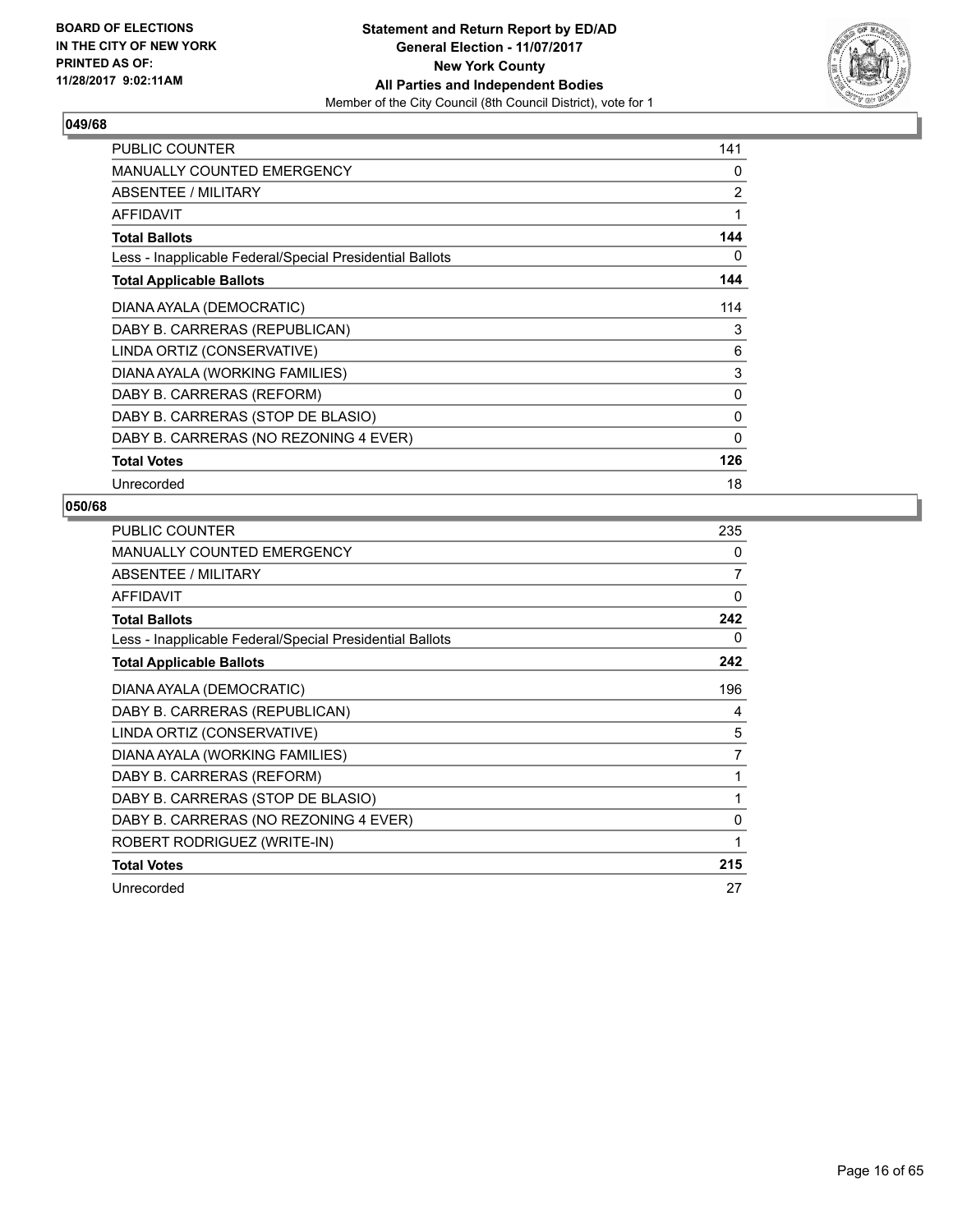

| <b>PUBLIC COUNTER</b>                                    | 195 |
|----------------------------------------------------------|-----|
| <b>MANUALLY COUNTED EMERGENCY</b>                        | 0   |
| ABSENTEE / MILITARY                                      | 6   |
| <b>AFFIDAVIT</b>                                         | 1   |
| <b>Total Ballots</b>                                     | 202 |
| Less - Inapplicable Federal/Special Presidential Ballots | 0   |
| <b>Total Applicable Ballots</b>                          | 202 |
| DIANA AYALA (DEMOCRATIC)                                 | 135 |
| DABY B. CARRERAS (REPUBLICAN)                            | 17  |
| LINDA ORTIZ (CONSERVATIVE)                               | 4   |
| DIANA AYALA (WORKING FAMILIES)                           | 6   |
| DABY B. CARRERAS (REFORM)                                | 0   |
| DABY B. CARRERAS (STOP DE BLASIO)                        | 0   |
| DABY B. CARRERAS (NO REZONING 4 EVER)                    | 2   |
| <b>Total Votes</b>                                       | 164 |
| Unrecorded                                               | 38  |

| <b>PUBLIC COUNTER</b>                                    | 249 |
|----------------------------------------------------------|-----|
| <b>MANUALLY COUNTED EMERGENCY</b>                        | 0   |
| ABSENTEE / MILITARY                                      | 6   |
| <b>AFFIDAVIT</b>                                         | 1   |
| <b>Total Ballots</b>                                     | 256 |
| Less - Inapplicable Federal/Special Presidential Ballots | 0   |
| <b>Total Applicable Ballots</b>                          | 256 |
| DIANA AYALA (DEMOCRATIC)                                 | 186 |
| DABY B. CARRERAS (REPUBLICAN)                            | 13  |
| LINDA ORTIZ (CONSERVATIVE)                               | 8   |
| DIANA AYALA (WORKING FAMILIES)                           | 11  |
| DABY B. CARRERAS (REFORM)                                | 1   |
| DABY B. CARRERAS (STOP DE BLASIO)                        | 1   |
| DABY B. CARRERAS (NO REZONING 4 EVER)                    | 0   |
| ROBERT RODRIGUEZ (WRITE-IN)                              | 1   |
| SEAN ROLLE (WRITE-IN)                                    | 1   |
| <b>Total Votes</b>                                       | 222 |
| Unrecorded                                               | 34  |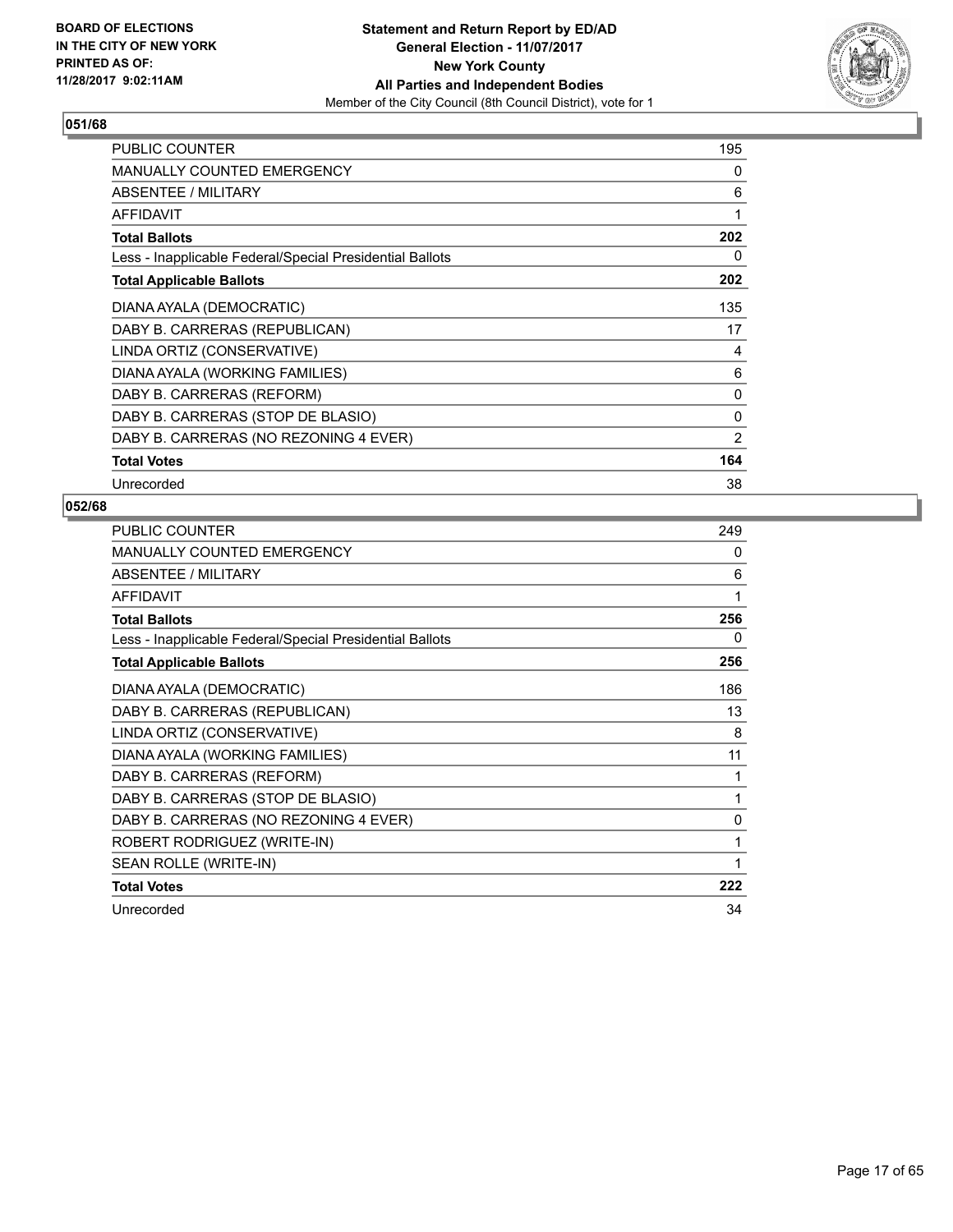

| <b>PUBLIC COUNTER</b>                                    | 172 |
|----------------------------------------------------------|-----|
| <b>MANUALLY COUNTED EMERGENCY</b>                        | 0   |
| ABSENTEE / MILITARY                                      | 4   |
| AFFIDAVIT                                                | 1   |
| <b>Total Ballots</b>                                     | 177 |
| Less - Inapplicable Federal/Special Presidential Ballots | 0   |
| <b>Total Applicable Ballots</b>                          | 177 |
| DIANA AYALA (DEMOCRATIC)                                 | 141 |
| DABY B. CARRERAS (REPUBLICAN)                            | 2   |
| LINDA ORTIZ (CONSERVATIVE)                               | 7   |
| DIANA AYALA (WORKING FAMILIES)                           | 6   |
| DABY B. CARRERAS (REFORM)                                | 3   |
| DABY B. CARRERAS (STOP DE BLASIO)                        | 0   |
| DABY B. CARRERAS (NO REZONING 4 EVER)                    | 1   |
| <b>Total Votes</b>                                       | 160 |
| Unrecorded                                               | 17  |

| <b>PUBLIC COUNTER</b>                                    | 170 |
|----------------------------------------------------------|-----|
| <b>MANUALLY COUNTED EMERGENCY</b>                        | 0   |
| ABSENTEE / MILITARY                                      | 4   |
| <b>AFFIDAVIT</b>                                         | 5   |
| <b>Total Ballots</b>                                     | 179 |
| Less - Inapplicable Federal/Special Presidential Ballots | 0   |
| <b>Total Applicable Ballots</b>                          | 179 |
| DIANA AYALA (DEMOCRATIC)                                 | 130 |
| DABY B. CARRERAS (REPUBLICAN)                            | 15  |
| LINDA ORTIZ (CONSERVATIVE)                               | 4   |
| DIANA AYALA (WORKING FAMILIES)                           | 8   |
| DABY B. CARRERAS (REFORM)                                | 5   |
| DABY B. CARRERAS (STOP DE BLASIO)                        | 0   |
| DABY B. CARRERAS (NO REZONING 4 EVER)                    | 0   |
| ROBERT RODRIGUEZ (WRITE-IN)                              | 1   |
| <b>Total Votes</b>                                       | 163 |
| Unrecorded                                               | 16  |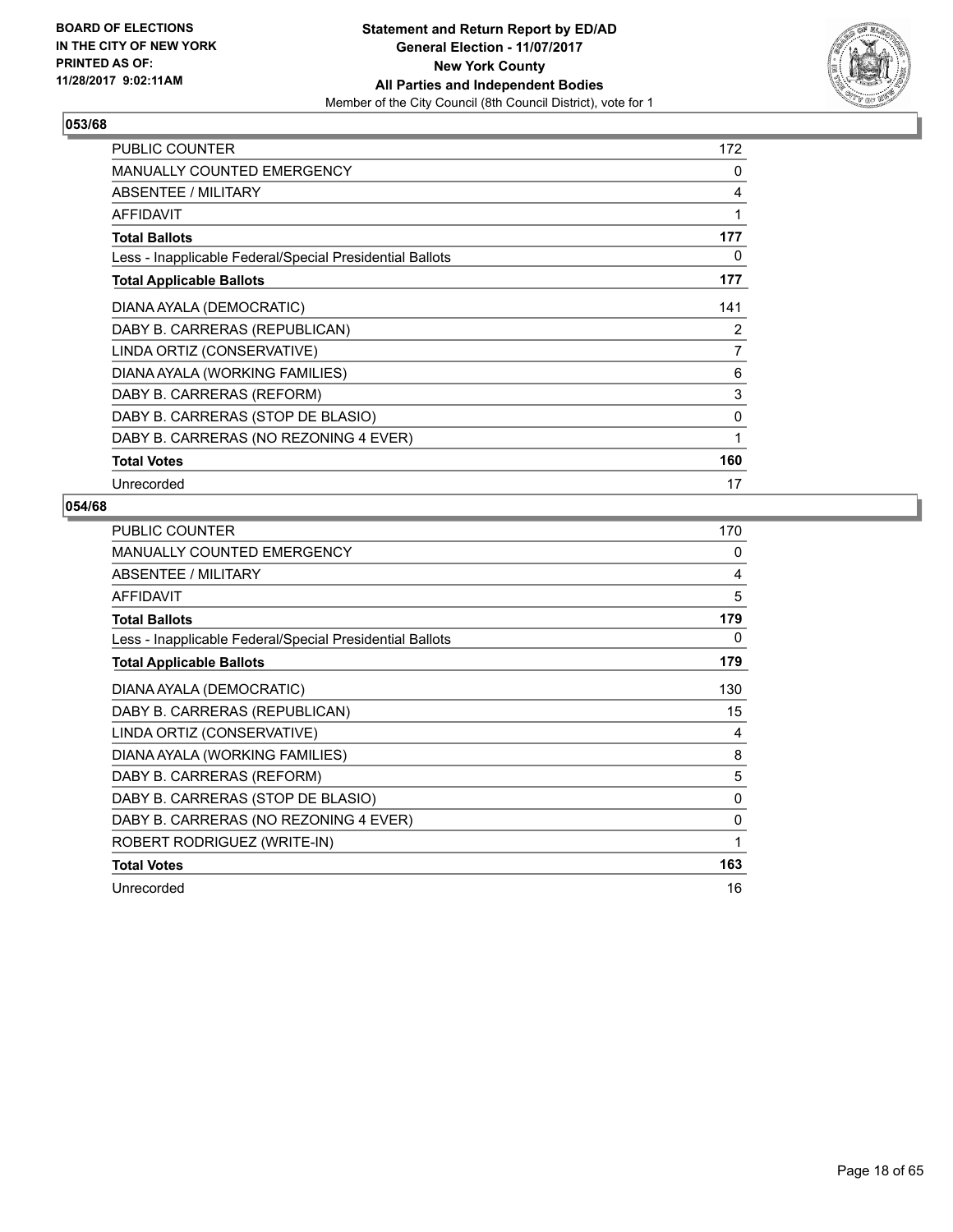

| <b>PUBLIC COUNTER</b>                                    | 230 |
|----------------------------------------------------------|-----|
| MANUALLY COUNTED EMERGENCY                               | 0   |
| ABSENTEE / MILITARY                                      | 7   |
| <b>AFFIDAVIT</b>                                         | 1   |
| <b>Total Ballots</b>                                     | 238 |
| Less - Inapplicable Federal/Special Presidential Ballots | 0   |
| <b>Total Applicable Ballots</b>                          | 238 |
| DIANA AYALA (DEMOCRATIC)                                 | 173 |
| DABY B. CARRERAS (REPUBLICAN)                            | 15  |
| LINDA ORTIZ (CONSERVATIVE)                               | 8   |
| DIANA AYALA (WORKING FAMILIES)                           | 18  |
| DABY B. CARRERAS (REFORM)                                | 1   |
| DABY B. CARRERAS (STOP DE BLASIO)                        | 1   |
| DABY B. CARRERAS (NO REZONING 4 EVER)                    | 0   |
| BRANDON CLARK SALERY (WRITE-IN)                          | 1   |
| <b>Total Votes</b>                                       | 217 |
| Unrecorded                                               | 21  |

| <b>PUBLIC COUNTER</b>                                    | 145            |
|----------------------------------------------------------|----------------|
| <b>MANUALLY COUNTED EMERGENCY</b>                        | 0              |
| ABSENTEE / MILITARY                                      | 9              |
| <b>AFFIDAVIT</b>                                         | $\overline{2}$ |
| <b>Total Ballots</b>                                     | 156            |
| Less - Inapplicable Federal/Special Presidential Ballots | 0              |
| <b>Total Applicable Ballots</b>                          | 156            |
| DIANA AYALA (DEMOCRATIC)                                 | 119            |
| DABY B. CARRERAS (REPUBLICAN)                            | 2              |
| LINDA ORTIZ (CONSERVATIVE)                               | 2              |
| DIANA AYALA (WORKING FAMILIES)                           | 15             |
| DABY B. CARRERAS (REFORM)                                | 1              |
| DABY B. CARRERAS (STOP DE BLASIO)                        | 0              |
| DABY B. CARRERAS (NO REZONING 4 EVER)                    | 1              |
| FLORINDO J. TRONCELLITI (WRITE-IN)                       | 1              |
| ROBERT RODRIGUEZ (WRITE-IN)                              | 1              |
| <b>Total Votes</b>                                       | 142            |
| Unrecorded                                               | 14             |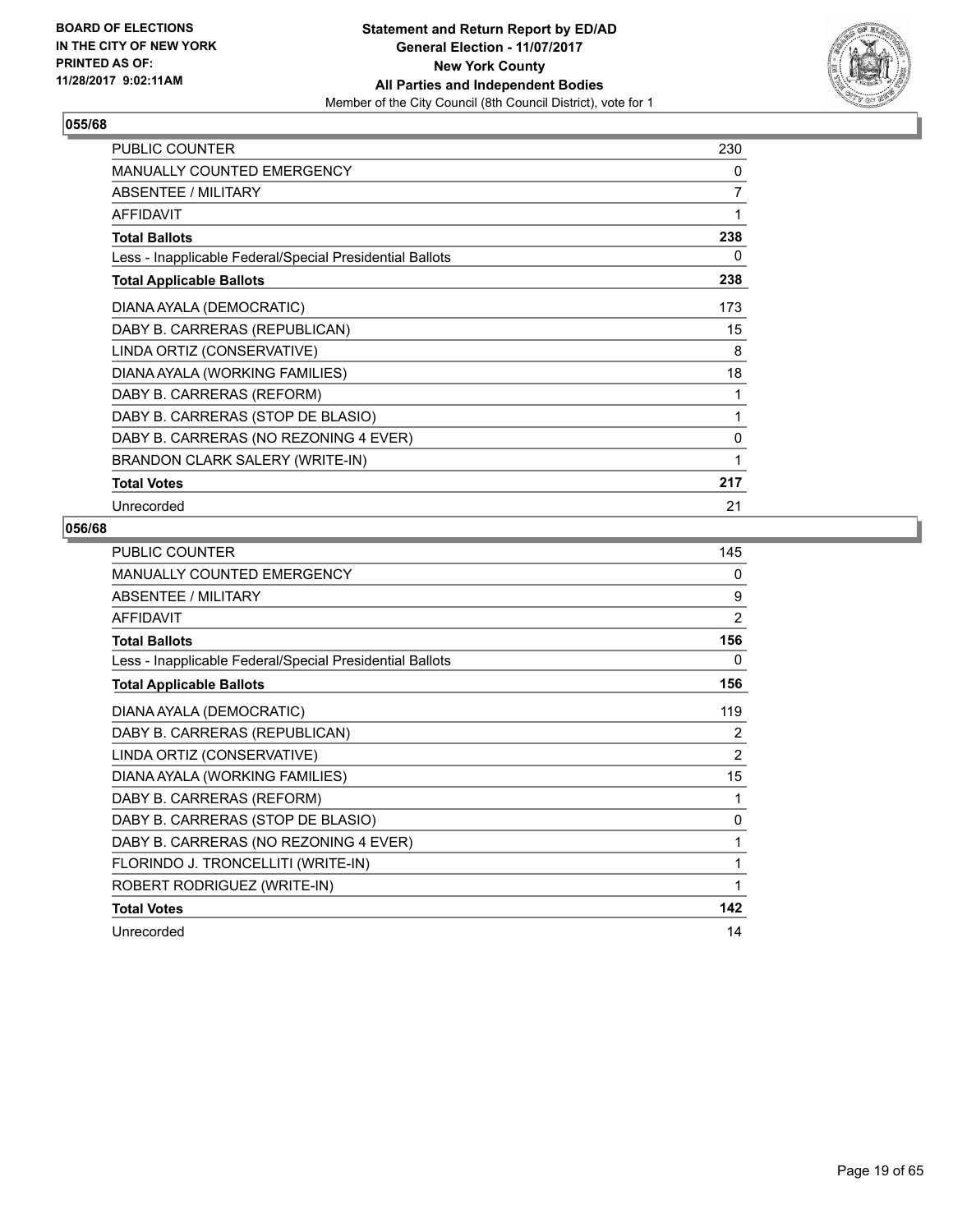

| <b>PUBLIC COUNTER</b>                                    | 132          |
|----------------------------------------------------------|--------------|
| <b>MANUALLY COUNTED EMERGENCY</b>                        | 0            |
| ABSENTEE / MILITARY                                      | 3            |
| <b>AFFIDAVIT</b>                                         | 1            |
| <b>Total Ballots</b>                                     | 136          |
| Less - Inapplicable Federal/Special Presidential Ballots | 0            |
| <b>Total Applicable Ballots</b>                          | 136          |
| DIANA AYALA (DEMOCRATIC)                                 | 108          |
| DABY B. CARRERAS (REPUBLICAN)                            | 4            |
| LINDA ORTIZ (CONSERVATIVE)                               | 2            |
| DIANA AYALA (WORKING FAMILIES)                           | 8            |
| DABY B. CARRERAS (REFORM)                                | 0            |
| DABY B. CARRERAS (STOP DE BLASIO)                        | 1            |
| DABY B. CARRERAS (NO REZONING 4 EVER)                    | $\mathbf{0}$ |
| <b>Total Votes</b>                                       | 123          |
| Unrecorded                                               | 13           |

| <b>PUBLIC COUNTER</b>                                    | 112            |
|----------------------------------------------------------|----------------|
| <b>MANUALLY COUNTED EMERGENCY</b>                        | 0              |
| ABSENTEE / MILITARY                                      | $\overline{2}$ |
| <b>AFFIDAVIT</b>                                         | $\Omega$       |
| <b>Total Ballots</b>                                     | 114            |
| Less - Inapplicable Federal/Special Presidential Ballots | 0              |
| <b>Total Applicable Ballots</b>                          | 114            |
| DIANA AYALA (DEMOCRATIC)                                 | 81             |
| DABY B. CARRERAS (REPUBLICAN)                            | 2              |
| LINDA ORTIZ (CONSERVATIVE)                               | 5              |
| DIANA AYALA (WORKING FAMILIES)                           | 3              |
| DABY B. CARRERAS (REFORM)                                | 0              |
| DABY B. CARRERAS (STOP DE BLASIO)                        | 0              |
| DABY B. CARRERAS (NO REZONING 4 EVER)                    | 0              |
| <b>Total Votes</b>                                       | 91             |
| Unrecorded                                               | 23             |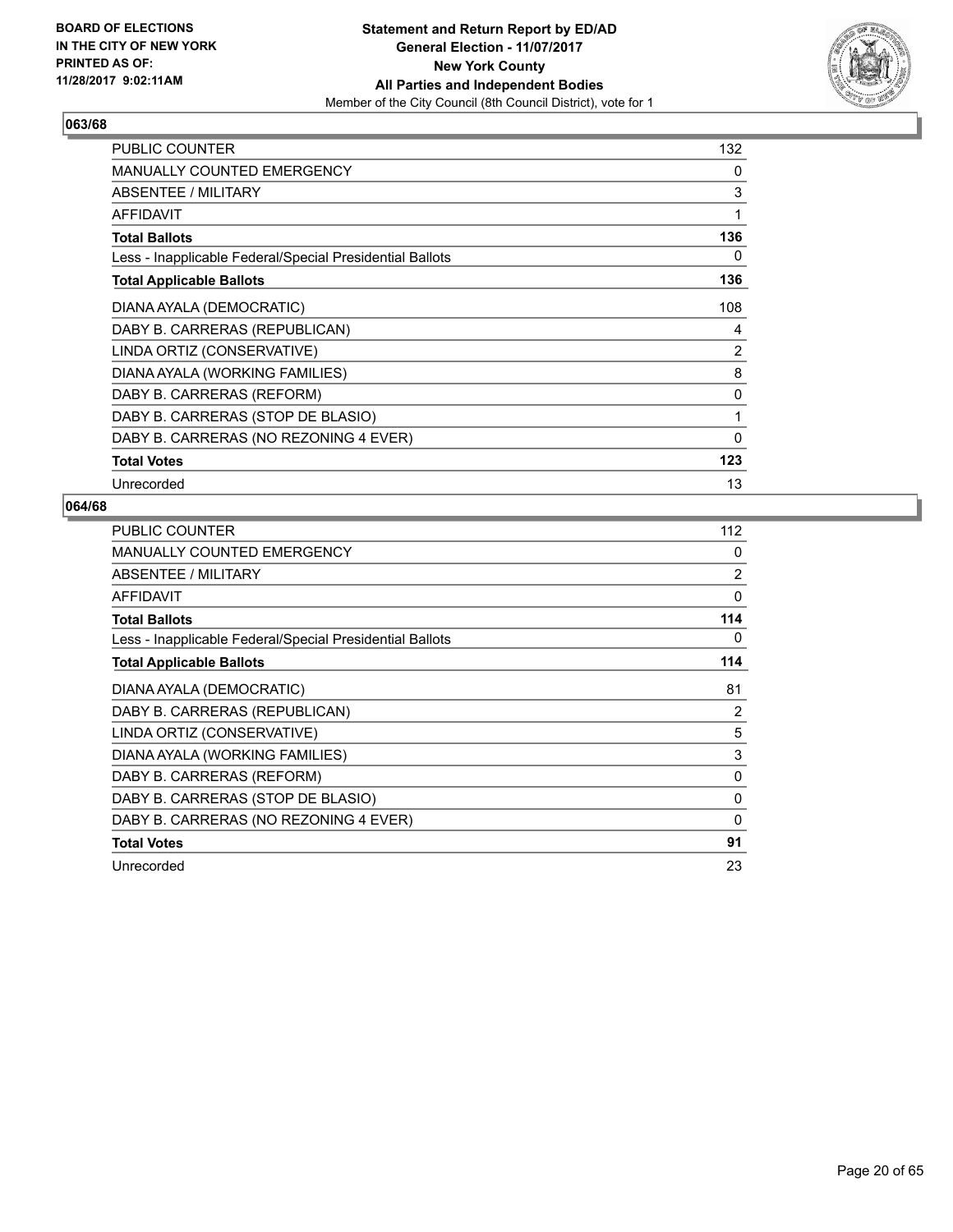

| <b>PUBLIC COUNTER</b>                                    | 129          |
|----------------------------------------------------------|--------------|
| <b>MANUALLY COUNTED EMERGENCY</b>                        | 0            |
| ABSENTEE / MILITARY                                      | 1            |
| <b>AFFIDAVIT</b>                                         | 4            |
| <b>Total Ballots</b>                                     | 134          |
| Less - Inapplicable Federal/Special Presidential Ballots | 0            |
| <b>Total Applicable Ballots</b>                          | 134          |
| DIANA AYALA (DEMOCRATIC)                                 | 103          |
| DABY B. CARRERAS (REPUBLICAN)                            | 7            |
| LINDA ORTIZ (CONSERVATIVE)                               | 5            |
| DIANA AYALA (WORKING FAMILIES)                           | 4            |
| DABY B. CARRERAS (REFORM)                                | 0            |
| DABY B. CARRERAS (STOP DE BLASIO)                        | 0            |
| DABY B. CARRERAS (NO REZONING 4 EVER)                    | $\mathbf{0}$ |
| <b>Total Votes</b>                                       | 119          |
| Unrecorded                                               | 15           |

| <b>PUBLIC COUNTER</b>                                    | 203            |
|----------------------------------------------------------|----------------|
| <b>MANUALLY COUNTED EMERGENCY</b>                        | 0              |
| ABSENTEE / MILITARY                                      | 8              |
| <b>AFFIDAVIT</b>                                         | 1              |
| <b>Total Ballots</b>                                     | 212            |
| Less - Inapplicable Federal/Special Presidential Ballots | 0              |
| <b>Total Applicable Ballots</b>                          | 212            |
| DIANA AYALA (DEMOCRATIC)                                 | 170            |
| DABY B. CARRERAS (REPUBLICAN)                            | 4              |
| LINDA ORTIZ (CONSERVATIVE)                               | 9              |
| DIANA AYALA (WORKING FAMILIES)                           | 6              |
| DABY B. CARRERAS (REFORM)                                | $\overline{2}$ |
| DABY B. CARRERAS (STOP DE BLASIO)                        | 0              |
| DABY B. CARRERAS (NO REZONING 4 EVER)                    | $\Omega$       |
| UNATTRIBUTABLE WRITE-IN (WRITE-IN)                       | 1              |
| <b>Total Votes</b>                                       | 192            |
| Unrecorded                                               | 20             |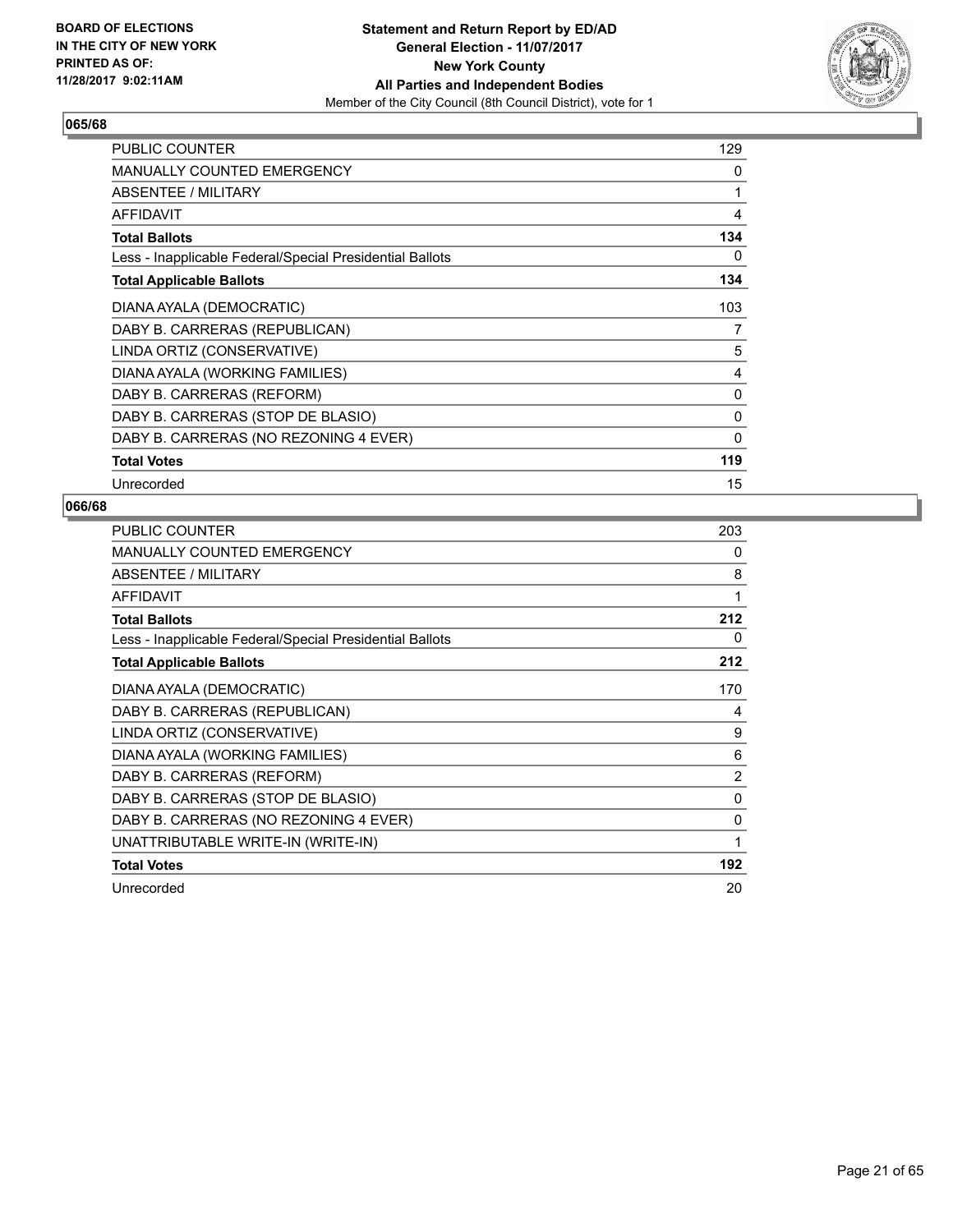

| <b>PUBLIC COUNTER</b>                                    | 99           |
|----------------------------------------------------------|--------------|
| <b>MANUALLY COUNTED EMERGENCY</b>                        | 0            |
| ABSENTEE / MILITARY                                      | 5            |
| <b>AFFIDAVIT</b>                                         | 0            |
| <b>Total Ballots</b>                                     | 104          |
| Less - Inapplicable Federal/Special Presidential Ballots | 0            |
| <b>Total Applicable Ballots</b>                          | 104          |
| DIANA AYALA (DEMOCRATIC)                                 | 89           |
| DABY B. CARRERAS (REPUBLICAN)                            | 2            |
| LINDA ORTIZ (CONSERVATIVE)                               | 2            |
| DIANA AYALA (WORKING FAMILIES)                           | 4            |
| DABY B. CARRERAS (REFORM)                                | $\mathbf{0}$ |
| DABY B. CARRERAS (STOP DE BLASIO)                        | 0            |
| DABY B. CARRERAS (NO REZONING 4 EVER)                    | 0            |
| <b>Total Votes</b>                                       | 97           |
| Unrecorded                                               | 7            |

| <b>PUBLIC COUNTER</b>                                    | 120          |
|----------------------------------------------------------|--------------|
| <b>MANUALLY COUNTED EMERGENCY</b>                        | 0            |
| ABSENTEE / MILITARY                                      | 4            |
| <b>AFFIDAVIT</b>                                         | 1            |
| <b>Total Ballots</b>                                     | 125          |
| Less - Inapplicable Federal/Special Presidential Ballots | 0            |
| <b>Total Applicable Ballots</b>                          | 125          |
| DIANA AYALA (DEMOCRATIC)                                 | 90           |
| DABY B. CARRERAS (REPUBLICAN)                            | 6            |
| LINDA ORTIZ (CONSERVATIVE)                               | 7            |
| DIANA AYALA (WORKING FAMILIES)                           | 5            |
| DABY B. CARRERAS (REFORM)                                | 0            |
| DABY B. CARRERAS (STOP DE BLASIO)                        | $\mathbf{0}$ |
| DABY B. CARRERAS (NO REZONING 4 EVER)                    | 0            |
| <b>Total Votes</b>                                       | 108          |
| Unrecorded                                               | 17           |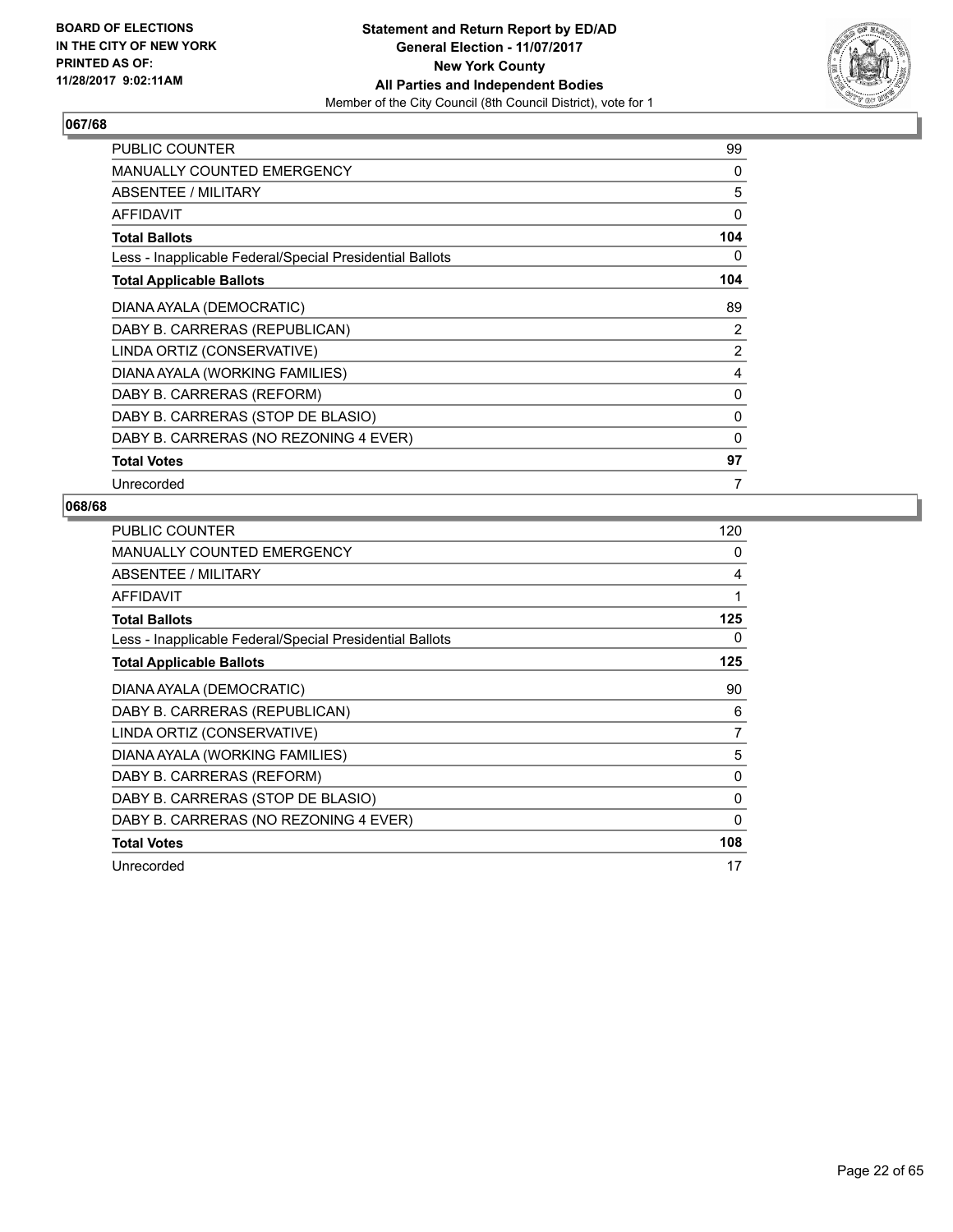

| <b>PUBLIC COUNTER</b>                                    | 173 |
|----------------------------------------------------------|-----|
| MANUALLY COUNTED EMERGENCY                               | 0   |
| ABSENTEE / MILITARY                                      | 3   |
| <b>AFFIDAVIT</b>                                         | 0   |
| <b>Total Ballots</b>                                     | 176 |
| Less - Inapplicable Federal/Special Presidential Ballots | 0   |
| <b>Total Applicable Ballots</b>                          | 176 |
| DIANA AYALA (DEMOCRATIC)                                 | 134 |
| DABY B. CARRERAS (REPUBLICAN)                            | 11  |
| LINDA ORTIZ (CONSERVATIVE)                               | 8   |
| DIANA AYALA (WORKING FAMILIES)                           | 5   |
| DABY B. CARRERAS (REFORM)                                | 0   |
| DABY B. CARRERAS (STOP DE BLASIO)                        | 2   |
| DABY B. CARRERAS (NO REZONING 4 EVER)                    | 0   |
| <b>Total Votes</b>                                       | 160 |
| Unrecorded                                               | 16  |

| <b>PUBLIC COUNTER</b>                                    | 110          |
|----------------------------------------------------------|--------------|
| <b>MANUALLY COUNTED EMERGENCY</b>                        | 0            |
| ABSENTEE / MILITARY                                      | 3            |
| <b>AFFIDAVIT</b>                                         | 0            |
| <b>Total Ballots</b>                                     | 113          |
| Less - Inapplicable Federal/Special Presidential Ballots | 0            |
| <b>Total Applicable Ballots</b>                          | 113          |
| DIANA AYALA (DEMOCRATIC)                                 | 91           |
| DABY B. CARRERAS (REPUBLICAN)                            | 7            |
| LINDA ORTIZ (CONSERVATIVE)                               | 3            |
| DIANA AYALA (WORKING FAMILIES)                           | 4            |
| DABY B. CARRERAS (REFORM)                                | 0            |
| DABY B. CARRERAS (STOP DE BLASIO)                        | $\mathbf{0}$ |
| DABY B. CARRERAS (NO REZONING 4 EVER)                    | 0            |
| <b>Total Votes</b>                                       | 105          |
| Unrecorded                                               | 8            |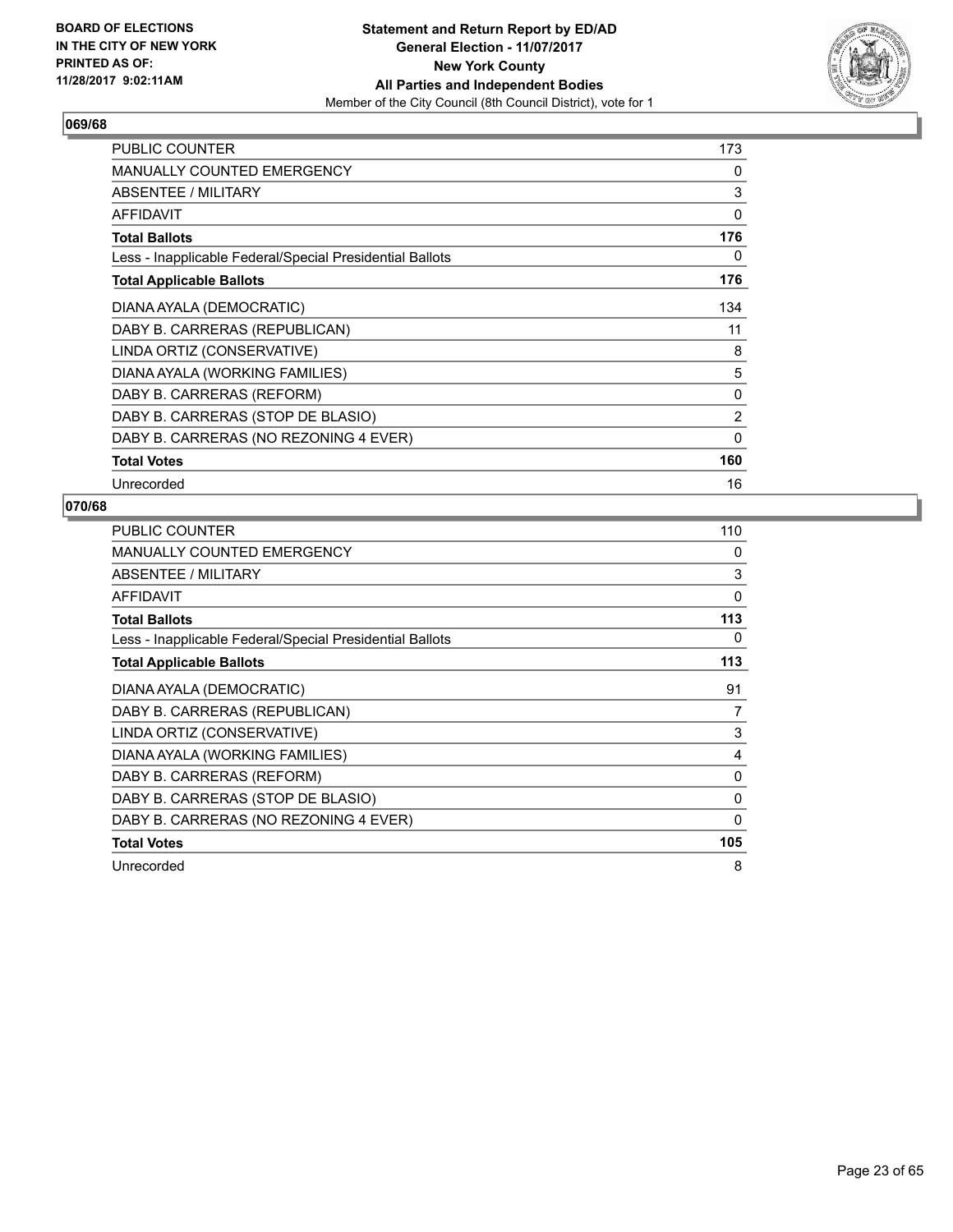

| <b>PUBLIC COUNTER</b>                                    | 163 |
|----------------------------------------------------------|-----|
| <b>MANUALLY COUNTED EMERGENCY</b>                        | 0   |
| ABSENTEE / MILITARY                                      | 4   |
| <b>AFFIDAVIT</b>                                         | 0   |
| <b>Total Ballots</b>                                     | 167 |
| Less - Inapplicable Federal/Special Presidential Ballots | 0   |
| <b>Total Applicable Ballots</b>                          | 167 |
| DIANA AYALA (DEMOCRATIC)                                 | 127 |
| DABY B. CARRERAS (REPUBLICAN)                            | 5   |
| LINDA ORTIZ (CONSERVATIVE)                               | 5   |
| DIANA AYALA (WORKING FAMILIES)                           | 13  |
| DABY B. CARRERAS (REFORM)                                | 0   |
| DABY B. CARRERAS (STOP DE BLASIO)                        | 1   |
| DABY B. CARRERAS (NO REZONING 4 EVER)                    | 0   |
| ROBERT RODRIGUEZ (WRITE-IN)                              | 1   |
| UNATTRIBUTABLE WRITE-IN (WRITE-IN)                       | 1   |
| <b>Total Votes</b>                                       | 153 |
| Unrecorded                                               | 14  |

| <b>PUBLIC COUNTER</b>                                    | 152 |
|----------------------------------------------------------|-----|
| <b>MANUALLY COUNTED EMERGENCY</b>                        | 0   |
| ABSENTEE / MILITARY                                      | 4   |
| <b>AFFIDAVIT</b>                                         | 2   |
| <b>Total Ballots</b>                                     | 158 |
| Less - Inapplicable Federal/Special Presidential Ballots | 0   |
| <b>Total Applicable Ballots</b>                          | 158 |
| DIANA AYALA (DEMOCRATIC)                                 | 121 |
| DABY B. CARRERAS (REPUBLICAN)                            | 11  |
| LINDA ORTIZ (CONSERVATIVE)                               | 4   |
| DIANA AYALA (WORKING FAMILIES)                           | 12  |
| DABY B. CARRERAS (REFORM)                                | 2   |
| DABY B. CARRERAS (STOP DE BLASIO)                        | 0   |
| DABY B. CARRERAS (NO REZONING 4 EVER)                    | 0   |
| RYAN DE LAUREAL (WRITE-IN)                               | 1   |
| <b>Total Votes</b>                                       | 151 |
| Unrecorded                                               | 7   |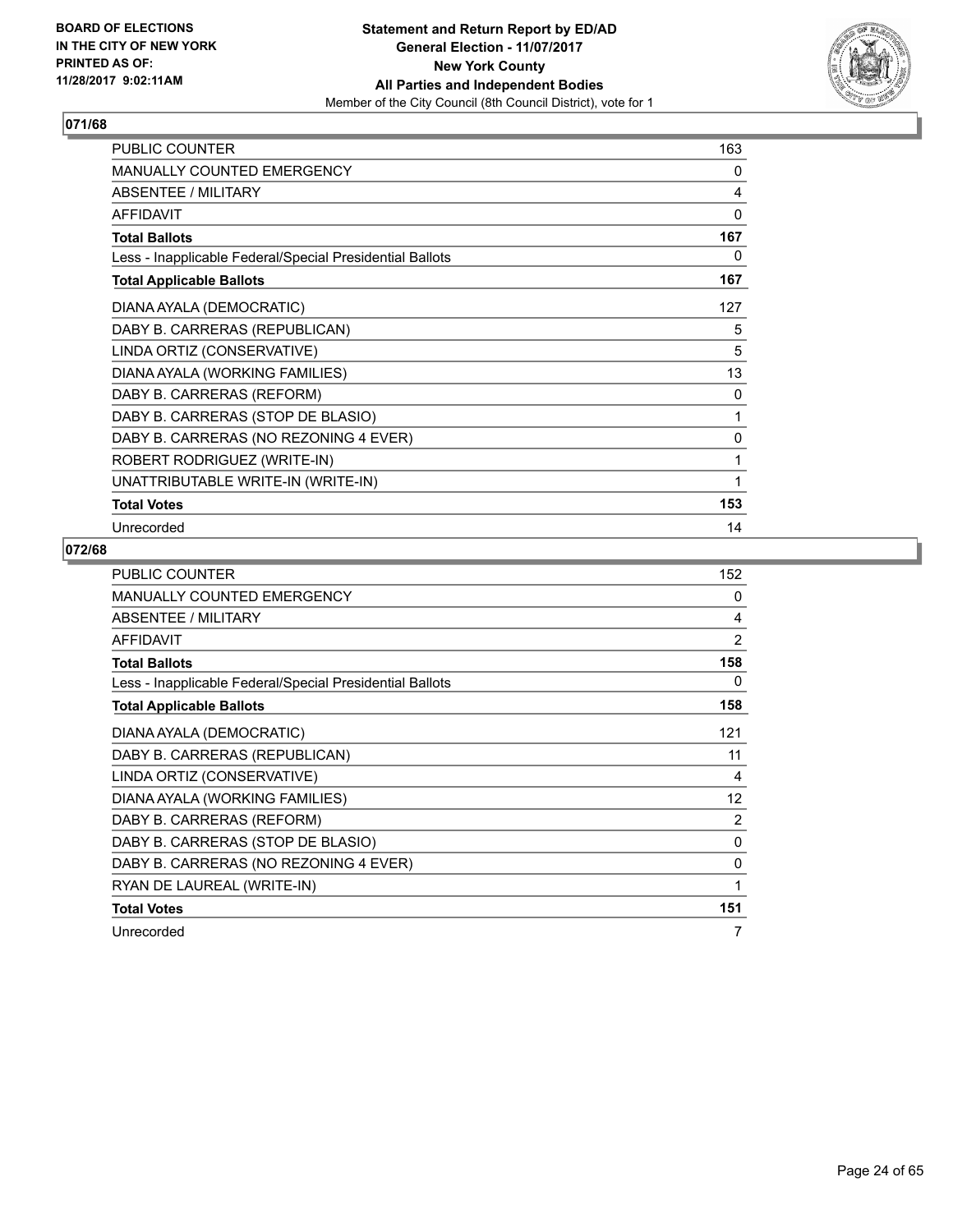

| <b>PUBLIC COUNTER</b>                                    | 164 |
|----------------------------------------------------------|-----|
| <b>MANUALLY COUNTED EMERGENCY</b>                        | 0   |
| ABSENTEE / MILITARY                                      | 8   |
| <b>AFFIDAVIT</b>                                         | 1   |
| <b>Total Ballots</b>                                     | 173 |
| Less - Inapplicable Federal/Special Presidential Ballots | 0   |
| <b>Total Applicable Ballots</b>                          | 173 |
| DIANA AYALA (DEMOCRATIC)                                 | 122 |
| DABY B. CARRERAS (REPUBLICAN)                            | 8   |
| LINDA ORTIZ (CONSERVATIVE)                               | 4   |
| DIANA AYALA (WORKING FAMILIES)                           | 18  |
| DABY B. CARRERAS (REFORM)                                | 0   |
| DABY B. CARRERAS (STOP DE BLASIO)                        | 1   |
| DABY B. CARRERAS (NO REZONING 4 EVER)                    | 0   |
| ROBERT J. RODRIGUEZ (WRITE-IN)                           | 1   |
| <b>Total Votes</b>                                       | 154 |
| Unrecorded                                               | 19  |

| <b>PUBLIC COUNTER</b>                                    | 151          |
|----------------------------------------------------------|--------------|
| MANUALLY COUNTED EMERGENCY                               | 0            |
| <b>ABSENTEE / MILITARY</b>                               | 3            |
| <b>AFFIDAVIT</b>                                         | 4            |
| <b>Total Ballots</b>                                     | 158          |
| Less - Inapplicable Federal/Special Presidential Ballots | 0            |
| <b>Total Applicable Ballots</b>                          | 158          |
| DIANA AYALA (DEMOCRATIC)                                 | 128          |
| DABY B. CARRERAS (REPUBLICAN)                            | 6            |
| LINDA ORTIZ (CONSERVATIVE)                               | 3            |
| DIANA AYALA (WORKING FAMILIES)                           | 10           |
| DABY B. CARRERAS (REFORM)                                | 1            |
| DABY B. CARRERAS (STOP DE BLASIO)                        | $\mathbf{0}$ |
| DABY B. CARRERAS (NO REZONING 4 EVER)                    | 1            |
| ADRIANA C. DELEON (WRITE-IN)                             | 1            |
| CHRISTOPHER MARTE (WRITE-IN)                             | 1            |
| <b>MARK THOMPSON (WRITE-IN)</b>                          | 1            |
| ROBERT RODRIGUEZ (WRITE-IN)                              | 1            |
| <b>Total Votes</b>                                       | 153          |
| Unrecorded                                               | 5            |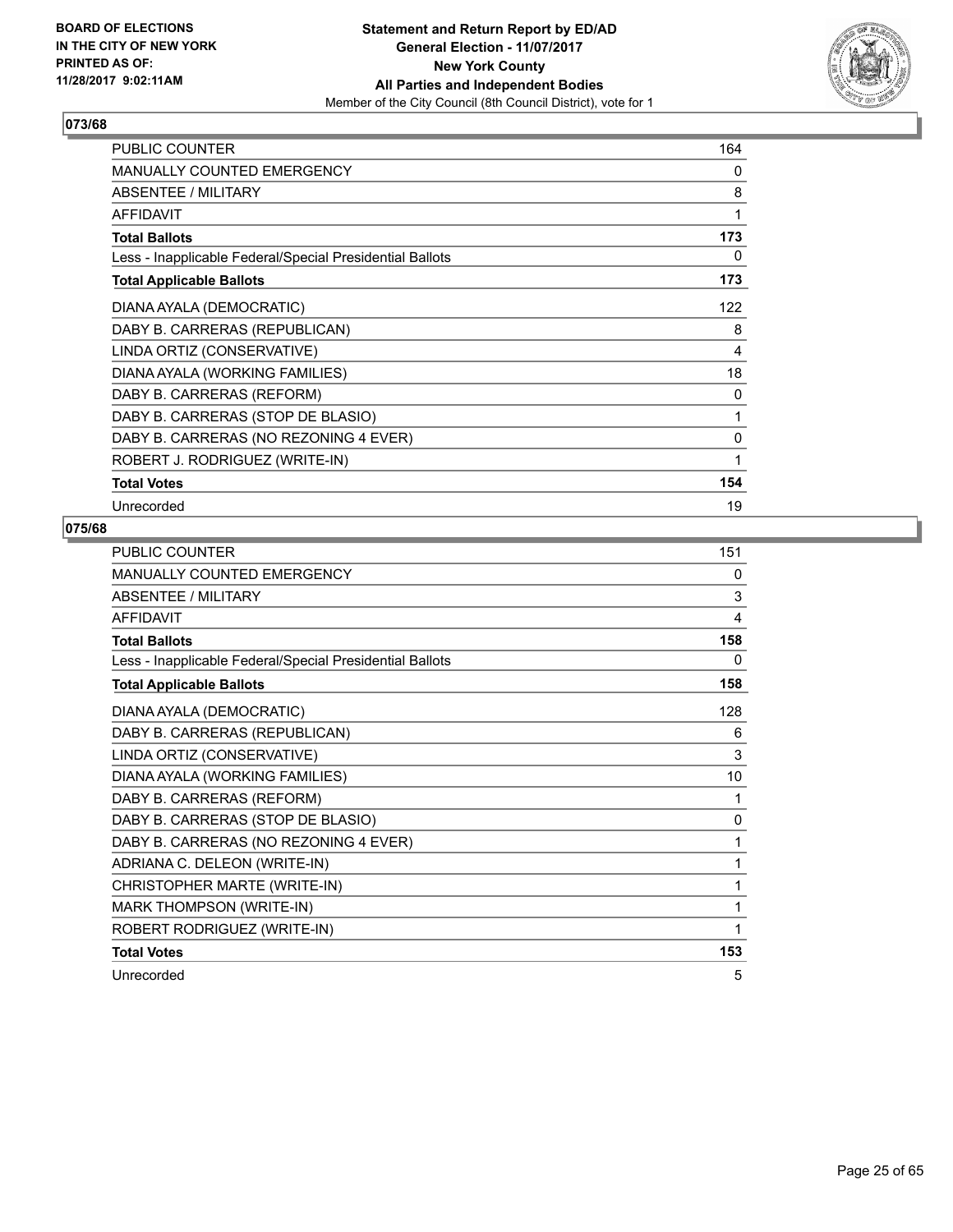

| <b>PUBLIC COUNTER</b>                                    | 188 |
|----------------------------------------------------------|-----|
| <b>MANUALLY COUNTED EMERGENCY</b>                        | 0   |
| ABSENTEE / MILITARY                                      | 8   |
| <b>AFFIDAVIT</b>                                         | 1   |
| <b>Total Ballots</b>                                     | 197 |
| Less - Inapplicable Federal/Special Presidential Ballots | 0   |
| <b>Total Applicable Ballots</b>                          | 197 |
| DIANA AYALA (DEMOCRATIC)                                 | 164 |
| DABY B. CARRERAS (REPUBLICAN)                            | 14  |
| LINDA ORTIZ (CONSERVATIVE)                               | 3   |
| DIANA AYALA (WORKING FAMILIES)                           | 8   |
| DABY B. CARRERAS (REFORM)                                | 0   |
| DABY B. CARRERAS (STOP DE BLASIO)                        | 0   |
| DABY B. CARRERAS (NO REZONING 4 EVER)                    | 1   |
| <b>Total Votes</b>                                       | 190 |
| Unrecorded                                               | 7   |

| <b>PUBLIC COUNTER</b>                                    | 118 |
|----------------------------------------------------------|-----|
| <b>MANUALLY COUNTED EMERGENCY</b>                        | 0   |
| ABSENTEE / MILITARY                                      | 1   |
| <b>AFFIDAVIT</b>                                         | 2   |
| <b>Total Ballots</b>                                     | 121 |
| Less - Inapplicable Federal/Special Presidential Ballots | 0   |
| <b>Total Applicable Ballots</b>                          | 121 |
| DIANA AYALA (DEMOCRATIC)                                 | 97  |
| DABY B. CARRERAS (REPUBLICAN)                            | 5   |
| LINDA ORTIZ (CONSERVATIVE)                               | 3   |
| DIANA AYALA (WORKING FAMILIES)                           | 8   |
| DABY B. CARRERAS (REFORM)                                | 0   |
| DABY B. CARRERAS (STOP DE BLASIO)                        | 0   |
| DABY B. CARRERAS (NO REZONING 4 EVER)                    | 0   |
| <b>Total Votes</b>                                       | 113 |
| Unrecorded                                               | 8   |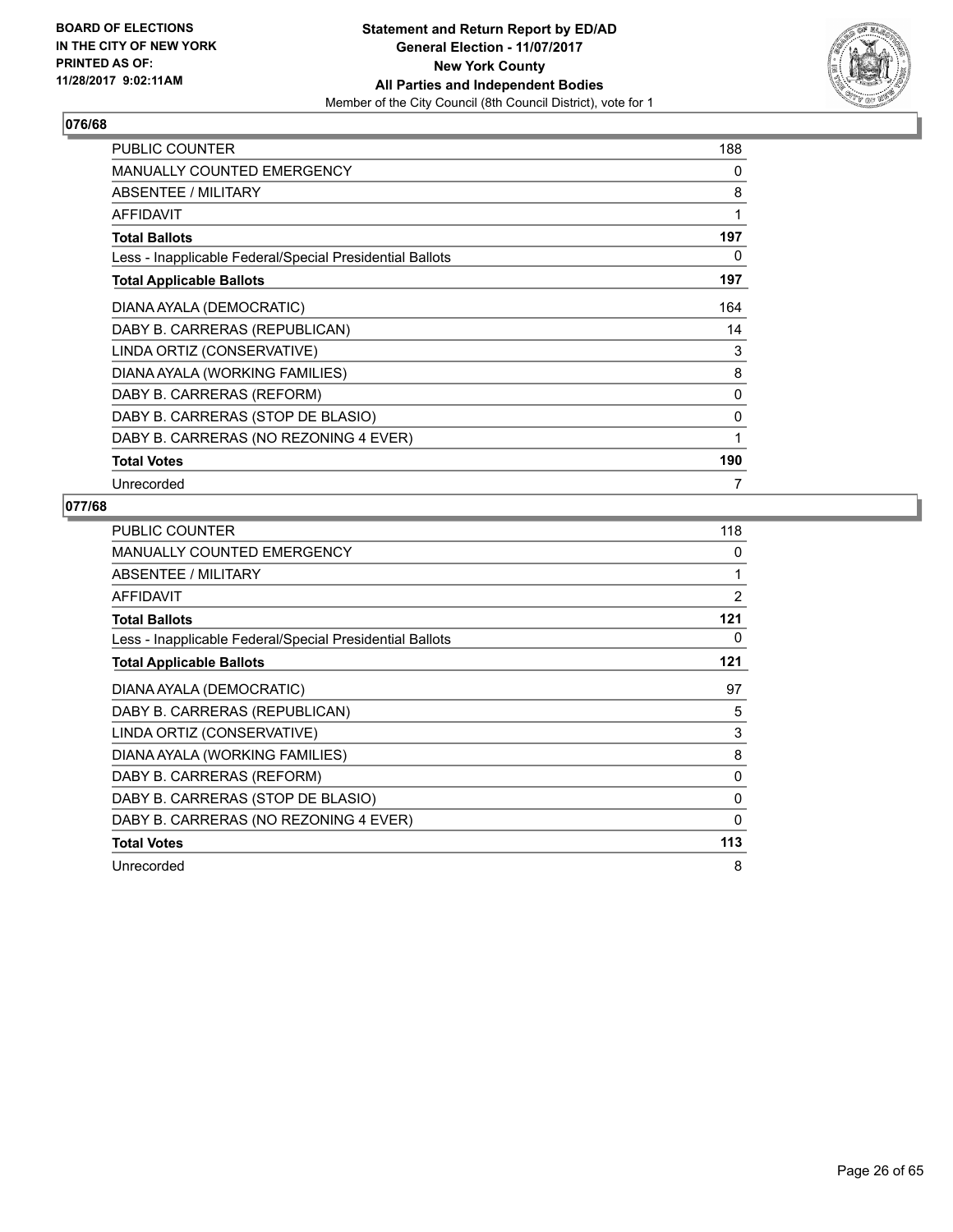

| PUBLIC COUNTER                                           | 210 |
|----------------------------------------------------------|-----|
| <b>MANUALLY COUNTED EMERGENCY</b>                        | 0   |
| <b>ABSENTEE / MILITARY</b>                               | 5   |
| <b>AFFIDAVIT</b>                                         | 1   |
| <b>Total Ballots</b>                                     | 216 |
| Less - Inapplicable Federal/Special Presidential Ballots | 0   |
| <b>Total Applicable Ballots</b>                          | 216 |
| DIANA AYALA (DEMOCRATIC)                                 | 161 |
| DABY B. CARRERAS (REPUBLICAN)                            | 16  |
| LINDA ORTIZ (CONSERVATIVE)                               | 4   |
| DIANA AYALA (WORKING FAMILIES)                           | 20  |
| DABY B. CARRERAS (REFORM)                                | 0   |
| DABY B. CARRERAS (STOP DE BLASIO)                        | 0   |
| DABY B. CARRERAS (NO REZONING 4 EVER)                    | 1   |
| TAMIKA MAPP (WRITE-IN)                                   | 1   |
| <b>Total Votes</b>                                       | 203 |
| Unrecorded                                               | 13  |

| PUBLIC COUNTER                                           | 224 |
|----------------------------------------------------------|-----|
| <b>MANUALLY COUNTED EMERGENCY</b>                        | 0   |
| ABSENTEE / MILITARY                                      | 12  |
| <b>AFFIDAVIT</b>                                         | 3   |
| <b>Total Ballots</b>                                     | 239 |
| Less - Inapplicable Federal/Special Presidential Ballots | 0   |
| <b>Total Applicable Ballots</b>                          | 239 |
| DIANA AYALA (DEMOCRATIC)                                 | 174 |
| DABY B. CARRERAS (REPUBLICAN)                            | 20  |
| LINDA ORTIZ (CONSERVATIVE)                               | 5   |
| DIANA AYALA (WORKING FAMILIES)                           | 14  |
| DABY B. CARRERAS (REFORM)                                | 0   |
| DABY B. CARRERAS (STOP DE BLASIO)                        | 1   |
| DABY B. CARRERAS (NO REZONING 4 EVER)                    | 0   |
| ROBERT RODRIGUEZ (WRITE-IN)                              | 1   |
| TAMIKA MAPP (WRITE-IN)                                   | 3   |
| <b>Total Votes</b>                                       | 218 |
| Unrecorded                                               | 21  |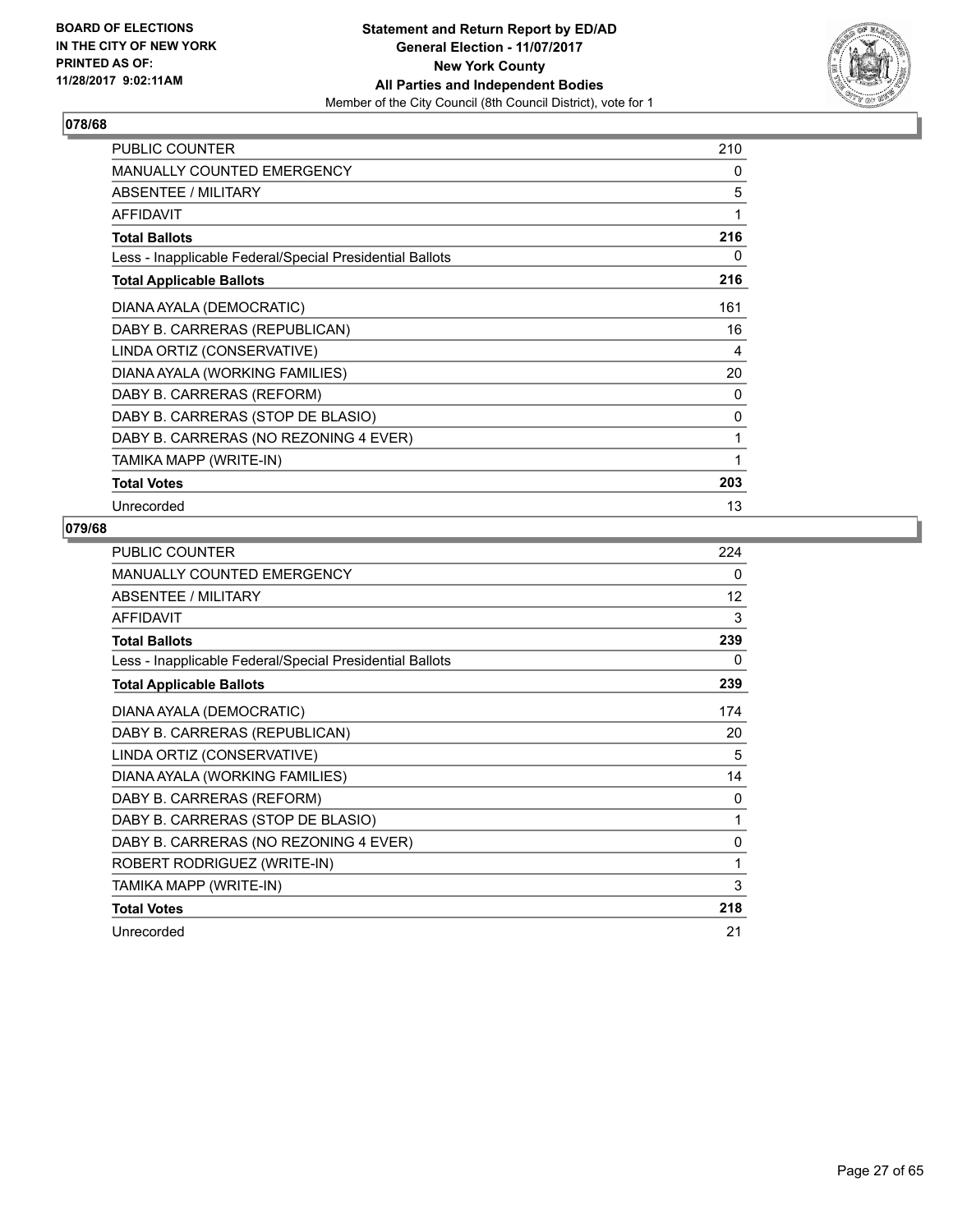

| <b>PUBLIC COUNTER</b>                                    | 122          |
|----------------------------------------------------------|--------------|
| <b>MANUALLY COUNTED EMERGENCY</b>                        | 0            |
| ABSENTEE / MILITARY                                      | 1            |
| <b>AFFIDAVIT</b>                                         | 5            |
| <b>Total Ballots</b>                                     | 128          |
| Less - Inapplicable Federal/Special Presidential Ballots | 0            |
| <b>Total Applicable Ballots</b>                          | 128          |
| DIANA AYALA (DEMOCRATIC)                                 | 108          |
| DABY B. CARRERAS (REPUBLICAN)                            | 4            |
| LINDA ORTIZ (CONSERVATIVE)                               | 3            |
| DIANA AYALA (WORKING FAMILIES)                           | 5            |
| DABY B. CARRERAS (REFORM)                                | 1            |
| DABY B. CARRERAS (STOP DE BLASIO)                        | 0            |
| DABY B. CARRERAS (NO REZONING 4 EVER)                    | $\mathbf{0}$ |
| <b>Total Votes</b>                                       | 121          |
| Unrecorded                                               | 7            |

| <b>PUBLIC COUNTER</b>                                    | 122            |
|----------------------------------------------------------|----------------|
| MANUALLY COUNTED EMERGENCY                               | 0              |
| ABSENTEE / MILITARY                                      | 3              |
| AFFIDAVIT                                                | 0              |
| <b>Total Ballots</b>                                     | 125            |
| Less - Inapplicable Federal/Special Presidential Ballots | 0              |
| <b>Total Applicable Ballots</b>                          | 125            |
| DIANA AYALA (DEMOCRATIC)                                 | 92             |
| DABY B. CARRERAS (REPUBLICAN)                            | $\overline{2}$ |
| LINDA ORTIZ (CONSERVATIVE)                               | 3              |
| DIANA AYALA (WORKING FAMILIES)                           | 3              |
| DABY B. CARRERAS (REFORM)                                | 0              |
| DABY B. CARRERAS (STOP DE BLASIO)                        | $\Omega$       |
| DABY B. CARRERAS (NO REZONING 4 EVER)                    | 1              |
| <b>Total Votes</b>                                       | 101            |
| Unrecorded                                               | 24             |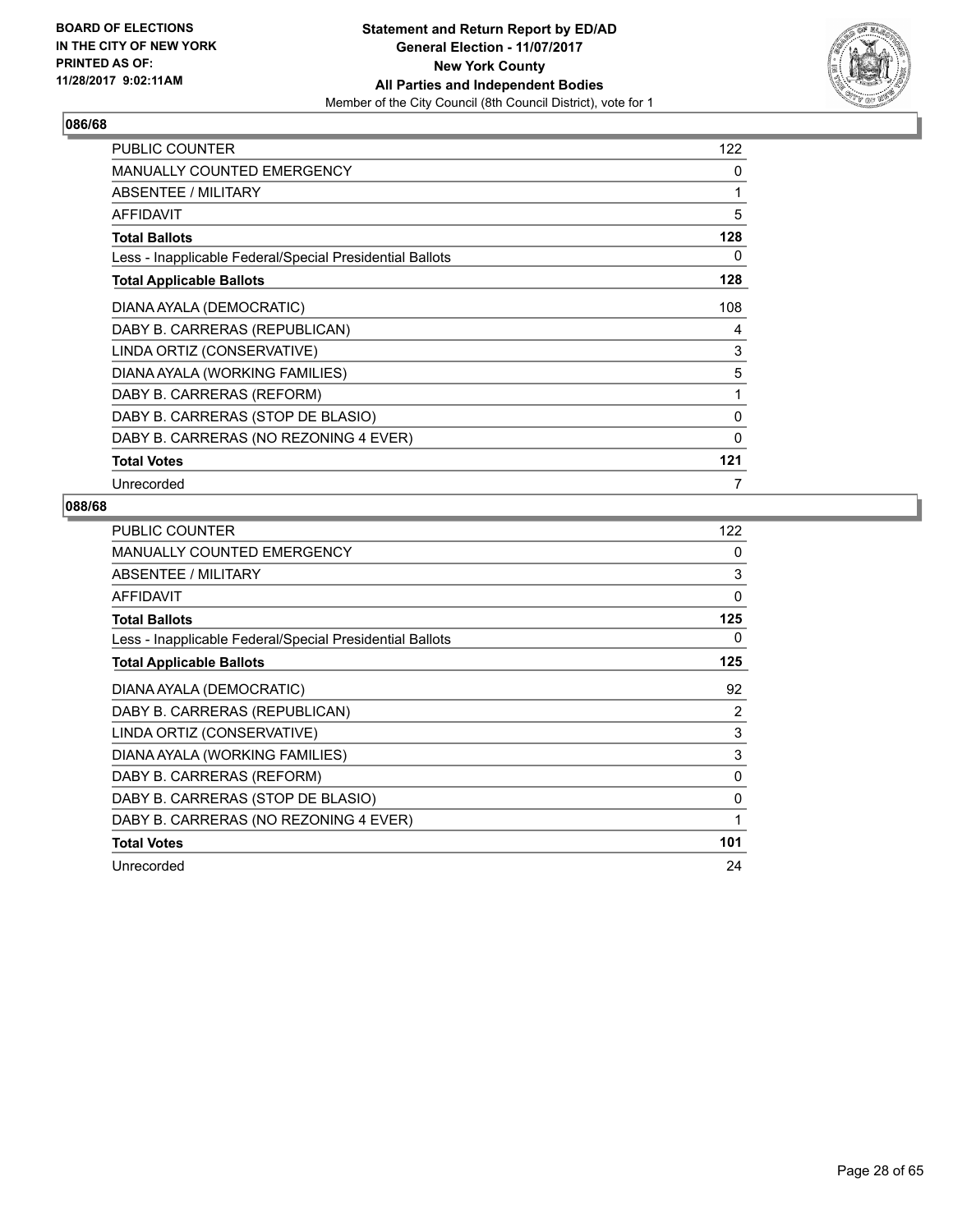

| <b>PUBLIC COUNTER</b>                                    | 163            |
|----------------------------------------------------------|----------------|
| <b>MANUALLY COUNTED EMERGENCY</b>                        | 0              |
| ABSENTEE / MILITARY                                      | 1              |
| <b>AFFIDAVIT</b>                                         | $\overline{2}$ |
| <b>Total Ballots</b>                                     | 166            |
| Less - Inapplicable Federal/Special Presidential Ballots | 0              |
| <b>Total Applicable Ballots</b>                          | 166            |
| DIANA AYALA (DEMOCRATIC)                                 | 114            |
| DABY B. CARRERAS (REPUBLICAN)                            | 8              |
| LINDA ORTIZ (CONSERVATIVE)                               | 5              |
| DIANA AYALA (WORKING FAMILIES)                           | 10             |
| DABY B. CARRERAS (REFORM)                                | 2              |
| DABY B. CARRERAS (STOP DE BLASIO)                        | 1              |
| DABY B. CARRERAS (NO REZONING 4 EVER)                    | 2              |
| <b>Total Votes</b>                                       | 142            |
| Unrecorded                                               | 24             |

| <b>PUBLIC COUNTER</b>                                    | 144            |
|----------------------------------------------------------|----------------|
| <b>MANUALLY COUNTED EMERGENCY</b>                        | 0              |
| ABSENTEE / MILITARY                                      | 8              |
| AFFIDAVIT                                                | 5              |
| <b>Total Ballots</b>                                     | 157            |
| Less - Inapplicable Federal/Special Presidential Ballots | 0              |
| <b>Total Applicable Ballots</b>                          | 157            |
| DIANA AYALA (DEMOCRATIC)                                 | 119            |
| DABY B. CARRERAS (REPUBLICAN)                            | 5              |
| LINDA ORTIZ (CONSERVATIVE)                               | 2              |
| DIANA AYALA (WORKING FAMILIES)                           | $\overline{7}$ |
| DABY B. CARRERAS (REFORM)                                | 0              |
| DABY B. CARRERAS (STOP DE BLASIO)                        | 0              |
| DABY B. CARRERAS (NO REZONING 4 EVER)                    | $\mathbf{1}$   |
| <b>Total Votes</b>                                       | 134            |
| Unrecorded                                               | 23             |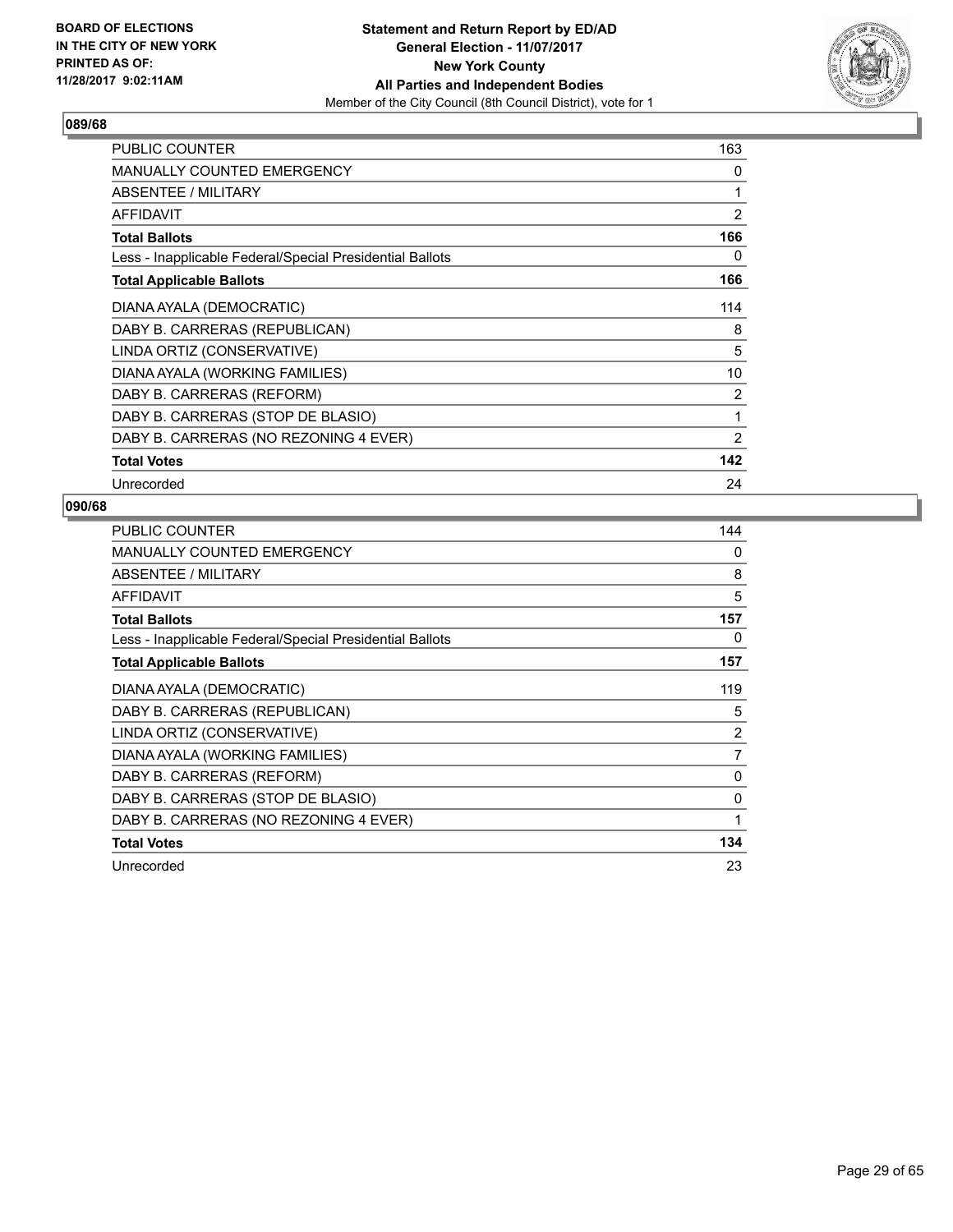

| <b>PUBLIC COUNTER</b>                                    | 101 |
|----------------------------------------------------------|-----|
| <b>MANUALLY COUNTED EMERGENCY</b>                        | 0   |
| ABSENTEE / MILITARY                                      | 7   |
| <b>AFFIDAVIT</b>                                         | 7   |
| <b>Total Ballots</b>                                     | 115 |
| Less - Inapplicable Federal/Special Presidential Ballots | 0   |
| <b>Total Applicable Ballots</b>                          | 115 |
| DIANA AYALA (DEMOCRATIC)                                 | 79  |
| DABY B. CARRERAS (REPUBLICAN)                            | 3   |
| LINDA ORTIZ (CONSERVATIVE)                               | 8   |
| DIANA AYALA (WORKING FAMILIES)                           | 9   |
| DABY B. CARRERAS (REFORM)                                | 0   |
| DABY B. CARRERAS (STOP DE BLASIO)                        | 1   |
| DABY B. CARRERAS (NO REZONING 4 EVER)                    | 0   |
| <b>Total Votes</b>                                       | 100 |
| Unrecorded                                               | 15  |

| <b>PUBLIC COUNTER</b>                                    | 139 |
|----------------------------------------------------------|-----|
| <b>MANUALLY COUNTED EMERGENCY</b>                        | 0   |
| ABSENTEE / MILITARY                                      | 6   |
| AFFIDAVIT                                                | 1   |
| <b>Total Ballots</b>                                     | 146 |
| Less - Inapplicable Federal/Special Presidential Ballots | 0   |
| <b>Total Applicable Ballots</b>                          | 146 |
| DIANA AYALA (DEMOCRATIC)                                 | 119 |
| DABY B. CARRERAS (REPUBLICAN)                            | 2   |
| LINDA ORTIZ (CONSERVATIVE)                               | 5   |
| DIANA AYALA (WORKING FAMILIES)                           | 5   |
| DABY B. CARRERAS (REFORM)                                | 0   |
| DABY B. CARRERAS (STOP DE BLASIO)                        | 1   |
| DABY B. CARRERAS (NO REZONING 4 EVER)                    | 0   |
| <b>Total Votes</b>                                       | 132 |
| Unrecorded                                               | 14  |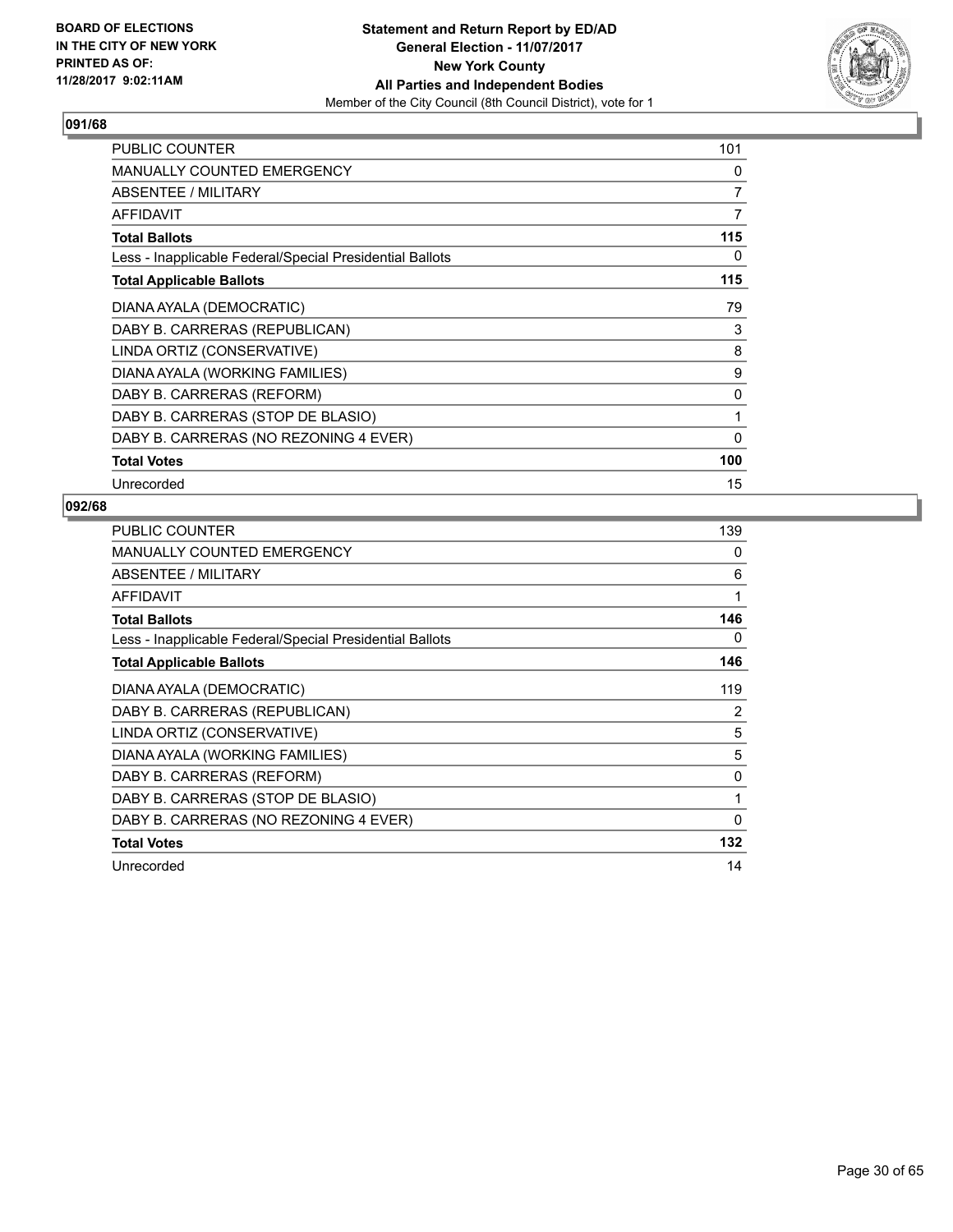

| <b>PUBLIC COUNTER</b>                                    | 176 |
|----------------------------------------------------------|-----|
| <b>MANUALLY COUNTED EMERGENCY</b>                        | 0   |
| ABSENTEE / MILITARY                                      | 7   |
| <b>AFFIDAVIT</b>                                         | 2   |
| <b>Total Ballots</b>                                     | 185 |
| Less - Inapplicable Federal/Special Presidential Ballots | 0   |
| <b>Total Applicable Ballots</b>                          | 185 |
| DIANA AYALA (DEMOCRATIC)                                 | 146 |
| DABY B. CARRERAS (REPUBLICAN)                            | 3   |
| LINDA ORTIZ (CONSERVATIVE)                               | 11  |
| DIANA AYALA (WORKING FAMILIES)                           | 9   |
| DABY B. CARRERAS (REFORM)                                | 0   |
| DABY B. CARRERAS (STOP DE BLASIO)                        | 0   |
| DABY B. CARRERAS (NO REZONING 4 EVER)                    | 0   |
| <b>Total Votes</b>                                       | 169 |
| Unrecorded                                               | 16  |

#### **094/68**

| PUBLIC COUNTER                                           | 23       |
|----------------------------------------------------------|----------|
| MANUALLY COUNTED EMERGENCY                               | 0        |
| <b>ABSENTEE / MILITARY</b>                               | 3        |
| <b>AFFIDAVIT</b>                                         | 0        |
| <b>Total Ballots</b>                                     | 26       |
| Less - Inapplicable Federal/Special Presidential Ballots | 0        |
| <b>Total Applicable Ballots</b>                          | 26       |
| DIANA AYALA (DEMOCRATIC)                                 | 12       |
| DABY B. CARRERAS (REPUBLICAN)                            | 8        |
| LINDA ORTIZ (CONSERVATIVE)                               | 2        |
| DIANA AYALA (WORKING FAMILIES)                           | 1        |
| DABY B. CARRERAS (REFORM)                                | 1        |
| DABY B. CARRERAS (STOP DE BLASIO)                        | 0        |
| DABY B. CARRERAS (NO REZONING 4 EVER)                    | $\Omega$ |
| <b>Total Votes</b>                                       | 24       |
| Unrecorded                                               | 2        |
|                                                          |          |

# **095/68 COMBINED into: 029/68**

| 101/68 COMBINED into: 029/68 |  |
|------------------------------|--|
|                              |  |
| 103/68 COMBINED into: 029/68 |  |

# **104/68 COMBINED into: 029/68**

**107/68 COMBINED into: 094/68**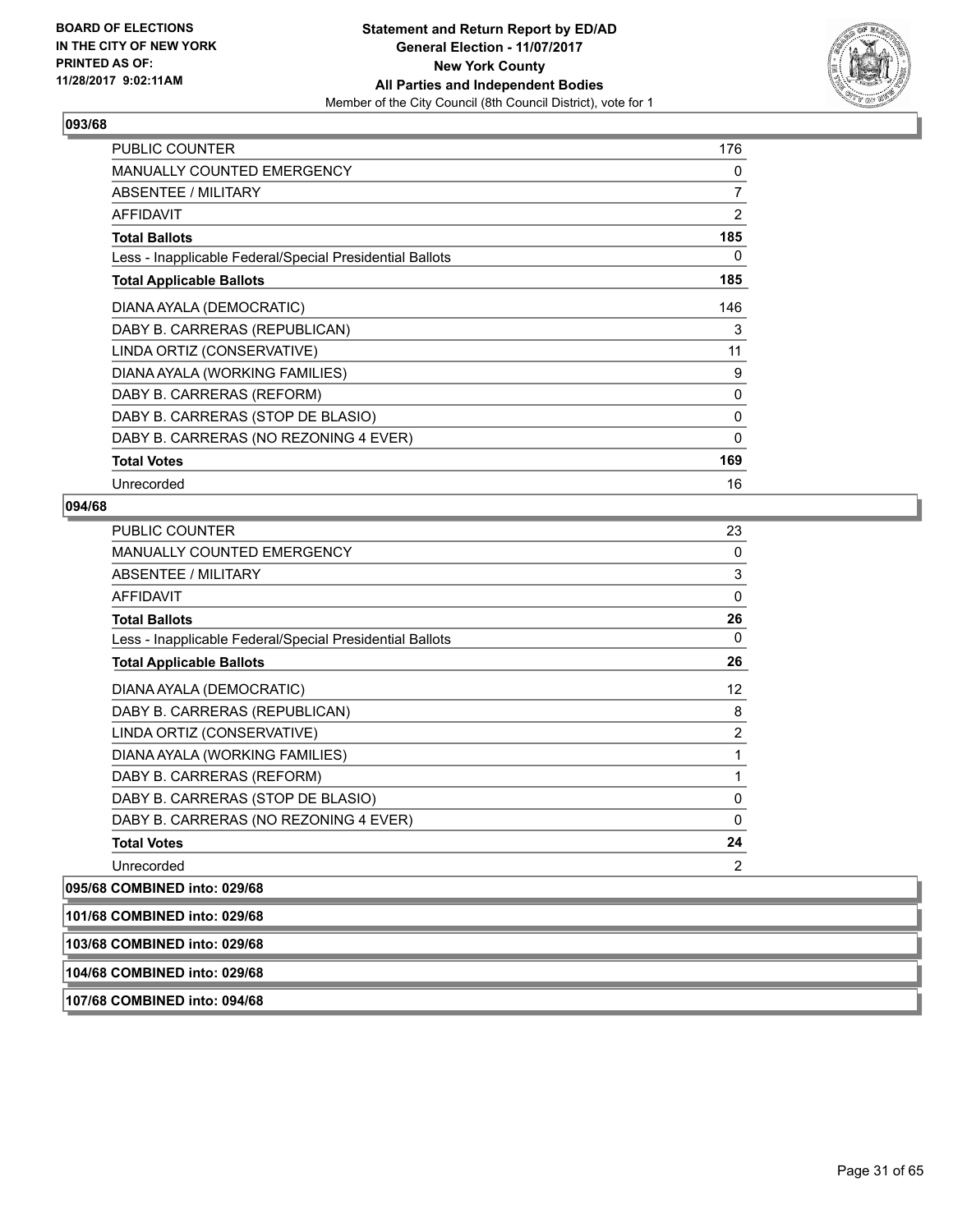

| <b>PUBLIC COUNTER</b>                                    | 96  |
|----------------------------------------------------------|-----|
| <b>MANUALLY COUNTED EMERGENCY</b>                        | 0   |
| ABSENTEE / MILITARY                                      | 6   |
| <b>AFFIDAVIT</b>                                         | 0   |
| <b>Total Ballots</b>                                     | 102 |
| Less - Inapplicable Federal/Special Presidential Ballots | 0   |
| <b>Total Applicable Ballots</b>                          | 102 |
| DIANA AYALA (DEMOCRATIC)                                 | 81  |
| DABY B. CARRERAS (REPUBLICAN)                            | 2   |
| LINDA ORTIZ (CONSERVATIVE)                               | 4   |
| DIANA AYALA (WORKING FAMILIES)                           | 3   |
| DABY B. CARRERAS (REFORM)                                | 0   |
| DABY B. CARRERAS (STOP DE BLASIO)                        | 0   |
| DABY B. CARRERAS (NO REZONING 4 EVER)                    | 0   |
| ROBERT RODRIGUEZ (WRITE-IN)                              | 1   |
| WILLIAM PEARLMAN (WRITE-IN)                              | 1   |
| <b>Total Votes</b>                                       | 92  |
| Unrecorded                                               | 10  |

| <b>PUBLIC COUNTER</b>                                    | 92             |
|----------------------------------------------------------|----------------|
| <b>MANUALLY COUNTED EMERGENCY</b>                        | 0              |
| ABSENTEE / MILITARY                                      | 0              |
| <b>AFFIDAVIT</b>                                         | $\Omega$       |
| <b>Total Ballots</b>                                     | 92             |
| Less - Inapplicable Federal/Special Presidential Ballots | 0              |
| <b>Total Applicable Ballots</b>                          | 92             |
| DIANA AYALA (DEMOCRATIC)                                 | 69             |
| DABY B. CARRERAS (REPUBLICAN)                            | 3              |
| LINDA ORTIZ (CONSERVATIVE)                               | 1              |
| DIANA AYALA (WORKING FAMILIES)                           | $\overline{2}$ |
| DABY B. CARRERAS (REFORM)                                | 1              |
| DABY B. CARRERAS (STOP DE BLASIO)                        | $\mathbf{0}$   |
| DABY B. CARRERAS (NO REZONING 4 EVER)                    | 0              |
| <b>Total Votes</b>                                       | 76             |
| Unrecorded                                               | 16             |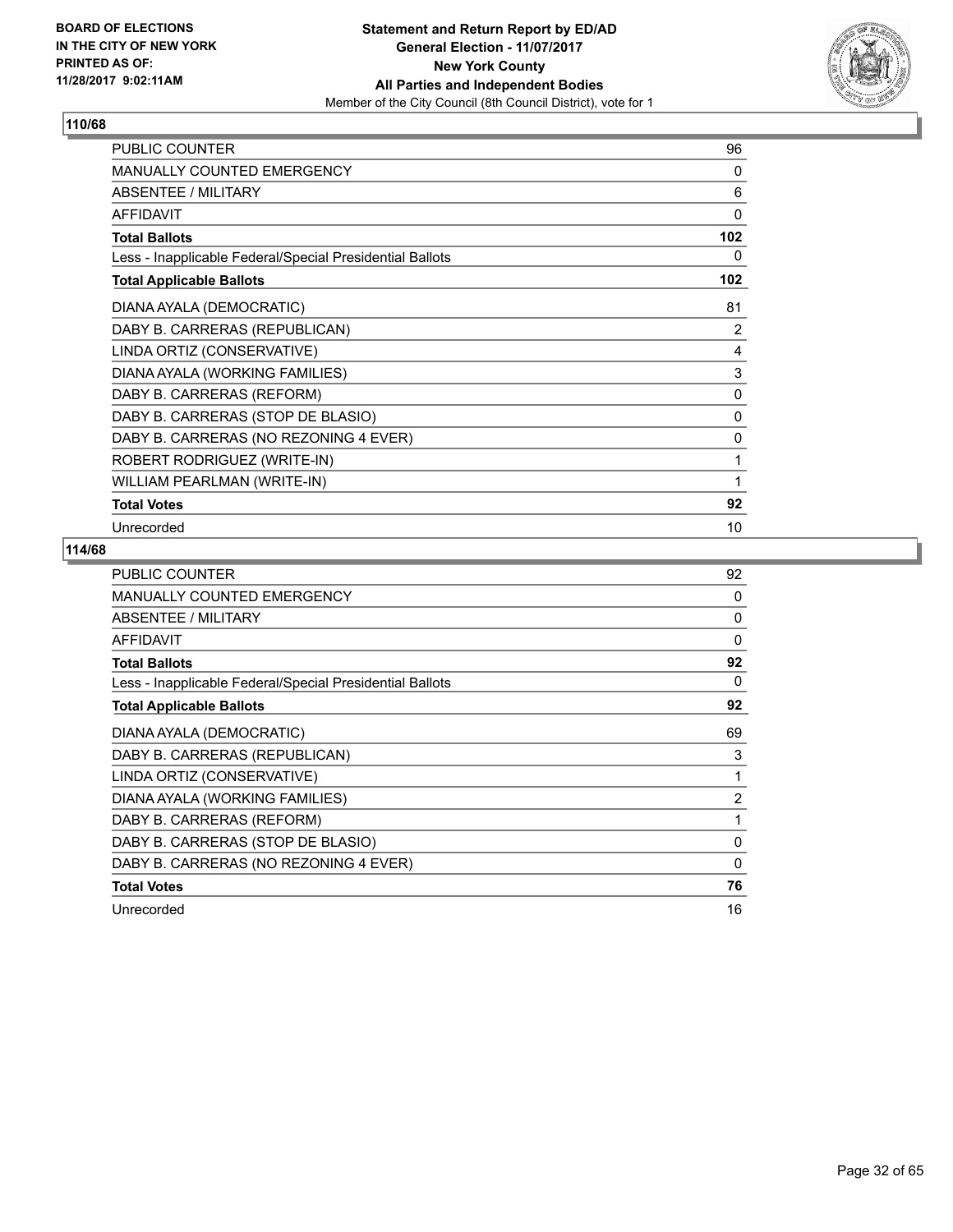

| PUBLIC COUNTER                                           | 101            |
|----------------------------------------------------------|----------------|
| <b>MANUALLY COUNTED EMERGENCY</b>                        | 0              |
| <b>ABSENTEE / MILITARY</b>                               | $\overline{2}$ |
| AFFIDAVIT                                                | 1              |
| <b>Total Ballots</b>                                     | 104            |
| Less - Inapplicable Federal/Special Presidential Ballots | 0              |
| <b>Total Applicable Ballots</b>                          | 104            |
| DIANA AYALA (DEMOCRATIC)                                 | 77             |
| DABY B. CARRERAS (REPUBLICAN)                            | 3              |
| LINDA ORTIZ (CONSERVATIVE)                               | 5              |
| DIANA AYALA (WORKING FAMILIES)                           | $\overline{2}$ |
| DABY B. CARRERAS (REFORM)                                | 1              |
| DABY B. CARRERAS (STOP DE BLASIO)                        | 0              |
| DABY B. CARRERAS (NO REZONING 4 EVER)                    | 0              |
| <b>Total Votes</b>                                       | 88             |
| Unrecorded                                               | 16             |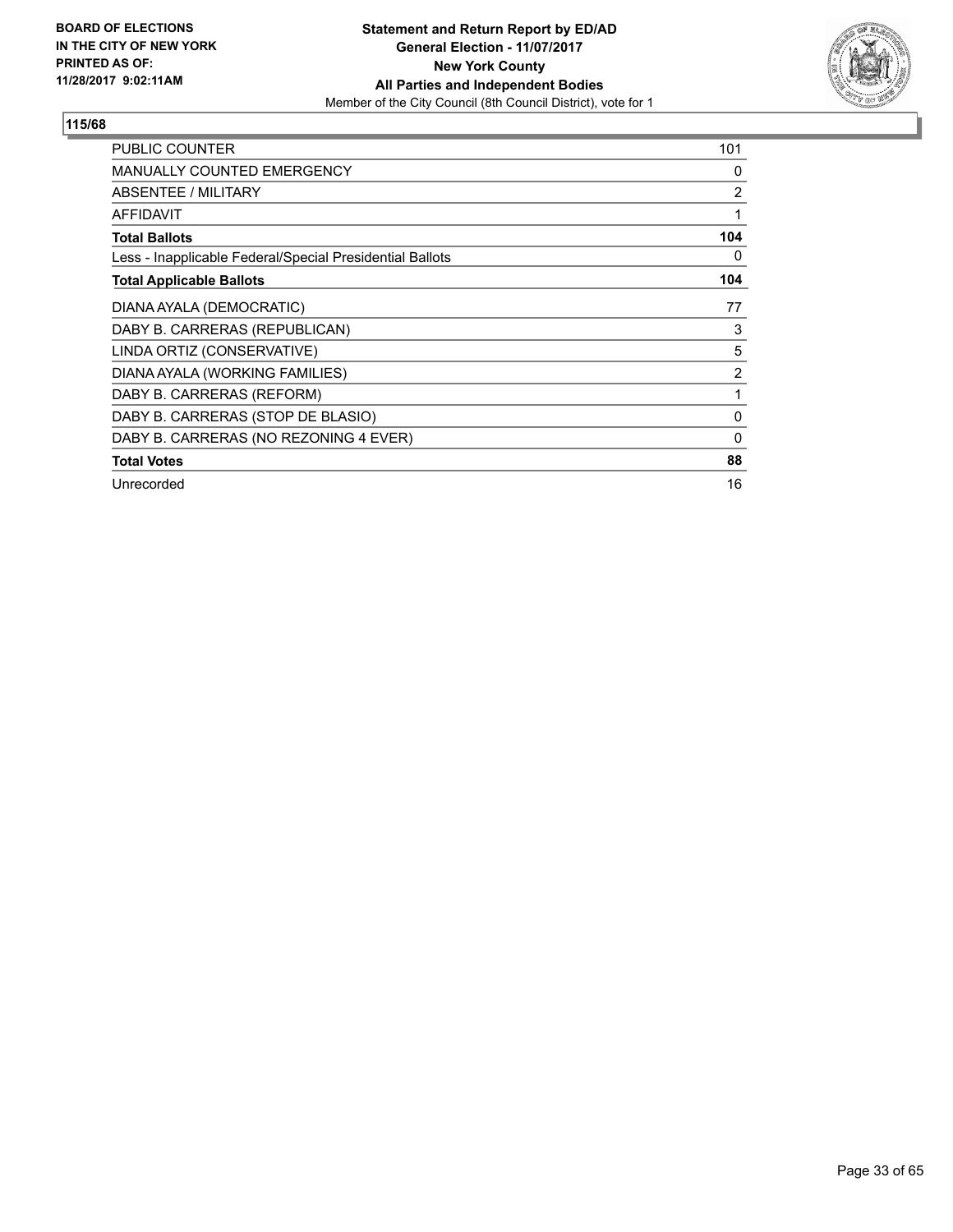

| <b>PUBLIC COUNTER</b>                                    | 55             |
|----------------------------------------------------------|----------------|
| <b>MANUALLY COUNTED EMERGENCY</b>                        | 0              |
| ABSENTEE / MILITARY                                      | 0              |
| AFFIDAVIT                                                | 1              |
| <b>Total Ballots</b>                                     | 56             |
| Less - Inapplicable Federal/Special Presidential Ballots | 0              |
| <b>Total Applicable Ballots</b>                          | 56             |
| DIANA AYALA (DEMOCRATIC)                                 | 46             |
| DABY B. CARRERAS (REPUBLICAN)                            | 3              |
| LINDA ORTIZ (CONSERVATIVE)                               | $\overline{2}$ |
| DIANA AYALA (WORKING FAMILIES)                           | 1              |
| DABY B. CARRERAS (REFORM)                                | 1              |
| DABY B. CARRERAS (STOP DE BLASIO)                        | 0              |
| DABY B. CARRERAS (NO REZONING 4 EVER)                    | $\mathbf 0$    |
| <b>Total Votes</b>                                       | 53             |
| Unrecorded                                               | 3              |

| <b>PUBLIC COUNTER</b>                                    | 86       |
|----------------------------------------------------------|----------|
| <b>MANUALLY COUNTED EMERGENCY</b>                        | 0        |
| ABSENTEE / MILITARY                                      | 4        |
| <b>AFFIDAVIT</b>                                         | $\Omega$ |
| <b>Total Ballots</b>                                     | 90       |
| Less - Inapplicable Federal/Special Presidential Ballots | 0        |
| <b>Total Applicable Ballots</b>                          | 90       |
| DIANA AYALA (DEMOCRATIC)                                 | 71       |
| DABY B. CARRERAS (REPUBLICAN)                            | 8        |
| LINDA ORTIZ (CONSERVATIVE)                               | 2        |
| DIANA AYALA (WORKING FAMILIES)                           | 4        |
| DABY B. CARRERAS (REFORM)                                | 1        |
| DABY B. CARRERAS (STOP DE BLASIO)                        | 0        |
| DABY B. CARRERAS (NO REZONING 4 EVER)                    | 0        |
| <b>Total Votes</b>                                       | 86       |
| Unrecorded                                               | 4        |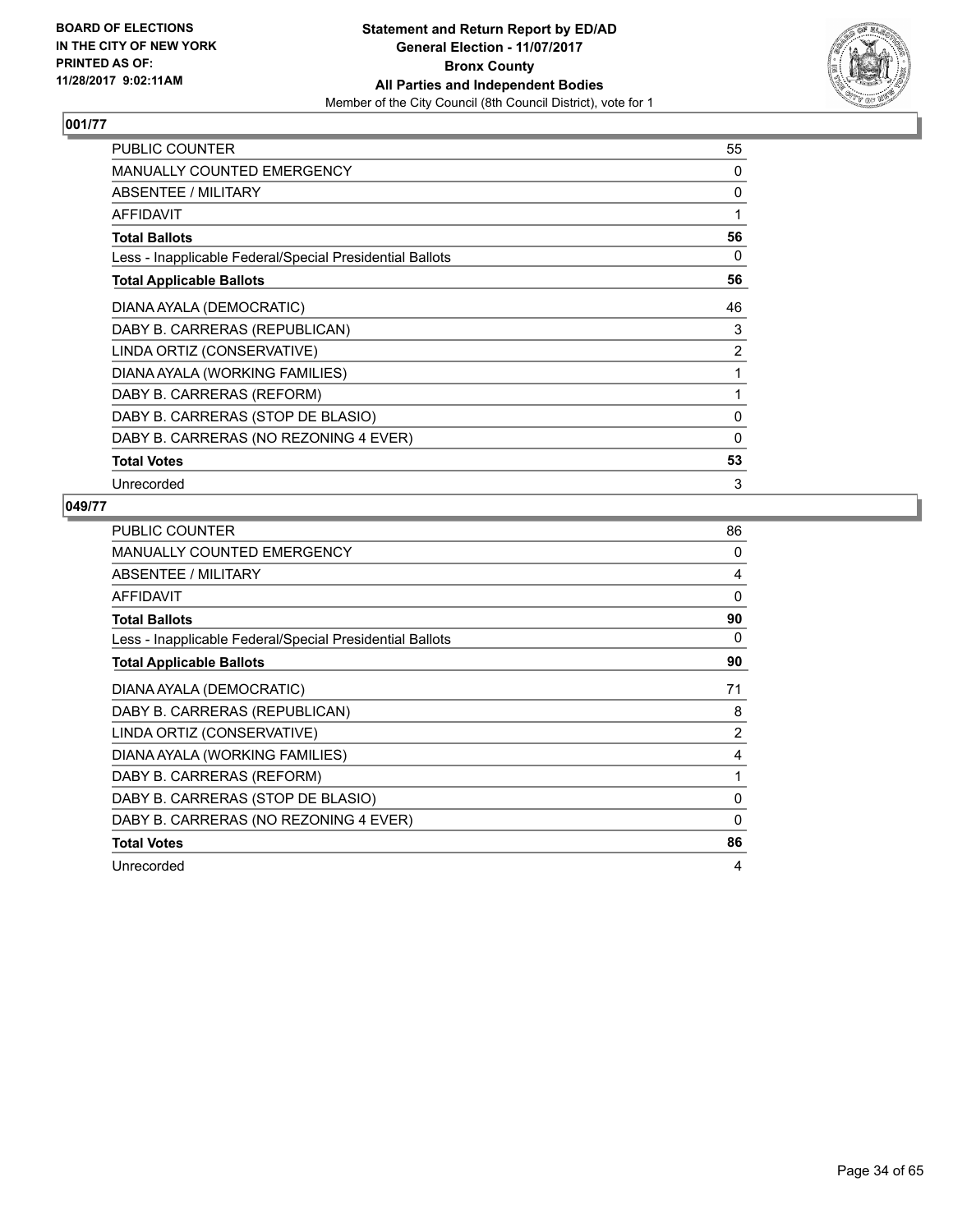

| <b>PUBLIC COUNTER</b>                                    | 122 |
|----------------------------------------------------------|-----|
| <b>MANUALLY COUNTED EMERGENCY</b>                        | 0   |
| ABSENTEE / MILITARY                                      | 2   |
| <b>AFFIDAVIT</b>                                         | 1   |
| <b>Total Ballots</b>                                     | 125 |
| Less - Inapplicable Federal/Special Presidential Ballots | 0   |
| <b>Total Applicable Ballots</b>                          | 125 |
| DIANA AYALA (DEMOCRATIC)                                 | 94  |
| DABY B. CARRERAS (REPUBLICAN)                            | 4   |
| LINDA ORTIZ (CONSERVATIVE)                               | 3   |
| DIANA AYALA (WORKING FAMILIES)                           | 3   |
| DABY B. CARRERAS (REFORM)                                | 0   |
| DABY B. CARRERAS (STOP DE BLASIO)                        | 0   |
| DABY B. CARRERAS (NO REZONING 4 EVER)                    | 0   |
| HANK NEWSOME (WRITE-IN)                                  | 1   |
| TRAVIS ST MARTHE (WRITE-IN)                              | 1   |
| <b>Total Votes</b>                                       | 106 |
| Unrecorded                                               | 19  |

| <b>PUBLIC COUNTER</b>                                    | 166 |
|----------------------------------------------------------|-----|
| MANUALLY COUNTED EMERGENCY                               | 0   |
| <b>ABSENTEE / MILITARY</b>                               | 5   |
| <b>AFFIDAVIT</b>                                         | 2   |
| <b>Total Ballots</b>                                     | 173 |
| Less - Inapplicable Federal/Special Presidential Ballots | 0   |
| <b>Total Applicable Ballots</b>                          | 173 |
| DIANA AYALA (DEMOCRATIC)                                 | 131 |
| DABY B. CARRERAS (REPUBLICAN)                            | 7   |
| LINDA ORTIZ (CONSERVATIVE)                               | 6   |
| DIANA AYALA (WORKING FAMILIES)                           | 9   |
| DABY B. CARRERAS (REFORM)                                | 1   |
| DABY B. CARRERAS (STOP DE BLASIO)                        | 0   |
| DABY B. CARRERAS (NO REZONING 4 EVER)                    | 0   |
| ALIYAH I WILLIAMS (WRITE-IN)                             | 1   |
| ANDREW J CONEN (WRITE-IN)                                | 1   |
| BERNANRD WILKERSON (WRITE-IN)                            | 1   |
| <b>Total Votes</b>                                       | 157 |
| Unrecorded                                               | 16  |
| 066/77 COMBINED into: 084/84                             |     |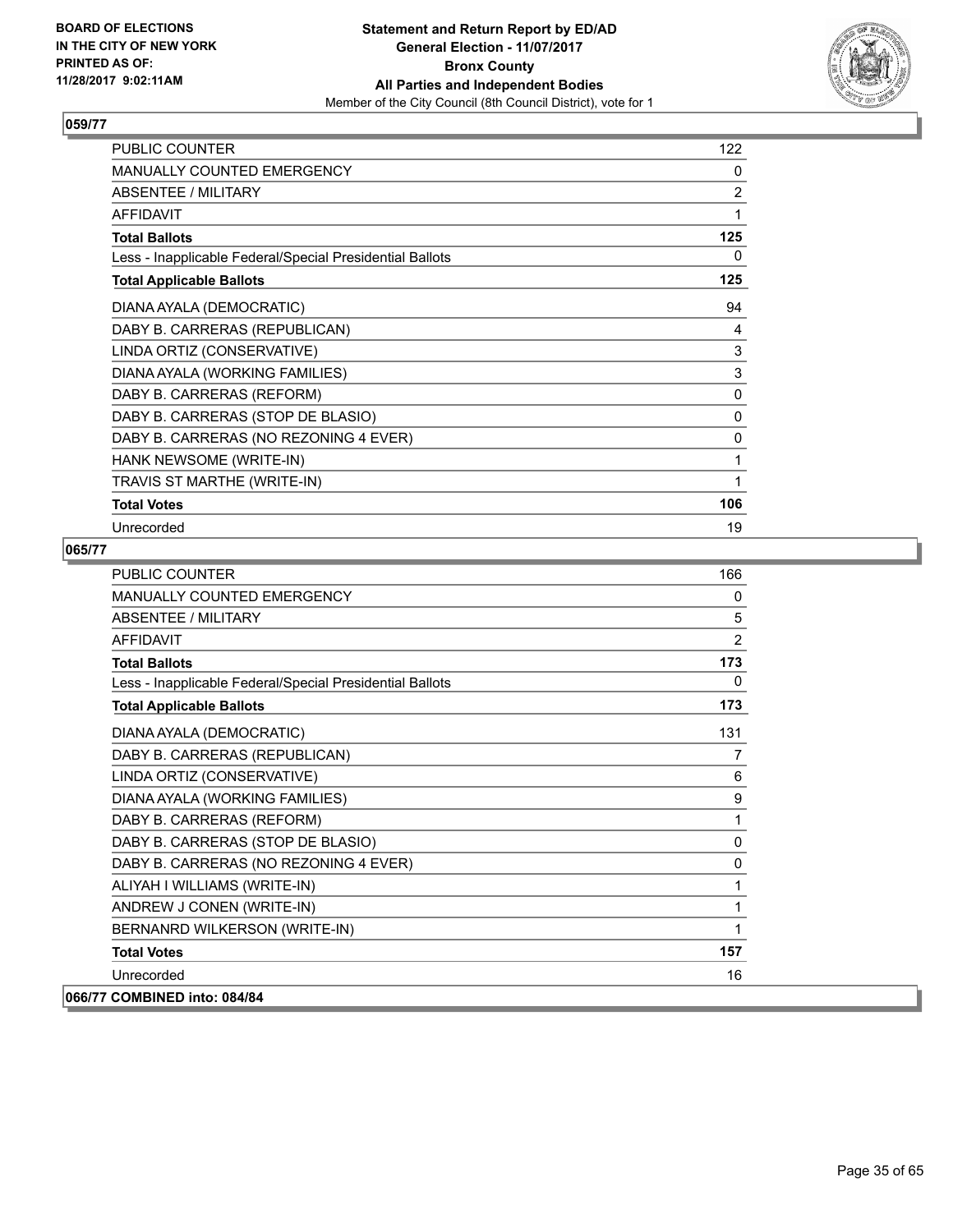

| <b>PUBLIC COUNTER</b>                                    | 129      |
|----------------------------------------------------------|----------|
| <b>MANUALLY COUNTED EMERGENCY</b>                        | 0        |
| <b>ABSENTEE / MILITARY</b>                               | 5        |
| <b>AFFIDAVIT</b>                                         | 5        |
| <b>Total Ballots</b>                                     | 139      |
| Less - Inapplicable Federal/Special Presidential Ballots | 0        |
| <b>Total Applicable Ballots</b>                          | 139      |
| DIANA AYALA (DEMOCRATIC)                                 | 119      |
| DABY B. CARRERAS (REPUBLICAN)                            |          |
| LINDA ORTIZ (CONSERVATIVE)                               | 3        |
| DIANA AYALA (WORKING FAMILIES)                           | 3        |
| DABY B. CARRERAS (REFORM)                                | 1        |
| DABY B. CARRERAS (STOP DE BLASIO)                        | 0        |
| DABY B. CARRERAS (NO REZONING 4 EVER)                    | $\Omega$ |
| <b>Total Votes</b>                                       | 127      |
| Unrecorded                                               | 12       |
| 069/77 COMBINED into: 049/77                             |          |

#### **073/77 COMBINED into: 049/77**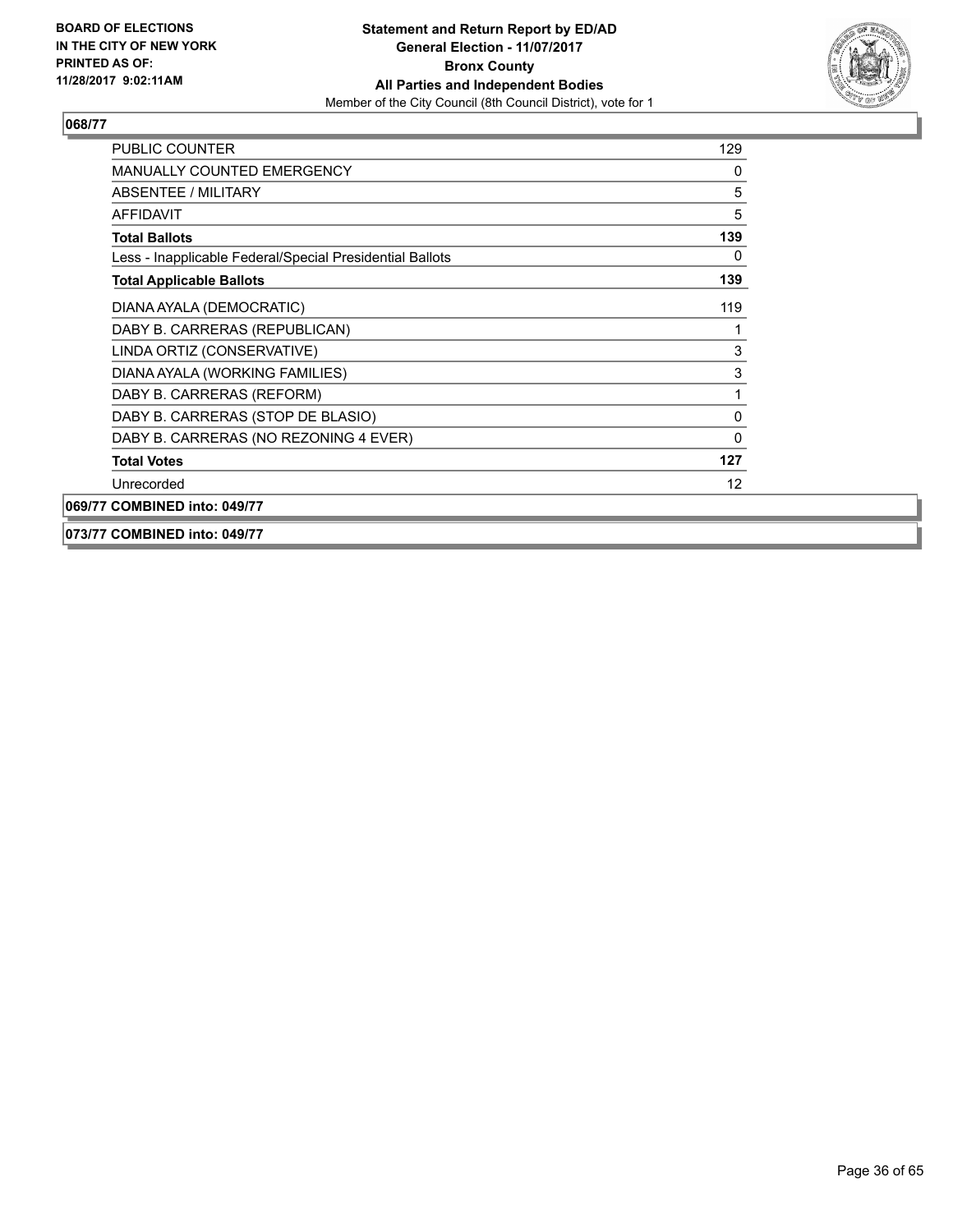

| <b>PUBLIC COUNTER</b>                                    | 117 |
|----------------------------------------------------------|-----|
| <b>MANUALLY COUNTED EMERGENCY</b>                        | 0   |
| ABSENTEE / MILITARY                                      | 0   |
| <b>AFFIDAVIT</b>                                         | 1   |
| <b>Total Ballots</b>                                     | 118 |
| Less - Inapplicable Federal/Special Presidential Ballots | 0   |
| <b>Total Applicable Ballots</b>                          | 118 |
| DIANA AYALA (DEMOCRATIC)                                 | 94  |
| DABY B. CARRERAS (REPUBLICAN)                            | 5   |
| LINDA ORTIZ (CONSERVATIVE)                               | 4   |
| DIANA AYALA (WORKING FAMILIES)                           | 5   |
| DABY B. CARRERAS (REFORM)                                | 1   |
| DABY B. CARRERAS (STOP DE BLASIO)                        | 0   |
| DABY B. CARRERAS (NO REZONING 4 EVER)                    | 0   |
| <b>Total Votes</b>                                       | 109 |
| Unrecorded                                               | 9   |

| <b>PUBLIC COUNTER</b>                                    | 168         |
|----------------------------------------------------------|-------------|
| MANUALLY COUNTED EMERGENCY                               | 0           |
| ABSENTEE / MILITARY                                      | 5           |
| <b>AFFIDAVIT</b>                                         | 3           |
| <b>Total Ballots</b>                                     | 176         |
| Less - Inapplicable Federal/Special Presidential Ballots | 0           |
| <b>Total Applicable Ballots</b>                          | 176         |
| DIANA AYALA (DEMOCRATIC)                                 | 152         |
| DABY B. CARRERAS (REPUBLICAN)                            | 4           |
| LINDA ORTIZ (CONSERVATIVE)                               | 3           |
| DIANA AYALA (WORKING FAMILIES)                           | 8           |
| DABY B. CARRERAS (REFORM)                                | 0           |
| DABY B. CARRERAS (STOP DE BLASIO)                        | 0           |
| DABY B. CARRERAS (NO REZONING 4 EVER)                    | $\mathbf 0$ |
| <b>Total Votes</b>                                       | 167         |
| Unrecorded                                               | 9           |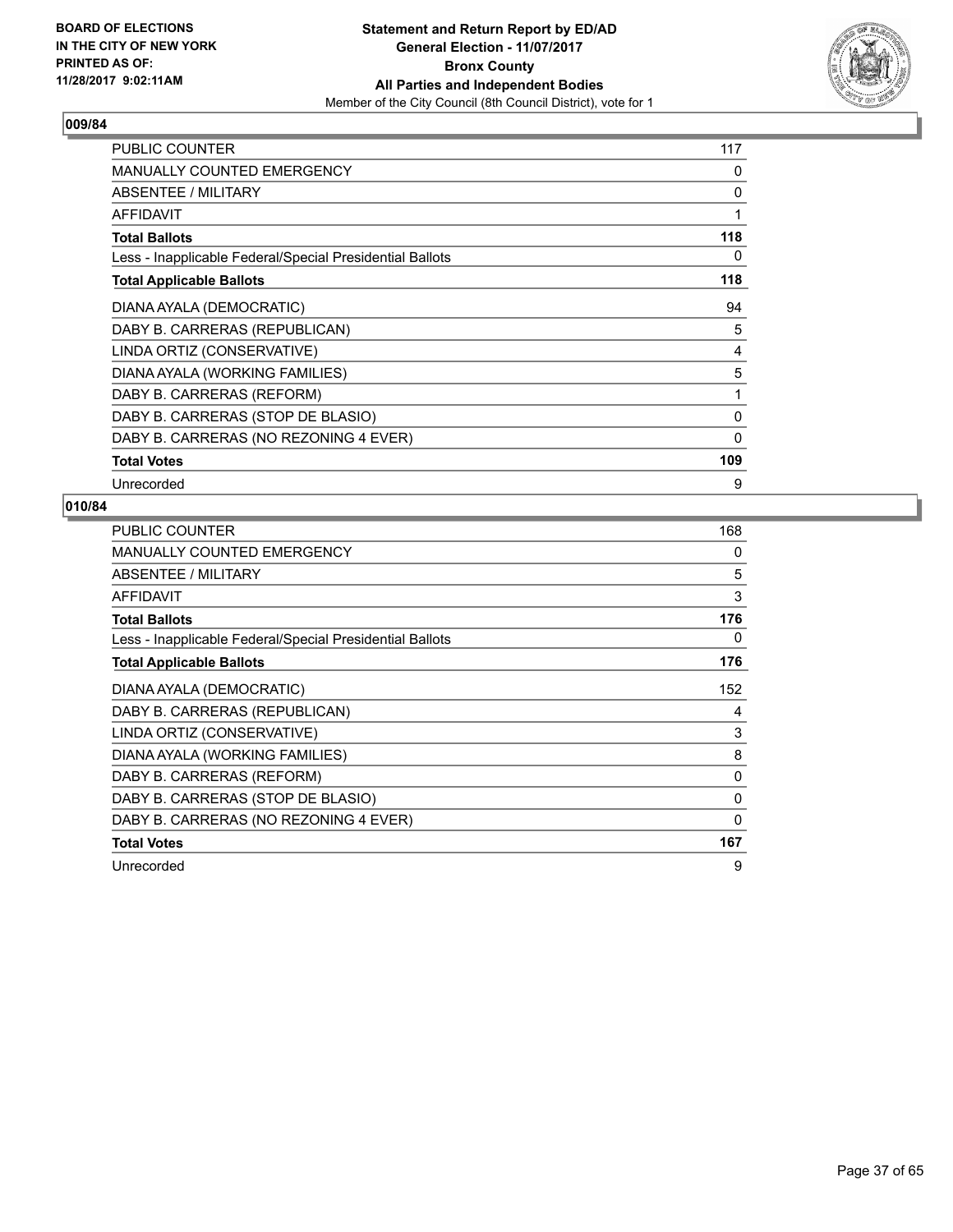

| <b>PUBLIC COUNTER</b>                                    | 180            |
|----------------------------------------------------------|----------------|
| <b>MANUALLY COUNTED EMERGENCY</b>                        | 0              |
| ABSENTEE / MILITARY                                      | 6              |
| <b>AFFIDAVIT</b>                                         | $\overline{2}$ |
| <b>Total Ballots</b>                                     | 188            |
| Less - Inapplicable Federal/Special Presidential Ballots | 0              |
| <b>Total Applicable Ballots</b>                          | 188            |
| DIANA AYALA (DEMOCRATIC)                                 | 146            |
| DABY B. CARRERAS (REPUBLICAN)                            | 4              |
| LINDA ORTIZ (CONSERVATIVE)                               | 1              |
| DIANA AYALA (WORKING FAMILIES)                           | 12             |
| DABY B. CARRERAS (REFORM)                                | 1              |
| DABY B. CARRERAS (STOP DE BLASIO)                        | 1              |
| DABY B. CARRERAS (NO REZONING 4 EVER)                    | $\mathbf{0}$   |
| <b>Total Votes</b>                                       | 165            |
| Unrecorded                                               | 23             |

| <b>PUBLIC COUNTER</b>                                    | 123            |
|----------------------------------------------------------|----------------|
| <b>MANUALLY COUNTED EMERGENCY</b>                        | 0              |
| ABSENTEE / MILITARY                                      | $\overline{2}$ |
| <b>AFFIDAVIT</b>                                         | 4              |
| <b>Total Ballots</b>                                     | 129            |
| Less - Inapplicable Federal/Special Presidential Ballots | 0              |
| <b>Total Applicable Ballots</b>                          | 129            |
| DIANA AYALA (DEMOCRATIC)                                 | 88             |
| DABY B. CARRERAS (REPUBLICAN)                            | 5              |
| LINDA ORTIZ (CONSERVATIVE)                               | 10             |
| DIANA AYALA (WORKING FAMILIES)                           | 7              |
| DABY B. CARRERAS (REFORM)                                | $\mathbf{0}$   |
| DABY B. CARRERAS (STOP DE BLASIO)                        | 1              |
| DABY B. CARRERAS (NO REZONING 4 EVER)                    | $\Omega$       |
| <b>Total Votes</b>                                       | 111            |
| Unrecorded                                               | 18             |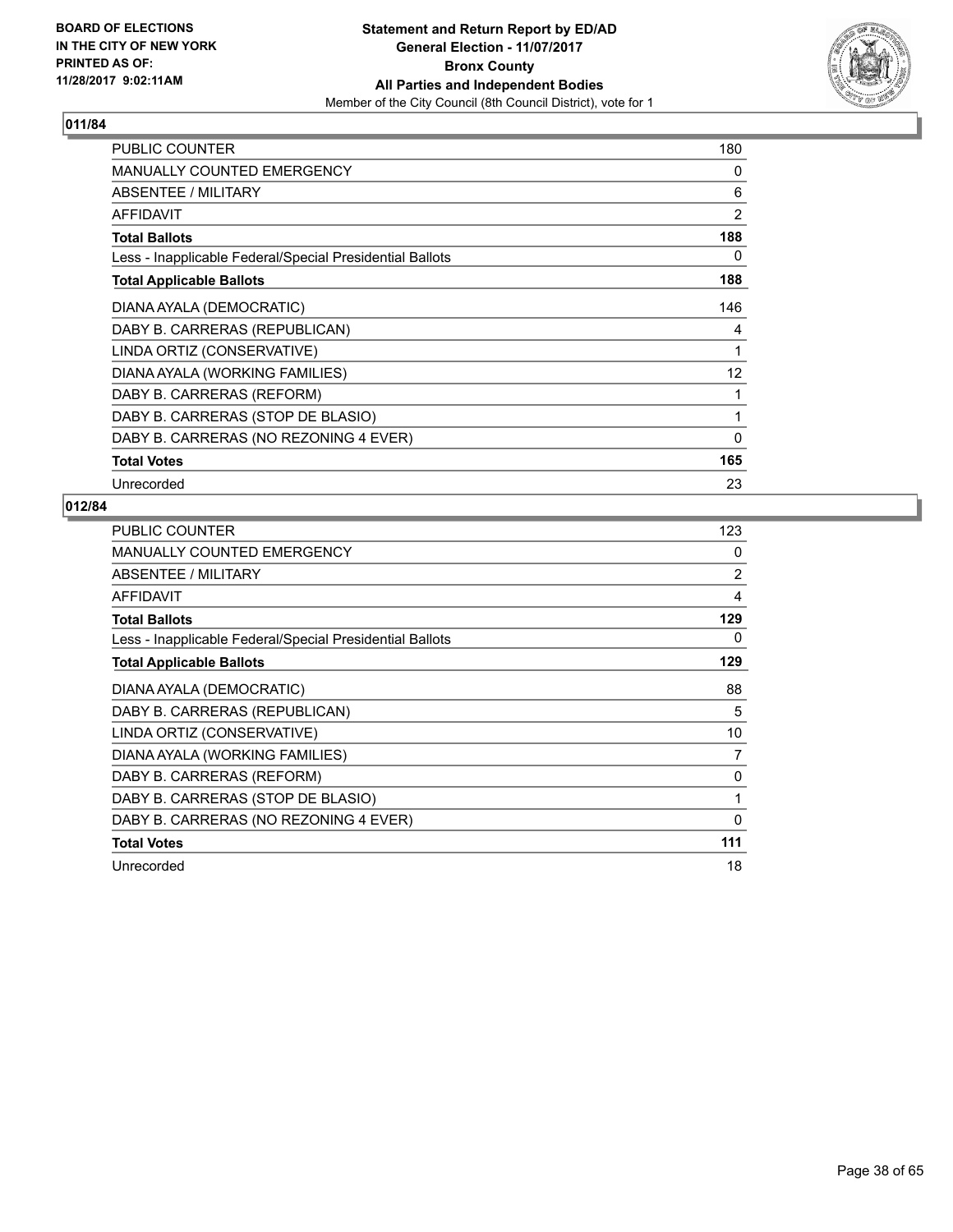

| PUBLIC COUNTER                                           | 133 |
|----------------------------------------------------------|-----|
| <b>MANUALLY COUNTED EMERGENCY</b>                        | 0   |
| ABSENTEE / MILITARY                                      | 41  |
| AFFIDAVIT                                                | 3   |
| <b>Total Ballots</b>                                     | 177 |
| Less - Inapplicable Federal/Special Presidential Ballots | 0   |
| <b>Total Applicable Ballots</b>                          | 177 |
| DIANA AYALA (DEMOCRATIC)                                 | 141 |
| DABY B. CARRERAS (REPUBLICAN)                            | 8   |
| LINDA ORTIZ (CONSERVATIVE)                               | 7   |
| DIANA AYALA (WORKING FAMILIES)                           | 4   |
| DABY B. CARRERAS (REFORM)                                | 0   |
| DABY B. CARRERAS (STOP DE BLASIO)                        | 0   |
| DABY B. CARRERAS (NO REZONING 4 EVER)                    | 0   |
| <b>Total Votes</b>                                       | 160 |
| Unrecorded                                               | 17  |

| PUBLIC COUNTER                                           | 164            |
|----------------------------------------------------------|----------------|
| <b>MANUALLY COUNTED EMERGENCY</b>                        | 0              |
| <b>ABSENTEE / MILITARY</b>                               | 3              |
| <b>AFFIDAVIT</b>                                         | 2              |
| <b>Total Ballots</b>                                     | 169            |
| Less - Inapplicable Federal/Special Presidential Ballots | 0              |
| <b>Total Applicable Ballots</b>                          | 169            |
| DIANA AYALA (DEMOCRATIC)                                 | 125            |
| DABY B. CARRERAS (REPUBLICAN)                            | 11             |
| LINDA ORTIZ (CONSERVATIVE)                               | 4              |
| DIANA AYALA (WORKING FAMILIES)                           | 13             |
| DABY B. CARRERAS (REFORM)                                | 1              |
| DABY B. CARRERAS (STOP DE BLASIO)                        | $\overline{2}$ |
| DABY B. CARRERAS (NO REZONING 4 EVER)                    | 0              |
| UNATTRIBUTABLE WRITE-IN (WRITE-IN)                       | 1              |
| <b>Total Votes</b>                                       | 157            |
| Unrecorded                                               | 12             |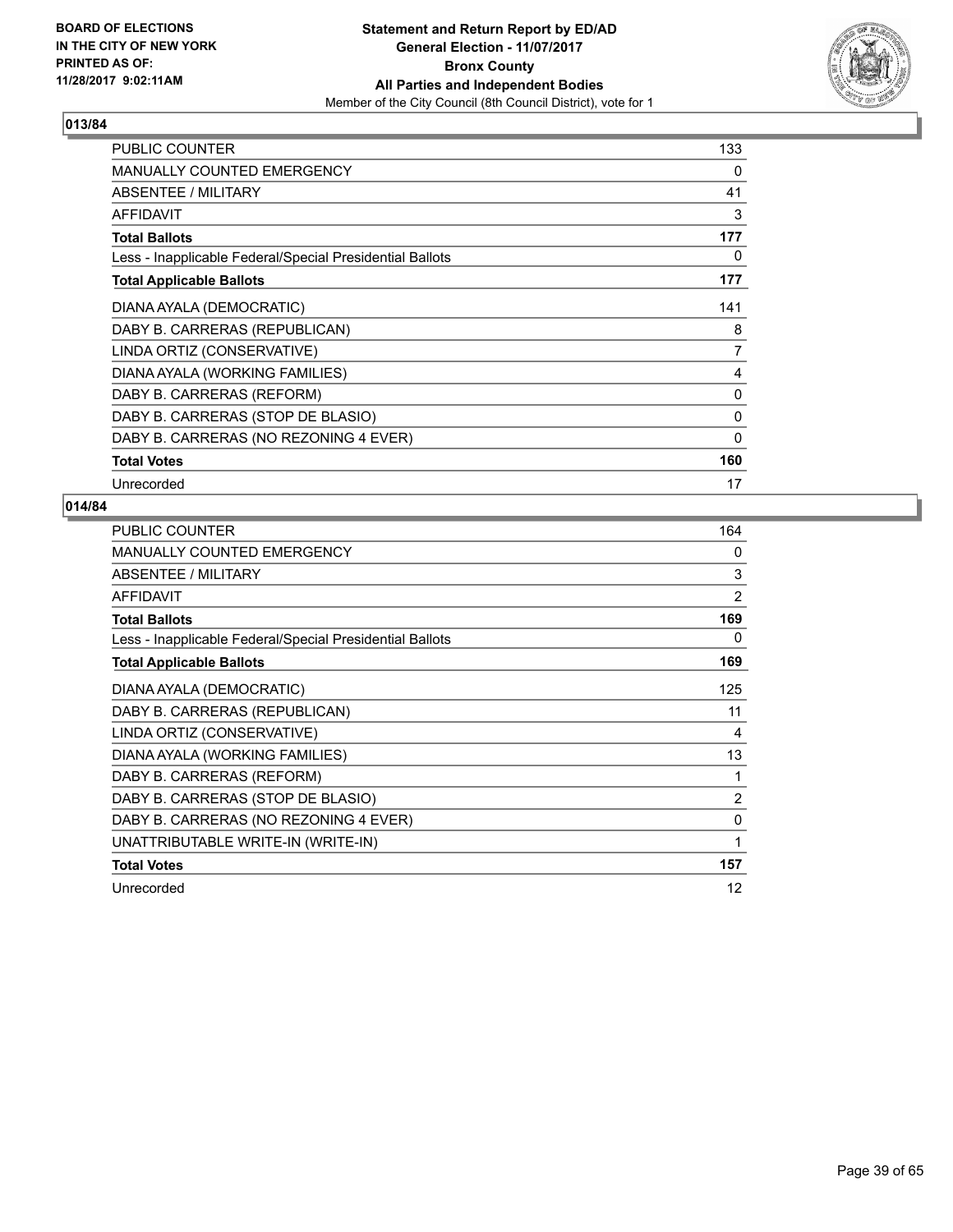

| <b>PUBLIC COUNTER</b>                                    | 118 |
|----------------------------------------------------------|-----|
| MANUALLY COUNTED EMERGENCY                               | 0   |
| ABSENTEE / MILITARY                                      | 3   |
| <b>AFFIDAVIT</b>                                         | 0   |
| <b>Total Ballots</b>                                     | 121 |
| Less - Inapplicable Federal/Special Presidential Ballots | 0   |
| <b>Total Applicable Ballots</b>                          | 121 |
| DIANA AYALA (DEMOCRATIC)                                 | 98  |
| DABY B. CARRERAS (REPUBLICAN)                            | 4   |
| LINDA ORTIZ (CONSERVATIVE)                               | 4   |
| DIANA AYALA (WORKING FAMILIES)                           | 2   |
| DABY B. CARRERAS (REFORM)                                | 0   |
| DABY B. CARRERAS (STOP DE BLASIO)                        | 0   |
| DABY B. CARRERAS (NO REZONING 4 EVER)                    | 0   |
| <b>JESSY HAMILTON (WRITE-IN)</b>                         | 1   |
| <b>Total Votes</b>                                       | 109 |
| Unrecorded                                               | 12  |

| <b>PUBLIC COUNTER</b>                                    | 172 |
|----------------------------------------------------------|-----|
| <b>MANUALLY COUNTED EMERGENCY</b>                        | 0   |
| ABSENTEE / MILITARY                                      | 3   |
| AFFIDAVIT                                                | 0   |
| <b>Total Ballots</b>                                     | 175 |
| Less - Inapplicable Federal/Special Presidential Ballots | 0   |
| <b>Total Applicable Ballots</b>                          | 175 |
| DIANA AYALA (DEMOCRATIC)                                 | 140 |
| DABY B. CARRERAS (REPUBLICAN)                            | 4   |
| LINDA ORTIZ (CONSERVATIVE)                               | 1   |
| DIANA AYALA (WORKING FAMILIES)                           | 8   |
| DABY B. CARRERAS (REFORM)                                | 2   |
| DABY B. CARRERAS (STOP DE BLASIO)                        | 1   |
| DABY B. CARRERAS (NO REZONING 4 EVER)                    | 0   |
| UNATTRIBUTABLE WRITE-IN (WRITE-IN)                       | 1   |
| <b>Total Votes</b>                                       | 157 |
| Unrecorded                                               | 18  |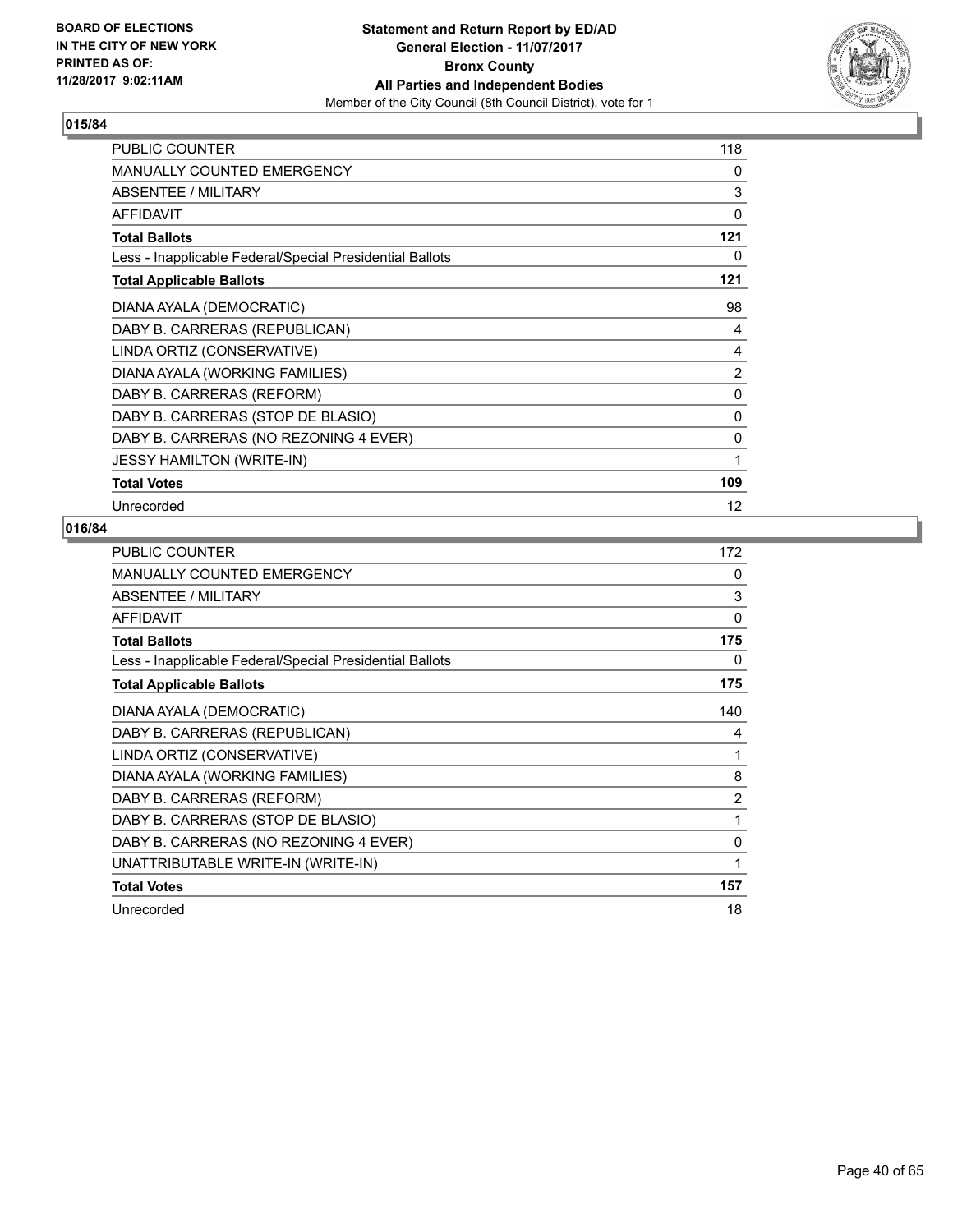

| PUBLIC COUNTER                                           | 41 |
|----------------------------------------------------------|----|
| MANUALLY COUNTED EMERGENCY                               | 0  |
| ABSENTEE / MILITARY                                      | 2  |
| <b>AFFIDAVIT</b>                                         | 1  |
| <b>Total Ballots</b>                                     | 44 |
| Less - Inapplicable Federal/Special Presidential Ballots | 0  |
| <b>Total Applicable Ballots</b>                          | 44 |
| DIANA AYALA (DEMOCRATIC)                                 | 36 |
| DABY B. CARRERAS (REPUBLICAN)                            | 4  |
| LINDA ORTIZ (CONSERVATIVE)                               | 2  |
| DIANA AYALA (WORKING FAMILIES)                           | 1  |
| DABY B. CARRERAS (REFORM)                                | 0  |
| DABY B. CARRERAS (STOP DE BLASIO)                        | 0  |
| DABY B. CARRERAS (NO REZONING 4 EVER)                    | 0  |
| <b>Total Votes</b>                                       | 43 |
| Unrecorded                                               | 1  |

| <b>PUBLIC COUNTER</b>                                    | 202         |
|----------------------------------------------------------|-------------|
| MANUALLY COUNTED EMERGENCY                               | 0           |
| ABSENTEE / MILITARY                                      | 5           |
| <b>AFFIDAVIT</b>                                         | 1           |
| <b>Total Ballots</b>                                     | 208         |
| Less - Inapplicable Federal/Special Presidential Ballots | 0           |
| <b>Total Applicable Ballots</b>                          | 208         |
| DIANA AYALA (DEMOCRATIC)                                 | 176         |
| DABY B. CARRERAS (REPUBLICAN)                            | 3           |
| LINDA ORTIZ (CONSERVATIVE)                               | 3           |
| DIANA AYALA (WORKING FAMILIES)                           | 8           |
| DABY B. CARRERAS (REFORM)                                | 0           |
| DABY B. CARRERAS (STOP DE BLASIO)                        | $\Omega$    |
| DABY B. CARRERAS (NO REZONING 4 EVER)                    | $\mathbf 0$ |
| <b>Total Votes</b>                                       | 190         |
| Unrecorded                                               | 18          |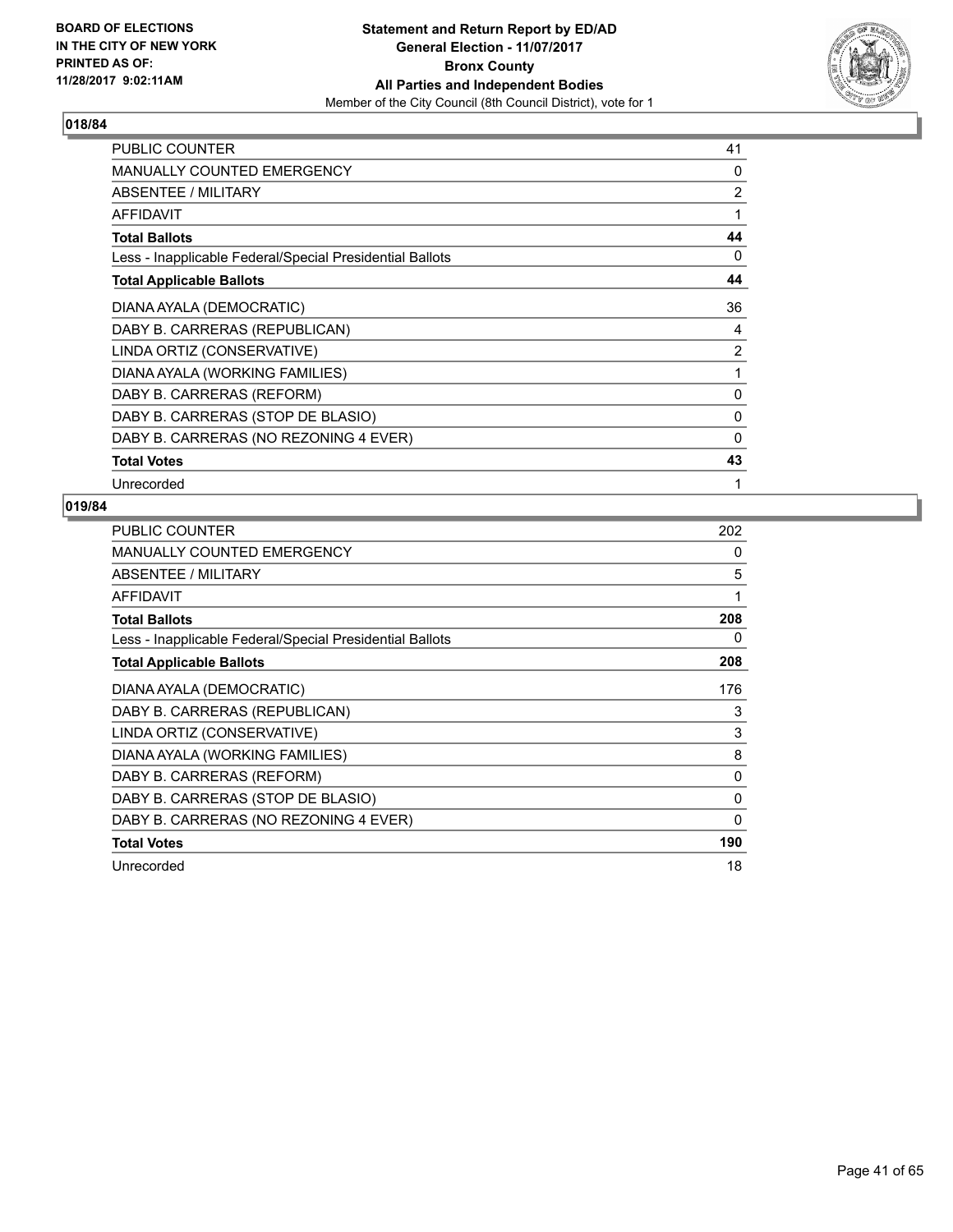

| <b>PUBLIC COUNTER</b>                                    | 161          |
|----------------------------------------------------------|--------------|
| <b>MANUALLY COUNTED EMERGENCY</b>                        | 0            |
| ABSENTEE / MILITARY                                      | 1            |
| <b>AFFIDAVIT</b>                                         | 6            |
| <b>Total Ballots</b>                                     | 168          |
| Less - Inapplicable Federal/Special Presidential Ballots | 0            |
| <b>Total Applicable Ballots</b>                          | 168          |
| DIANA AYALA (DEMOCRATIC)                                 | 127          |
| DABY B. CARRERAS (REPUBLICAN)                            | 5            |
| LINDA ORTIZ (CONSERVATIVE)                               | 4            |
| DIANA AYALA (WORKING FAMILIES)                           | 13           |
| DABY B. CARRERAS (REFORM)                                | 0            |
| DABY B. CARRERAS (STOP DE BLASIO)                        | 2            |
| DABY B. CARRERAS (NO REZONING 4 EVER)                    | $\mathbf{0}$ |
| <b>Total Votes</b>                                       | 151          |
| Unrecorded                                               | 17           |

| PUBLIC COUNTER                                           | 36       |
|----------------------------------------------------------|----------|
| <b>MANUALLY COUNTED EMERGENCY</b>                        | 0        |
| ABSENTEE / MILITARY                                      | 1        |
| <b>AFFIDAVIT</b>                                         | $\Omega$ |
| <b>Total Ballots</b>                                     | 37       |
| Less - Inapplicable Federal/Special Presidential Ballots | 0        |
| <b>Total Applicable Ballots</b>                          | 37       |
| DIANA AYALA (DEMOCRATIC)                                 | 32       |
| DABY B. CARRERAS (REPUBLICAN)                            | 0        |
| LINDA ORTIZ (CONSERVATIVE)                               |          |
| DIANA AYALA (WORKING FAMILIES)                           |          |
| DABY B. CARRERAS (REFORM)                                | 0        |
| DABY B. CARRERAS (STOP DE BLASIO)                        | 0        |
| DABY B. CARRERAS (NO REZONING 4 EVER)                    | 0        |
| <b>Total Votes</b>                                       | 34       |
| Unrecorded                                               | 3        |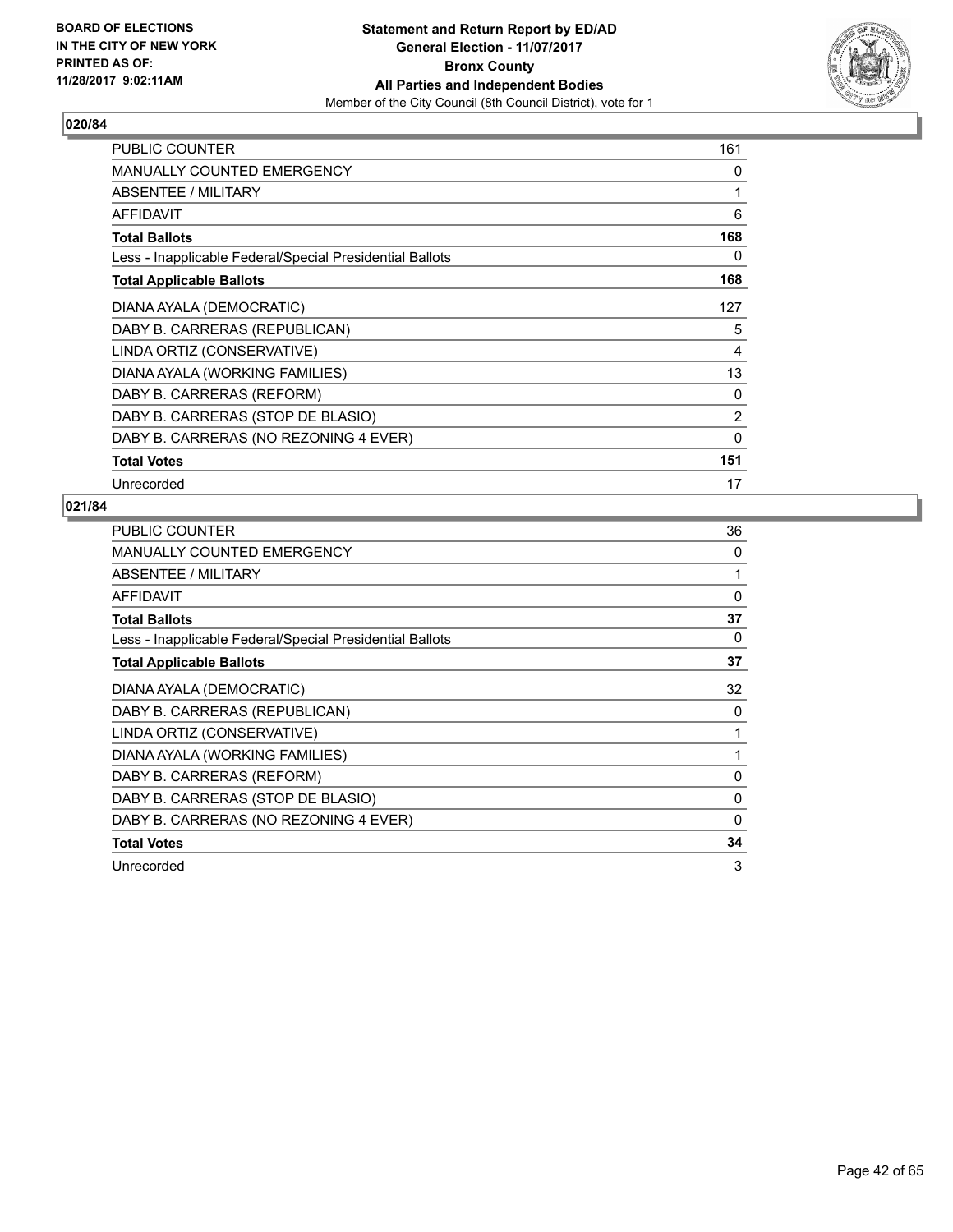

| <b>PUBLIC COUNTER</b>                                    | 194 |
|----------------------------------------------------------|-----|
| <b>MANUALLY COUNTED EMERGENCY</b>                        | 0   |
| ABSENTEE / MILITARY                                      | 1   |
| <b>AFFIDAVIT</b>                                         | 0   |
| <b>Total Ballots</b>                                     | 195 |
| Less - Inapplicable Federal/Special Presidential Ballots | 0   |
| <b>Total Applicable Ballots</b>                          | 195 |
| DIANA AYALA (DEMOCRATIC)                                 | 167 |
| DABY B. CARRERAS (REPUBLICAN)                            | 3   |
| LINDA ORTIZ (CONSERVATIVE)                               | 3   |
| DIANA AYALA (WORKING FAMILIES)                           | 2   |
| DABY B. CARRERAS (REFORM)                                | 0   |
| DABY B. CARRERAS (STOP DE BLASIO)                        | 0   |
| DABY B. CARRERAS (NO REZONING 4 EVER)                    | 1   |
| <b>Total Votes</b>                                       | 176 |
| Unrecorded                                               | 19  |

| <b>PUBLIC COUNTER</b>                                    | 169         |
|----------------------------------------------------------|-------------|
| MANUALLY COUNTED EMERGENCY                               | 0           |
| ABSENTEE / MILITARY                                      | 3           |
| <b>AFFIDAVIT</b>                                         | 3           |
| <b>Total Ballots</b>                                     | 175         |
| Less - Inapplicable Federal/Special Presidential Ballots | 0           |
| <b>Total Applicable Ballots</b>                          | 175         |
| DIANA AYALA (DEMOCRATIC)                                 | 152         |
| DABY B. CARRERAS (REPUBLICAN)                            | 5           |
| LINDA ORTIZ (CONSERVATIVE)                               | 1           |
| DIANA AYALA (WORKING FAMILIES)                           | 5           |
| DABY B. CARRERAS (REFORM)                                |             |
| DABY B. CARRERAS (STOP DE BLASIO)                        | $\Omega$    |
| DABY B. CARRERAS (NO REZONING 4 EVER)                    | $\mathbf 0$ |
| <b>Total Votes</b>                                       | 164         |
| Unrecorded                                               | 11          |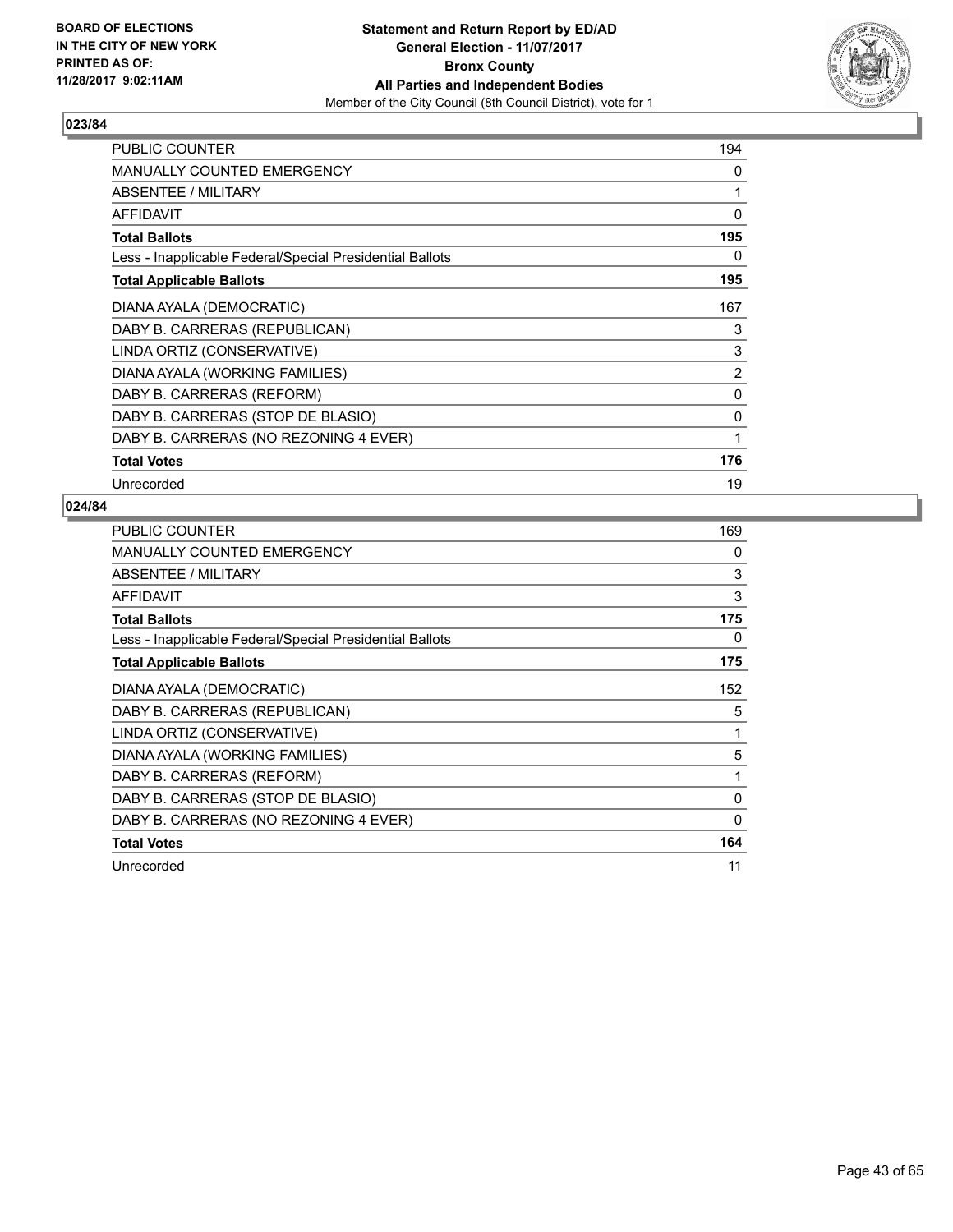

| <b>PUBLIC COUNTER</b>                                    | 160 |
|----------------------------------------------------------|-----|
| <b>MANUALLY COUNTED EMERGENCY</b>                        | 0   |
| ABSENTEE / MILITARY                                      | 7   |
| <b>AFFIDAVIT</b>                                         | 2   |
| <b>Total Ballots</b>                                     | 169 |
| Less - Inapplicable Federal/Special Presidential Ballots | 0   |
| <b>Total Applicable Ballots</b>                          | 169 |
| DIANA AYALA (DEMOCRATIC)                                 | 134 |
| DABY B. CARRERAS (REPUBLICAN)                            | 4   |
| LINDA ORTIZ (CONSERVATIVE)                               | 5   |
| DIANA AYALA (WORKING FAMILIES)                           | 11  |
| DABY B. CARRERAS (REFORM)                                | 0   |
| DABY B. CARRERAS (STOP DE BLASIO)                        | 1   |
| DABY B. CARRERAS (NO REZONING 4 EVER)                    | 0   |
| <b>Total Votes</b>                                       | 155 |
| Unrecorded                                               | 14  |

| <b>PUBLIC COUNTER</b>                                    | 99  |
|----------------------------------------------------------|-----|
| <b>MANUALLY COUNTED EMERGENCY</b>                        | 0   |
| ABSENTEE / MILITARY                                      | 4   |
| <b>AFFIDAVIT</b>                                         | 1   |
| <b>Total Ballots</b>                                     | 104 |
| Less - Inapplicable Federal/Special Presidential Ballots | 0   |
| <b>Total Applicable Ballots</b>                          | 104 |
| DIANA AYALA (DEMOCRATIC)                                 | 75  |
| DABY B. CARRERAS (REPUBLICAN)                            | 2   |
| LINDA ORTIZ (CONSERVATIVE)                               | 1   |
| DIANA AYALA (WORKING FAMILIES)                           | 13  |
| DABY B. CARRERAS (REFORM)                                |     |
| DABY B. CARRERAS (STOP DE BLASIO)                        | 0   |
| DABY B. CARRERAS (NO REZONING 4 EVER)                    | 0   |
| <b>Total Votes</b>                                       | 92  |
| Unrecorded                                               | 12  |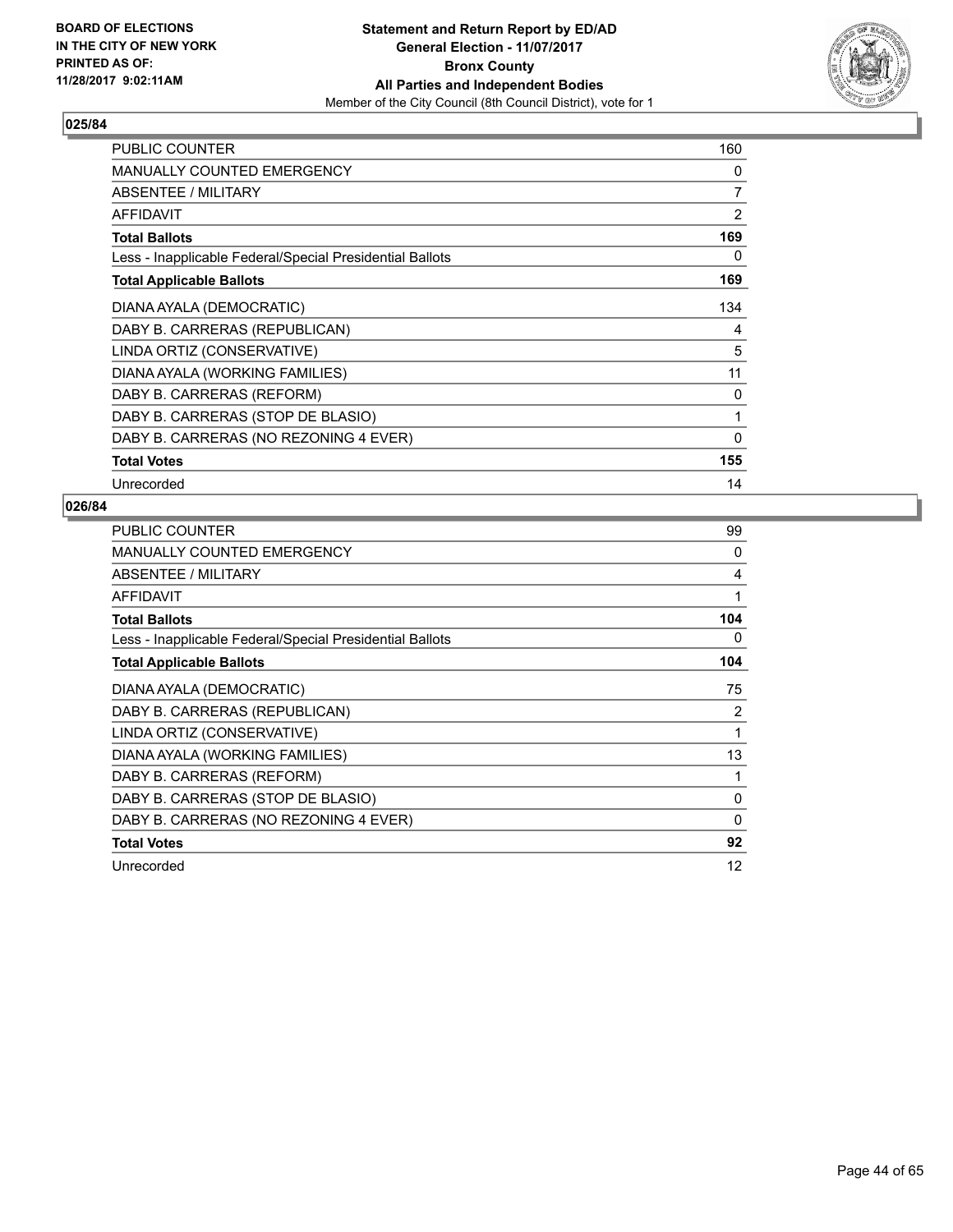

| PUBLIC COUNTER                                           | 136            |
|----------------------------------------------------------|----------------|
| <b>MANUALLY COUNTED EMERGENCY</b>                        | 0              |
| ABSENTEE / MILITARY                                      | 0              |
| <b>AFFIDAVIT</b>                                         | 3              |
| <b>Total Ballots</b>                                     | 139            |
| Less - Inapplicable Federal/Special Presidential Ballots | 0              |
| <b>Total Applicable Ballots</b>                          | 139            |
| DIANA AYALA (DEMOCRATIC)                                 | 120            |
| DABY B. CARRERAS (REPUBLICAN)                            | 6              |
| LINDA ORTIZ (CONSERVATIVE)                               | $\overline{2}$ |
| DIANA AYALA (WORKING FAMILIES)                           | 5              |
| DABY B. CARRERAS (REFORM)                                | 1              |
| DABY B. CARRERAS (STOP DE BLASIO)                        | 0              |
| DABY B. CARRERAS (NO REZONING 4 EVER)                    | 0              |
| <b>Total Votes</b>                                       | 134            |
| Unrecorded                                               | 5              |

| <b>PUBLIC COUNTER</b>                                    | 170      |
|----------------------------------------------------------|----------|
| <b>MANUALLY COUNTED EMERGENCY</b>                        | 0        |
| ABSENTEE / MILITARY                                      | 1        |
| <b>AFFIDAVIT</b>                                         | 1        |
| <b>Total Ballots</b>                                     | 172      |
| Less - Inapplicable Federal/Special Presidential Ballots | 0        |
| <b>Total Applicable Ballots</b>                          | 172      |
| DIANA AYALA (DEMOCRATIC)                                 | 148      |
| DABY B. CARRERAS (REPUBLICAN)                            | 4        |
| LINDA ORTIZ (CONSERVATIVE)                               | 5        |
| DIANA AYALA (WORKING FAMILIES)                           | 3        |
| DABY B. CARRERAS (REFORM)                                | 0        |
| DABY B. CARRERAS (STOP DE BLASIO)                        | 0        |
| DABY B. CARRERAS (NO REZONING 4 EVER)                    | $\Omega$ |
| UNATTRIBUTABLE WRITE-IN (WRITE-IN)                       | 1        |
| <b>Total Votes</b>                                       | 161      |
| Unrecorded                                               | 11       |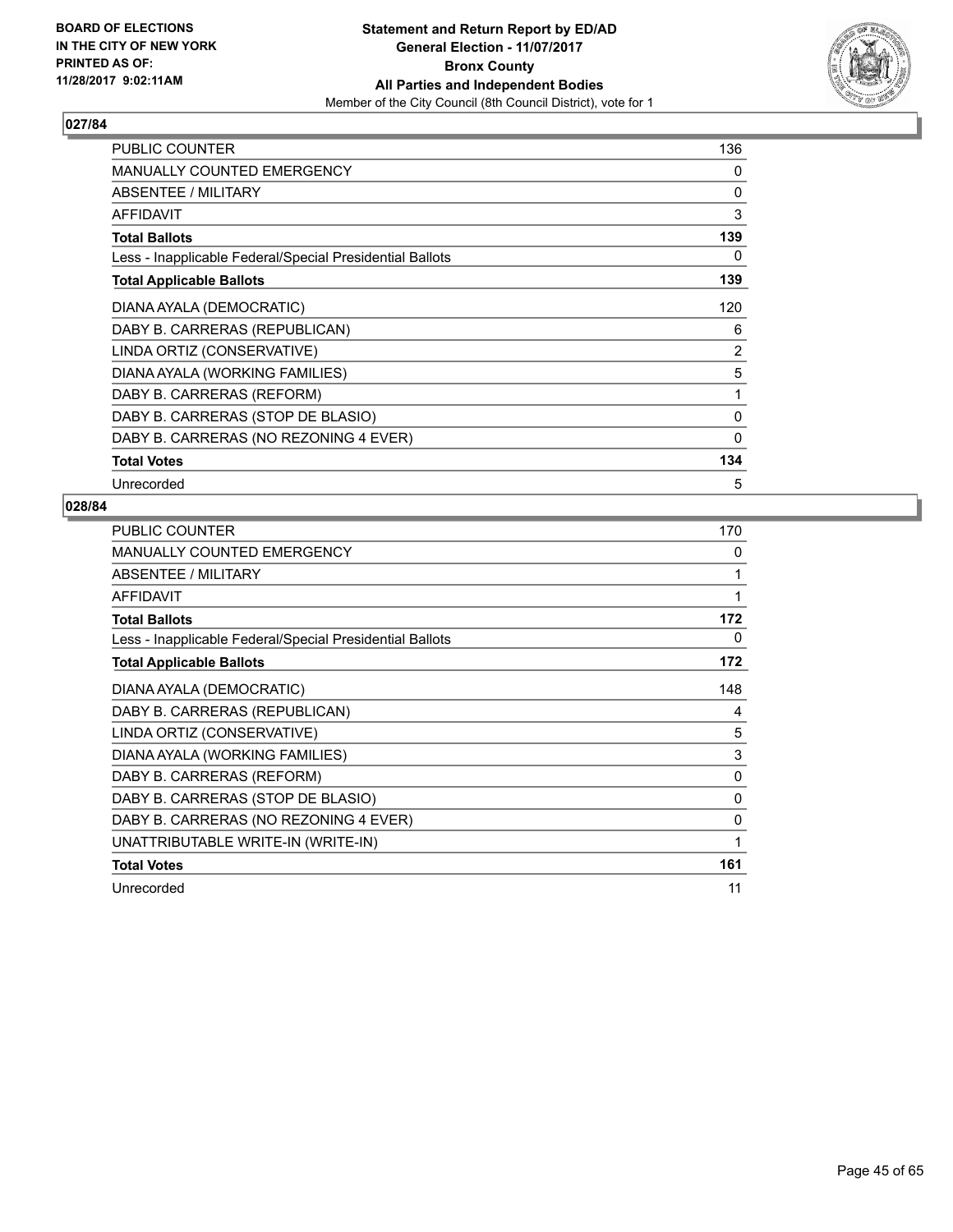

| <b>PUBLIC COUNTER</b>                                    | 121 |
|----------------------------------------------------------|-----|
| <b>MANUALLY COUNTED EMERGENCY</b>                        | 0   |
| ABSENTEE / MILITARY                                      | 0   |
| <b>AFFIDAVIT</b>                                         | 3   |
| <b>Total Ballots</b>                                     | 124 |
| Less - Inapplicable Federal/Special Presidential Ballots | 0   |
| <b>Total Applicable Ballots</b>                          | 124 |
| DIANA AYALA (DEMOCRATIC)                                 | 97  |
| DABY B. CARRERAS (REPUBLICAN)                            | 0   |
| LINDA ORTIZ (CONSERVATIVE)                               | 4   |
| DIANA AYALA (WORKING FAMILIES)                           | 4   |
| DABY B. CARRERAS (REFORM)                                | 0   |
| DABY B. CARRERAS (STOP DE BLASIO)                        | 0   |
| DABY B. CARRERAS (NO REZONING 4 EVER)                    | 0   |
| <b>Total Votes</b>                                       | 105 |
| Unrecorded                                               | 19  |

| <b>PUBLIC COUNTER</b>                                    | 103      |
|----------------------------------------------------------|----------|
| MANUALLY COUNTED EMERGENCY                               | 0        |
| ABSENTEE / MILITARY                                      | 1        |
| <b>AFFIDAVIT</b>                                         | 1        |
| <b>Total Ballots</b>                                     | 105      |
| Less - Inapplicable Federal/Special Presidential Ballots | 0        |
| <b>Total Applicable Ballots</b>                          | 105      |
| DIANA AYALA (DEMOCRATIC)                                 | 88       |
| DABY B. CARRERAS (REPUBLICAN)                            | 2        |
| LINDA ORTIZ (CONSERVATIVE)                               | 2        |
| DIANA AYALA (WORKING FAMILIES)                           | 4        |
| DABY B. CARRERAS (REFORM)                                | 1        |
| DABY B. CARRERAS (STOP DE BLASIO)                        | 0        |
| DABY B. CARRERAS (NO REZONING 4 EVER)                    | $\Omega$ |
| <b>Total Votes</b>                                       | 97       |
| Unrecorded                                               | 8        |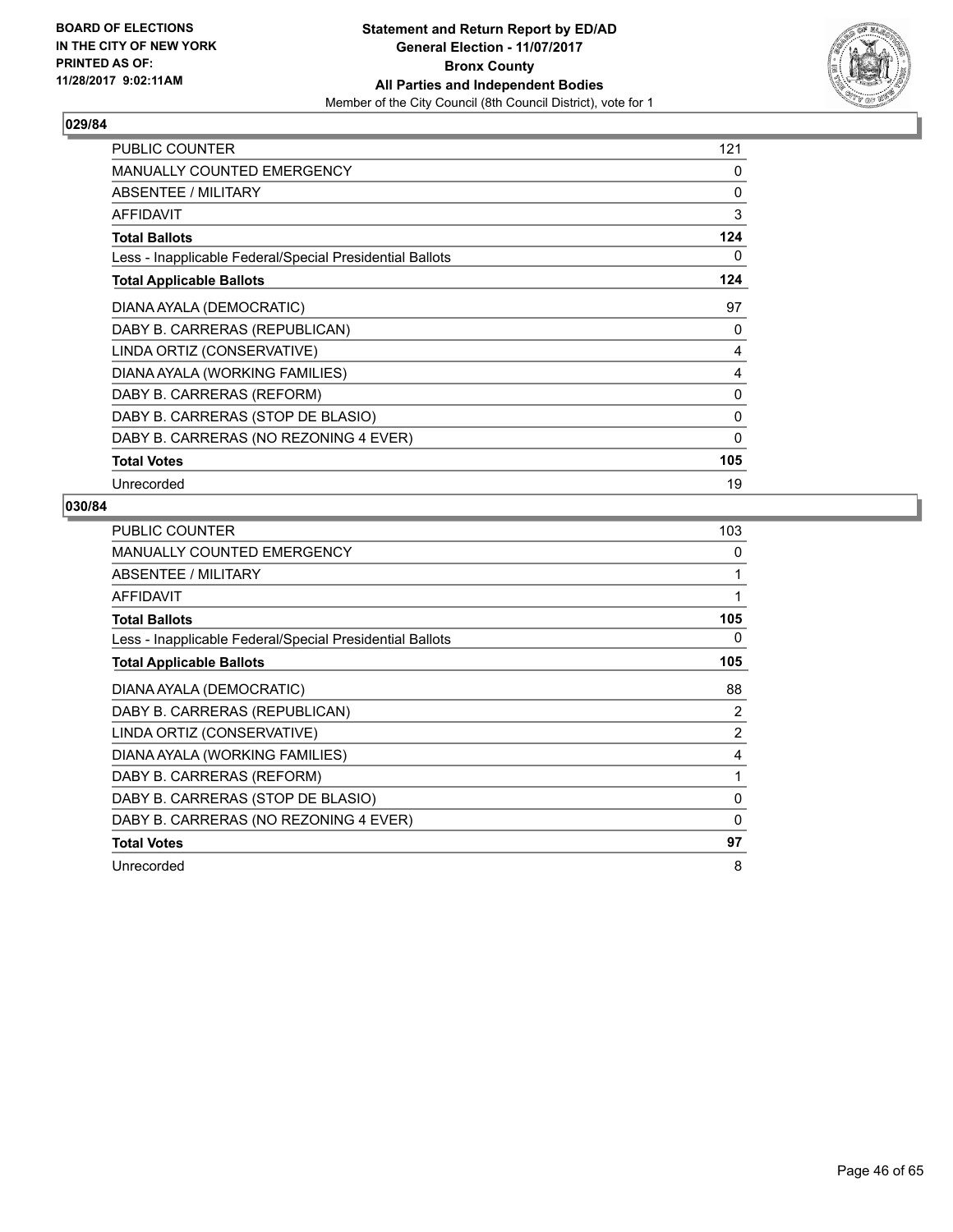

| <b>PUBLIC COUNTER</b>                                    | 78             |
|----------------------------------------------------------|----------------|
| <b>MANUALLY COUNTED EMERGENCY</b>                        | 0              |
| ABSENTEE / MILITARY                                      | 0              |
| <b>AFFIDAVIT</b>                                         | $\Omega$       |
| <b>Total Ballots</b>                                     | 78             |
| Less - Inapplicable Federal/Special Presidential Ballots | 0              |
| <b>Total Applicable Ballots</b>                          | 78             |
| DIANA AYALA (DEMOCRATIC)                                 | 62             |
| DABY B. CARRERAS (REPUBLICAN)                            | 2              |
| LINDA ORTIZ (CONSERVATIVE)                               | 3              |
| DIANA AYALA (WORKING FAMILIES)                           | $\overline{2}$ |
| DABY B. CARRERAS (REFORM)                                | 0              |
| DABY B. CARRERAS (STOP DE BLASIO)                        | 0              |
| DABY B. CARRERAS (NO REZONING 4 EVER)                    | 0              |
| <b>Total Votes</b>                                       | 69             |
| Unrecorded                                               | 9              |

| PUBLIC COUNTER                                           | 58       |
|----------------------------------------------------------|----------|
| <b>MANUALLY COUNTED EMERGENCY</b>                        | 0        |
| ABSENTEE / MILITARY                                      | 1        |
| <b>AFFIDAVIT</b>                                         | $\Omega$ |
| <b>Total Ballots</b>                                     | 59       |
| Less - Inapplicable Federal/Special Presidential Ballots | 0        |
| <b>Total Applicable Ballots</b>                          | 59       |
| DIANA AYALA (DEMOCRATIC)                                 | 56       |
| DABY B. CARRERAS (REPUBLICAN)                            | 0        |
| LINDA ORTIZ (CONSERVATIVE)                               |          |
| DIANA AYALA (WORKING FAMILIES)                           |          |
| DABY B. CARRERAS (REFORM)                                | 0        |
| DABY B. CARRERAS (STOP DE BLASIO)                        | 0        |
| DABY B. CARRERAS (NO REZONING 4 EVER)                    | 0        |
| <b>Total Votes</b>                                       | 58       |
| Unrecorded                                               | 1        |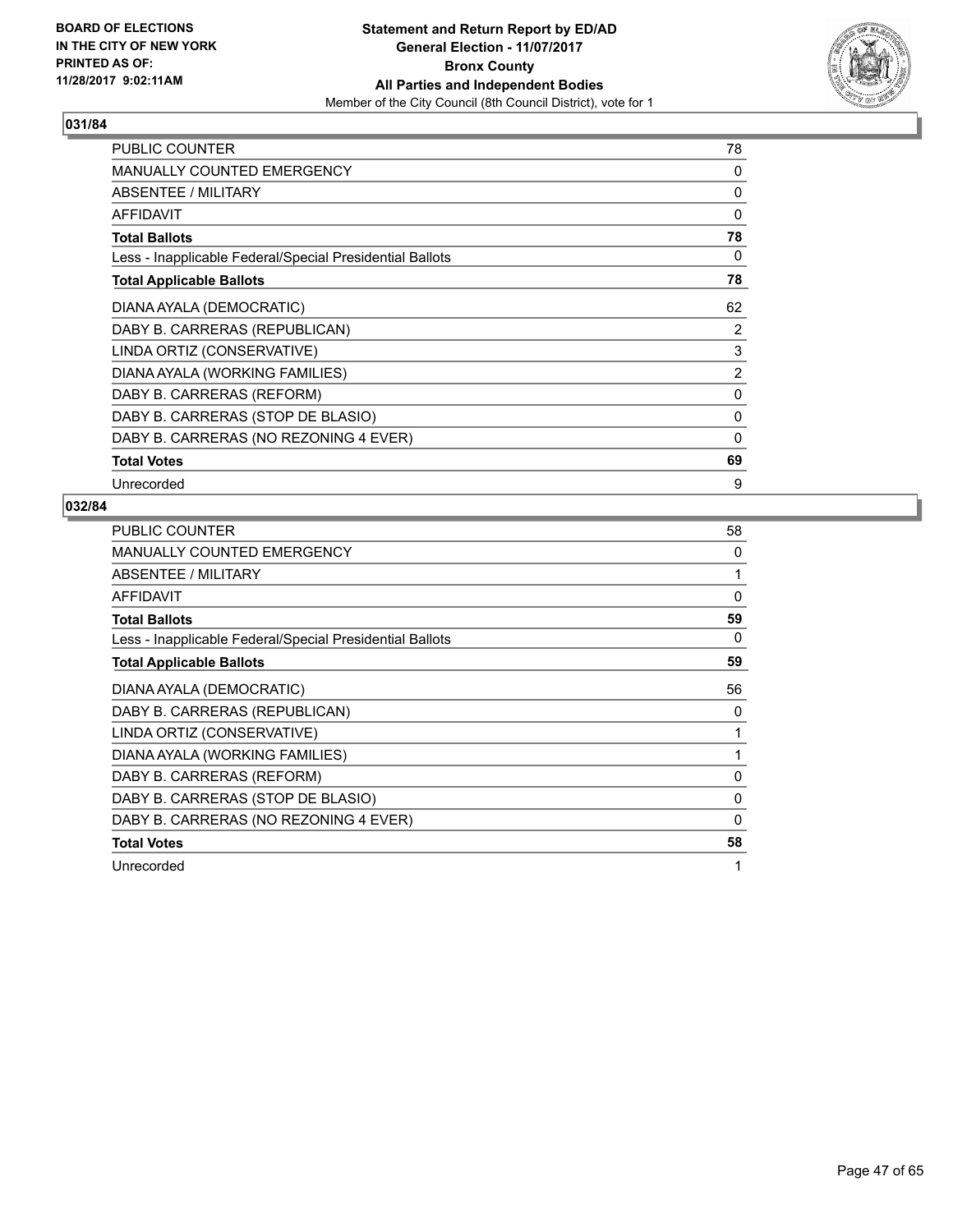

| <b>PUBLIC COUNTER</b>                                    | 99             |
|----------------------------------------------------------|----------------|
| <b>MANUALLY COUNTED EMERGENCY</b>                        | 0              |
| ABSENTEE / MILITARY                                      |                |
| <b>AFFIDAVIT</b>                                         | $\overline{2}$ |
| <b>Total Ballots</b>                                     | 102            |
| Less - Inapplicable Federal/Special Presidential Ballots | 0              |
| <b>Total Applicable Ballots</b>                          | 102            |
| DIANA AYALA (DEMOCRATIC)                                 | 71             |
| DABY B. CARRERAS (REPUBLICAN)                            | 6              |
| LINDA ORTIZ (CONSERVATIVE)                               | $\overline{2}$ |
| DIANA AYALA (WORKING FAMILIES)                           | 6              |
| DABY B. CARRERAS (REFORM)                                | 1              |
| DABY B. CARRERAS (STOP DE BLASIO)                        | 0              |
| DABY B. CARRERAS (NO REZONING 4 EVER)                    | 0              |
| <b>Total Votes</b>                                       | 86             |
| Unrecorded                                               | 16             |

| <b>PUBLIC COUNTER</b>                                    | 160            |
|----------------------------------------------------------|----------------|
| <b>MANUALLY COUNTED EMERGENCY</b>                        | 0              |
| ABSENTEE / MILITARY                                      | $\overline{2}$ |
| <b>AFFIDAVIT</b>                                         | 0              |
| <b>Total Ballots</b>                                     | 162            |
| Less - Inapplicable Federal/Special Presidential Ballots | 0              |
| <b>Total Applicable Ballots</b>                          | 162            |
| DIANA AYALA (DEMOCRATIC)                                 | 126            |
| DABY B. CARRERAS (REPUBLICAN)                            | 7              |
| LINDA ORTIZ (CONSERVATIVE)                               | 3              |
| DIANA AYALA (WORKING FAMILIES)                           | 1              |
| DABY B. CARRERAS (REFORM)                                | 0              |
| DABY B. CARRERAS (STOP DE BLASIO)                        | 0              |
| DABY B. CARRERAS (NO REZONING 4 EVER)                    | 0              |
| MIRIAM GREEN (WRITE-IN)                                  | 1              |
| <b>Total Votes</b>                                       | 138            |
| Unrecorded                                               | 24             |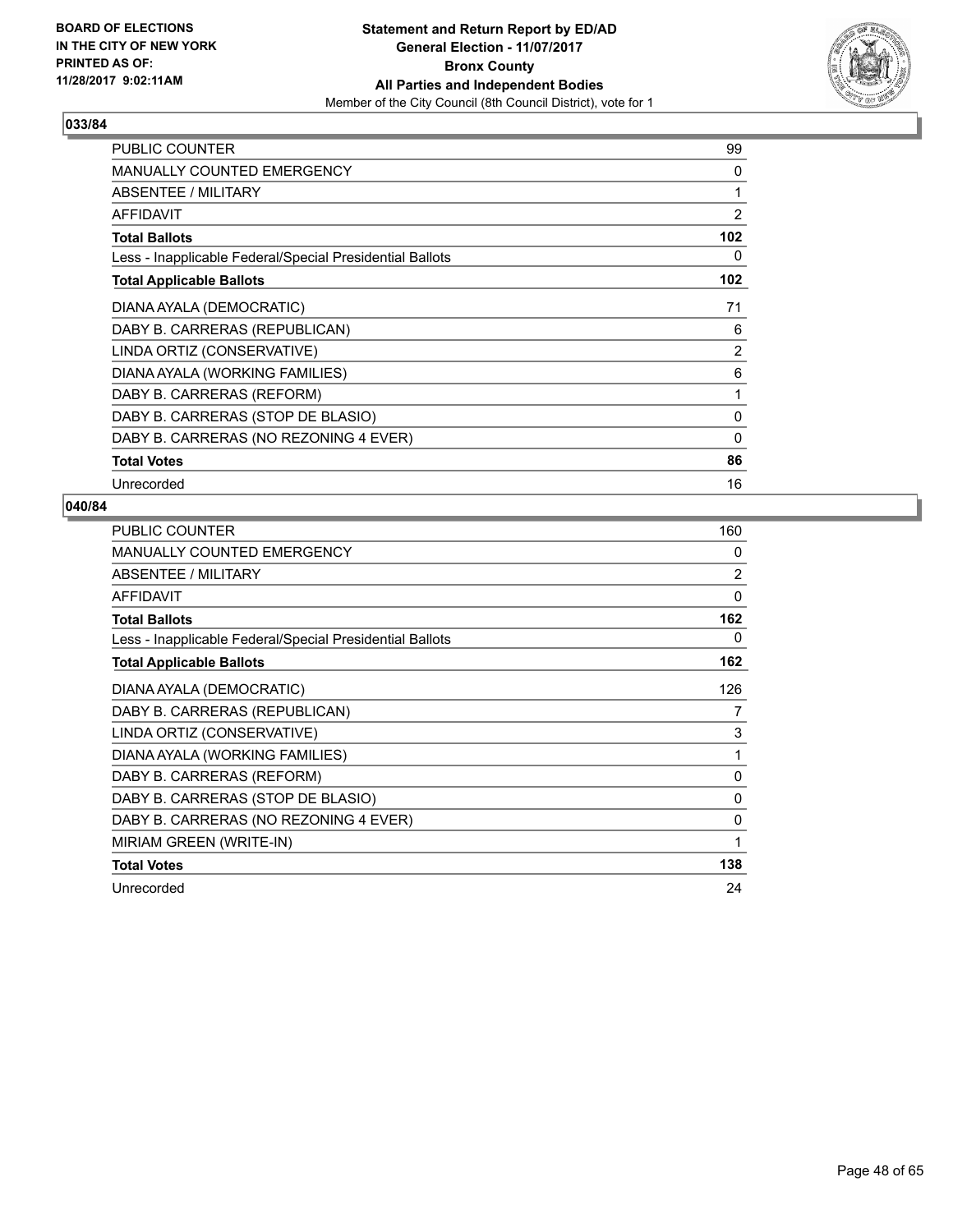

| PUBLIC COUNTER                                           | 168          |
|----------------------------------------------------------|--------------|
| <b>MANUALLY COUNTED EMERGENCY</b>                        | 0            |
| ABSENTEE / MILITARY                                      | 1            |
| <b>AFFIDAVIT</b>                                         | $\mathbf{1}$ |
| <b>Total Ballots</b>                                     | 170          |
| Less - Inapplicable Federal/Special Presidential Ballots | 0            |
| <b>Total Applicable Ballots</b>                          | 170          |
| DIANA AYALA (DEMOCRATIC)                                 | 141          |
| DABY B. CARRERAS (REPUBLICAN)                            | 5            |
| LINDA ORTIZ (CONSERVATIVE)                               | 10           |
| DIANA AYALA (WORKING FAMILIES)                           | 3            |
| DABY B. CARRERAS (REFORM)                                | 1            |
| DABY B. CARRERAS (STOP DE BLASIO)                        | 1            |
| DABY B. CARRERAS (NO REZONING 4 EVER)                    | 0            |
| <b>Total Votes</b>                                       | 161          |
| Unrecorded                                               | 9            |

| <b>PUBLIC COUNTER</b>                                    | 155            |
|----------------------------------------------------------|----------------|
| MANUALLY COUNTED EMERGENCY                               | 0              |
| ABSENTEE / MILITARY                                      | 2              |
| <b>AFFIDAVIT</b>                                         | 5              |
| <b>Total Ballots</b>                                     | 162            |
| Less - Inapplicable Federal/Special Presidential Ballots | 0              |
| <b>Total Applicable Ballots</b>                          | 162            |
| DIANA AYALA (DEMOCRATIC)                                 | 119            |
| DABY B. CARRERAS (REPUBLICAN)                            | 10             |
| LINDA ORTIZ (CONSERVATIVE)                               | 8              |
| DIANA AYALA (WORKING FAMILIES)                           | $\overline{7}$ |
| DABY B. CARRERAS (REFORM)                                | 1              |
| DABY B. CARRERAS (STOP DE BLASIO)                        | 0              |
| DABY B. CARRERAS (NO REZONING 4 EVER)                    | $\Omega$       |
| <b>Total Votes</b>                                       | 145            |
| Unrecorded                                               | 17             |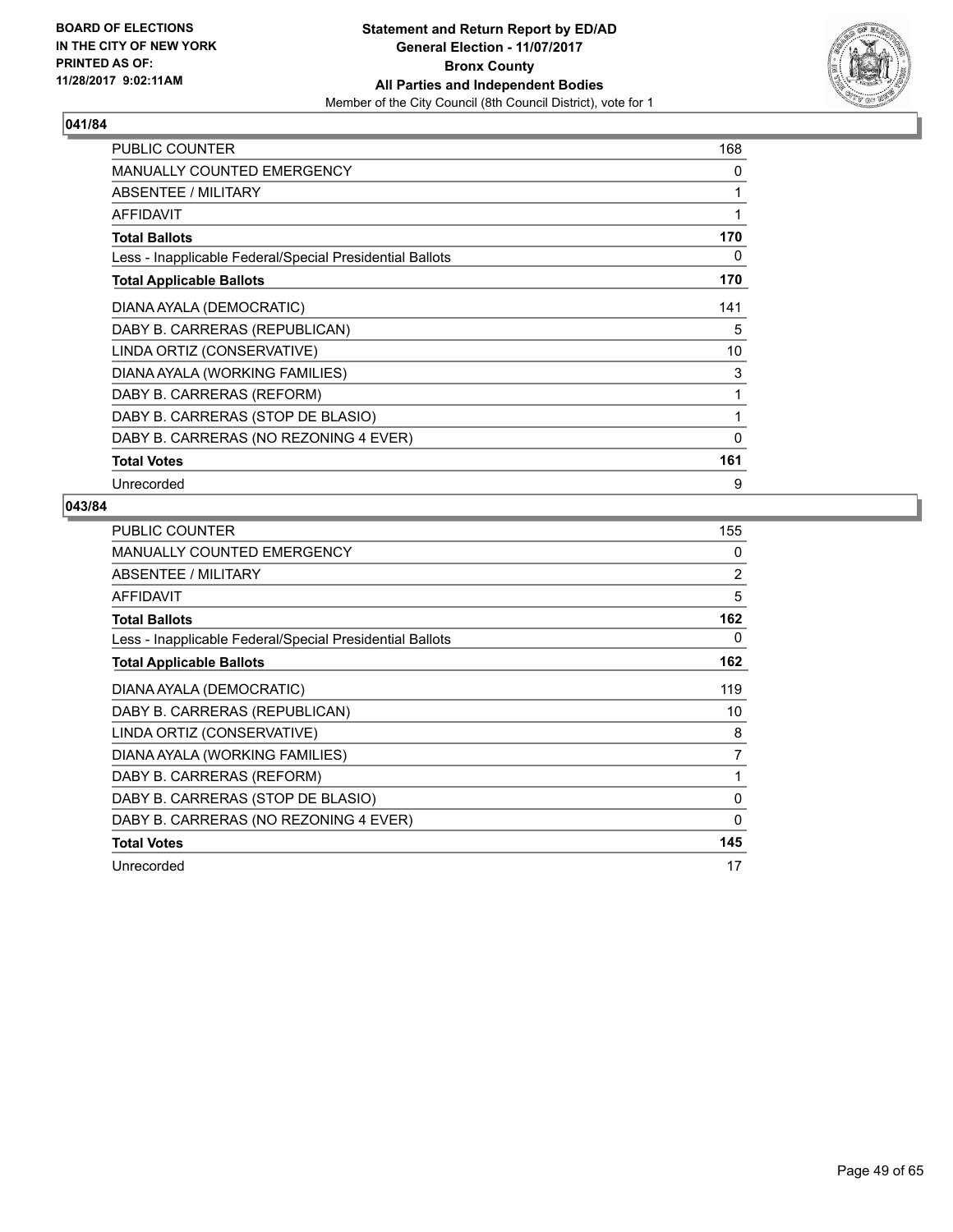

| <b>PUBLIC COUNTER</b>                                    | 125      |
|----------------------------------------------------------|----------|
| <b>MANUALLY COUNTED EMERGENCY</b>                        | 0        |
| ABSENTEE / MILITARY                                      | 3        |
| <b>AFFIDAVIT</b>                                         | 2        |
| <b>Total Ballots</b>                                     | 130      |
| Less - Inapplicable Federal/Special Presidential Ballots | 0        |
| <b>Total Applicable Ballots</b>                          | 130      |
| DIANA AYALA (DEMOCRATIC)                                 | 107      |
| DABY B. CARRERAS (REPUBLICAN)                            | 3        |
| LINDA ORTIZ (CONSERVATIVE)                               | 5        |
| DIANA AYALA (WORKING FAMILIES)                           | 4        |
| DABY B. CARRERAS (REFORM)                                | 1        |
| DABY B. CARRERAS (STOP DE BLASIO)                        | $\Omega$ |
| DABY B. CARRERAS (NO REZONING 4 EVER)                    | 0        |
| HENRY A. GOMEZ (WRITE-IN)                                | 1        |
| <b>Total Votes</b>                                       | 121      |
| Unrecorded                                               | 9        |

| PUBLIC COUNTER                                           | 46       |
|----------------------------------------------------------|----------|
| MANUALLY COUNTED EMERGENCY                               | 0        |
| ABSENTEE / MILITARY                                      |          |
| AFFIDAVIT                                                | $\Omega$ |
| <b>Total Ballots</b>                                     | 47       |
| Less - Inapplicable Federal/Special Presidential Ballots | 0        |
| <b>Total Applicable Ballots</b>                          | 47       |
| DIANA AYALA (DEMOCRATIC)                                 | 36       |
| DABY B. CARRERAS (REPUBLICAN)                            | 3        |
| LINDA ORTIZ (CONSERVATIVE)                               | 1        |
| DIANA AYALA (WORKING FAMILIES)                           | 1        |
| DABY B. CARRERAS (REFORM)                                | 0        |
| DABY B. CARRERAS (STOP DE BLASIO)                        | $\Omega$ |
| DABY B. CARRERAS (NO REZONING 4 EVER)                    | 0        |
| <b>Total Votes</b>                                       | 41       |
| Unrecorded                                               | 6        |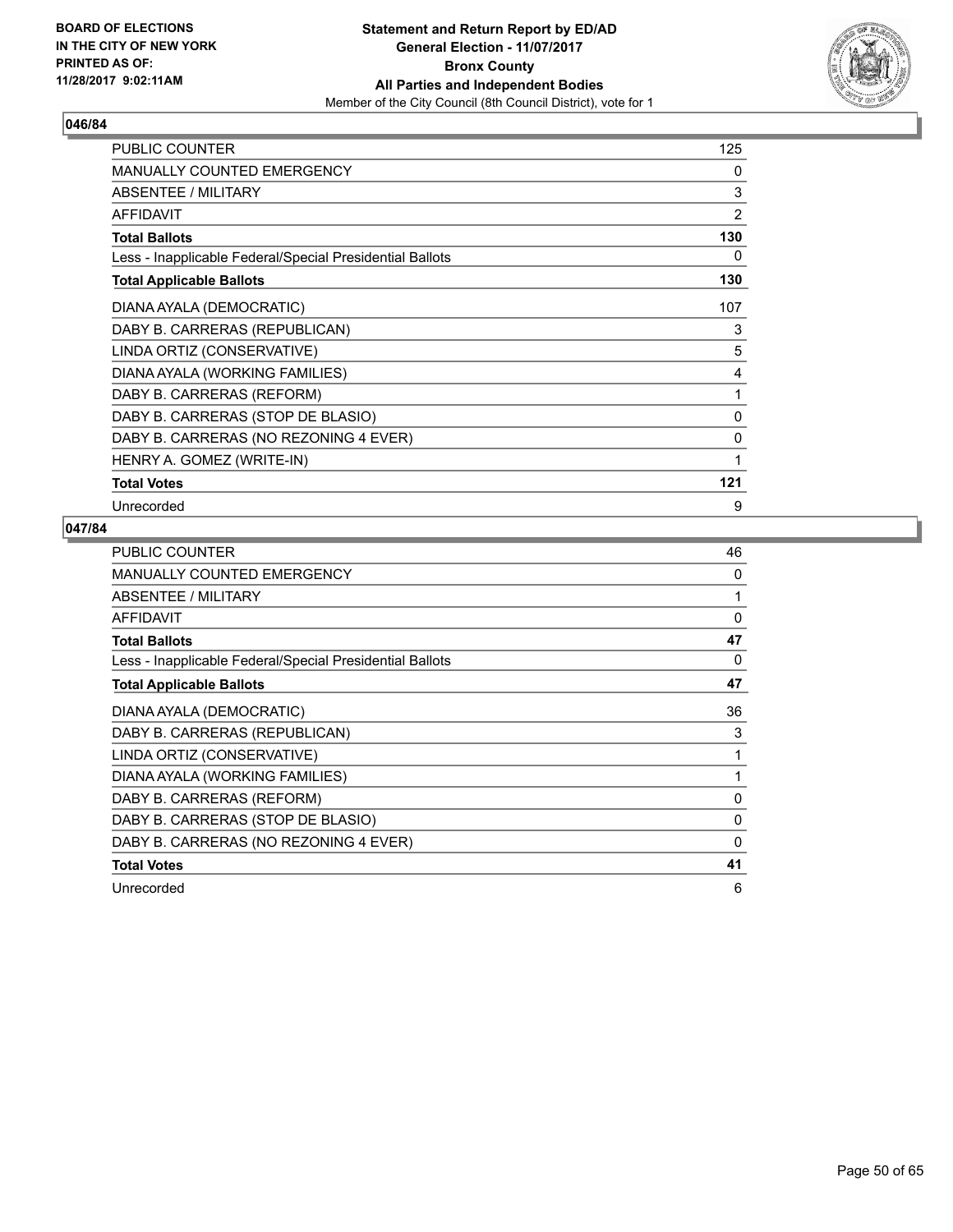

| <b>PUBLIC COUNTER</b>                                    | 84 |
|----------------------------------------------------------|----|
| MANUALLY COUNTED EMERGENCY                               | 0  |
| ABSENTEE / MILITARY                                      | 1  |
| AFFIDAVIT                                                | 0  |
| <b>Total Ballots</b>                                     | 85 |
| Less - Inapplicable Federal/Special Presidential Ballots | 0  |
| <b>Total Applicable Ballots</b>                          | 85 |
| DIANA AYALA (DEMOCRATIC)                                 | 70 |
| DABY B. CARRERAS (REPUBLICAN)                            | 4  |
| LINDA ORTIZ (CONSERVATIVE)                               | 1  |
| DIANA AYALA (WORKING FAMILIES)                           | 3  |
| DABY B. CARRERAS (REFORM)                                | 1  |
| DABY B. CARRERAS (STOP DE BLASIO)                        | 0  |
| DABY B. CARRERAS (NO REZONING 4 EVER)                    | 0  |
| <b>Total Votes</b>                                       | 79 |
| Unrecorded                                               | 6  |

| PUBLIC COUNTER                                           | 150      |
|----------------------------------------------------------|----------|
| <b>MANUALLY COUNTED EMERGENCY</b>                        | 0        |
| ABSENTEE / MILITARY                                      | 1        |
| <b>AFFIDAVIT</b>                                         | 1        |
| <b>Total Ballots</b>                                     | 152      |
| Less - Inapplicable Federal/Special Presidential Ballots | 0        |
| <b>Total Applicable Ballots</b>                          | 152      |
| DIANA AYALA (DEMOCRATIC)                                 | 113      |
| DABY B. CARRERAS (REPUBLICAN)                            | 5        |
| LINDA ORTIZ (CONSERVATIVE)                               | 6        |
| DIANA AYALA (WORKING FAMILIES)                           | 5        |
| DABY B. CARRERAS (REFORM)                                | 0        |
| DABY B. CARRERAS (STOP DE BLASIO)                        | 0        |
| DABY B. CARRERAS (NO REZONING 4 EVER)                    | $\Omega$ |
| UNATTRIBUTABLE WRITE-IN (WRITE-IN)                       | 1        |
| <b>Total Votes</b>                                       | 130      |
| Unrecorded                                               | 22       |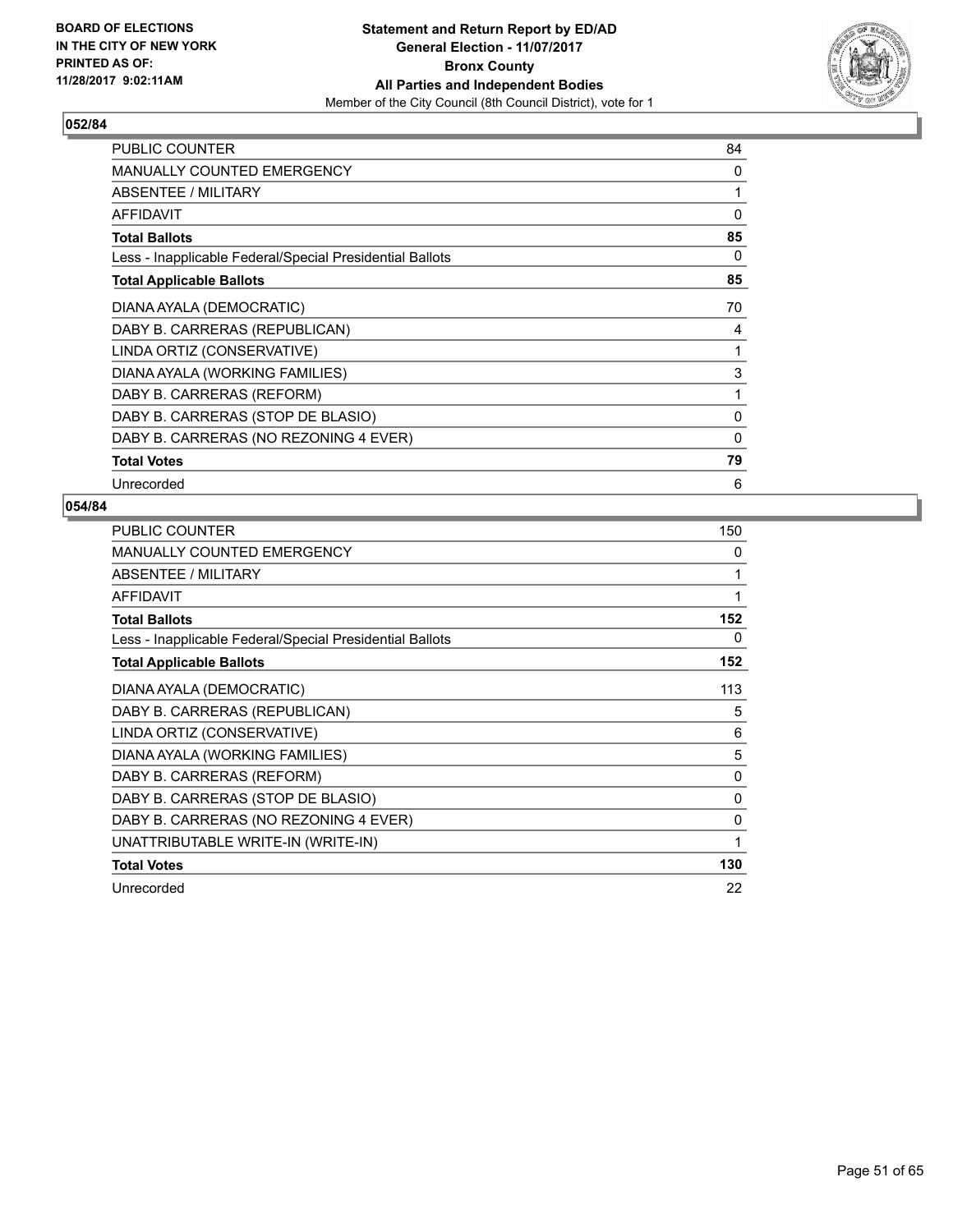

| PUBLIC COUNTER                                           | 148 |
|----------------------------------------------------------|-----|
| <b>MANUALLY COUNTED EMERGENCY</b>                        | 0   |
| ABSENTEE / MILITARY                                      | 1   |
| <b>AFFIDAVIT</b>                                         | 1   |
| <b>Total Ballots</b>                                     | 150 |
| Less - Inapplicable Federal/Special Presidential Ballots | 0   |
| <b>Total Applicable Ballots</b>                          | 150 |
| DIANA AYALA (DEMOCRATIC)                                 | 114 |
| DABY B. CARRERAS (REPUBLICAN)                            | 6   |
| LINDA ORTIZ (CONSERVATIVE)                               | 5   |
| DIANA AYALA (WORKING FAMILIES)                           | 8   |
| DABY B. CARRERAS (REFORM)                                | 0   |
| DABY B. CARRERAS (STOP DE BLASIO)                        | 0   |
| DABY B. CARRERAS (NO REZONING 4 EVER)                    | 1   |
| DENNIS OSWALDO (WRITE-IN)                                | 1   |
| <b>Total Votes</b>                                       | 135 |
| Unrecorded                                               | 15  |

| <b>PUBLIC COUNTER</b>                                    | 155      |
|----------------------------------------------------------|----------|
| <b>MANUALLY COUNTED EMERGENCY</b>                        | 0        |
| ABSENTEE / MILITARY                                      | 2        |
| <b>AFFIDAVIT</b>                                         | 3        |
| <b>Total Ballots</b>                                     | 160      |
| Less - Inapplicable Federal/Special Presidential Ballots | 0        |
| <b>Total Applicable Ballots</b>                          | 160      |
| DIANA AYALA (DEMOCRATIC)                                 | 142      |
| DABY B. CARRERAS (REPUBLICAN)                            | 3        |
| LINDA ORTIZ (CONSERVATIVE)                               | 4        |
| DIANA AYALA (WORKING FAMILIES)                           | 2        |
| DABY B. CARRERAS (REFORM)                                | 0        |
| DABY B. CARRERAS (STOP DE BLASIO)                        | $\Omega$ |
| DABY B. CARRERAS (NO REZONING 4 EVER)                    | 0        |
| <b>Total Votes</b>                                       | 151      |
| Unrecorded                                               | 9        |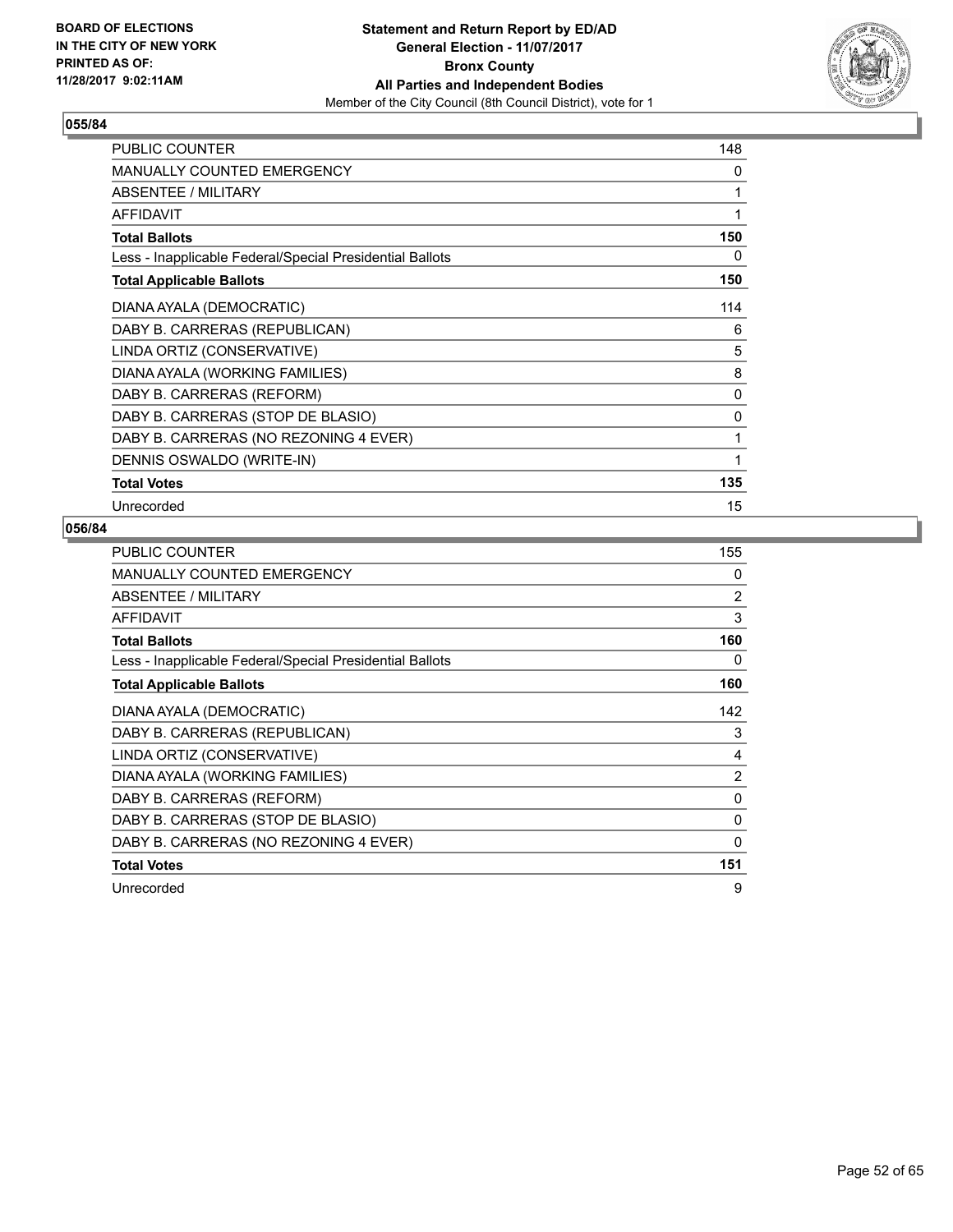

| <b>PUBLIC COUNTER</b>                                    | 143            |
|----------------------------------------------------------|----------------|
| <b>MANUALLY COUNTED EMERGENCY</b>                        | 0              |
| ABSENTEE / MILITARY                                      | 1              |
| <b>AFFIDAVIT</b>                                         | 1              |
| <b>Total Ballots</b>                                     | 145            |
| Less - Inapplicable Federal/Special Presidential Ballots | 0              |
| <b>Total Applicable Ballots</b>                          | 145            |
| DIANA AYALA (DEMOCRATIC)                                 | 114            |
| DABY B. CARRERAS (REPUBLICAN)                            | 7              |
| LINDA ORTIZ (CONSERVATIVE)                               | 6              |
| DIANA AYALA (WORKING FAMILIES)                           | 3              |
| DABY B. CARRERAS (REFORM)                                | 0              |
| DABY B. CARRERAS (STOP DE BLASIO)                        | $\overline{2}$ |
| DABY B. CARRERAS (NO REZONING 4 EVER)                    | $\Omega$       |
| <b>Total Votes</b>                                       | 132            |
| Unrecorded                                               | 13             |

| <b>PUBLIC COUNTER</b>                                    | 137          |
|----------------------------------------------------------|--------------|
| MANUALLY COUNTED EMERGENCY                               | $\mathbf{0}$ |
| ABSENTEE / MILITARY                                      | 0            |
| <b>AFFIDAVIT</b>                                         | 3            |
| <b>Total Ballots</b>                                     | 140          |
| Less - Inapplicable Federal/Special Presidential Ballots | 0            |
| <b>Total Applicable Ballots</b>                          | 140          |
| DIANA AYALA (DEMOCRATIC)                                 | 102          |
| DABY B. CARRERAS (REPUBLICAN)                            | 6            |
| LINDA ORTIZ (CONSERVATIVE)                               | 5            |
| DIANA AYALA (WORKING FAMILIES)                           | 5            |
| DABY B. CARRERAS (REFORM)                                | 0            |
| DABY B. CARRERAS (STOP DE BLASIO)                        | 0            |
| DABY B. CARRERAS (NO REZONING 4 EVER)                    | 0            |
| UNATTRIBUTABLE WRITE-IN (WRITE-IN)                       | 1            |
| <b>Total Votes</b>                                       | 119          |
| Unrecorded                                               | 21           |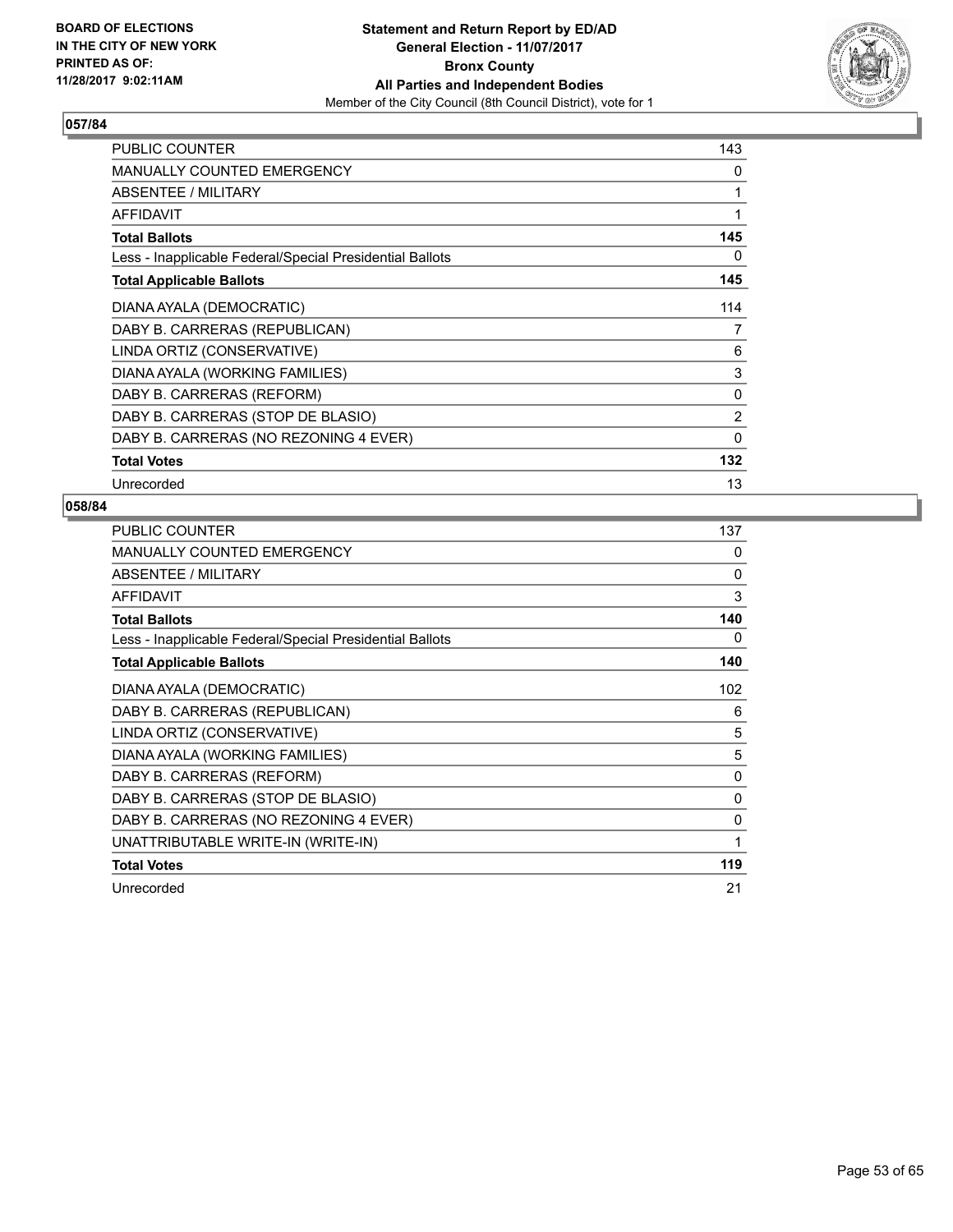

| <b>PUBLIC COUNTER</b>                                    | 120            |
|----------------------------------------------------------|----------------|
| <b>MANUALLY COUNTED EMERGENCY</b>                        | 0              |
| ABSENTEE / MILITARY                                      | $\overline{2}$ |
| <b>AFFIDAVIT</b>                                         | 3              |
| <b>Total Ballots</b>                                     | 125            |
| Less - Inapplicable Federal/Special Presidential Ballots | 0              |
| <b>Total Applicable Ballots</b>                          | 125            |
| DIANA AYALA (DEMOCRATIC)                                 | 98             |
| DABY B. CARRERAS (REPUBLICAN)                            | 5              |
| LINDA ORTIZ (CONSERVATIVE)                               | 4              |
| DIANA AYALA (WORKING FAMILIES)                           | 6              |
| DABY B. CARRERAS (REFORM)                                | 1              |
| DABY B. CARRERAS (STOP DE BLASIO)                        | 0              |
| DABY B. CARRERAS (NO REZONING 4 EVER)                    | 0              |
| <b>Total Votes</b>                                       | 114            |
| Unrecorded                                               | 11             |

| PUBLIC COUNTER                                           | 89           |
|----------------------------------------------------------|--------------|
| <b>MANUALLY COUNTED EMERGENCY</b>                        | 0            |
| ABSENTEE / MILITARY                                      | 2            |
| <b>AFFIDAVIT</b>                                         | 1            |
| <b>Total Ballots</b>                                     | 92           |
| Less - Inapplicable Federal/Special Presidential Ballots | 0            |
| <b>Total Applicable Ballots</b>                          | 92           |
| DIANA AYALA (DEMOCRATIC)                                 | 66           |
| DABY B. CARRERAS (REPUBLICAN)                            | 3            |
| LINDA ORTIZ (CONSERVATIVE)                               | 3            |
| DIANA AYALA (WORKING FAMILIES)                           | 6            |
| DABY B. CARRERAS (REFORM)                                | $\mathbf{0}$ |
| DABY B. CARRERAS (STOP DE BLASIO)                        |              |
| DABY B. CARRERAS (NO REZONING 4 EVER)                    | $\mathbf{0}$ |
| CASSIUS ADEOYE JR. (WRITE-IN)                            | 1            |
| ROBERT J. RODRIGUEZ (WRITE-IN)                           | 1            |
| UNATTRIBUTABLE WRITE-IN (WRITE-IN)                       | 1            |
| <b>Total Votes</b>                                       | 82           |
| Unrecorded                                               | 10           |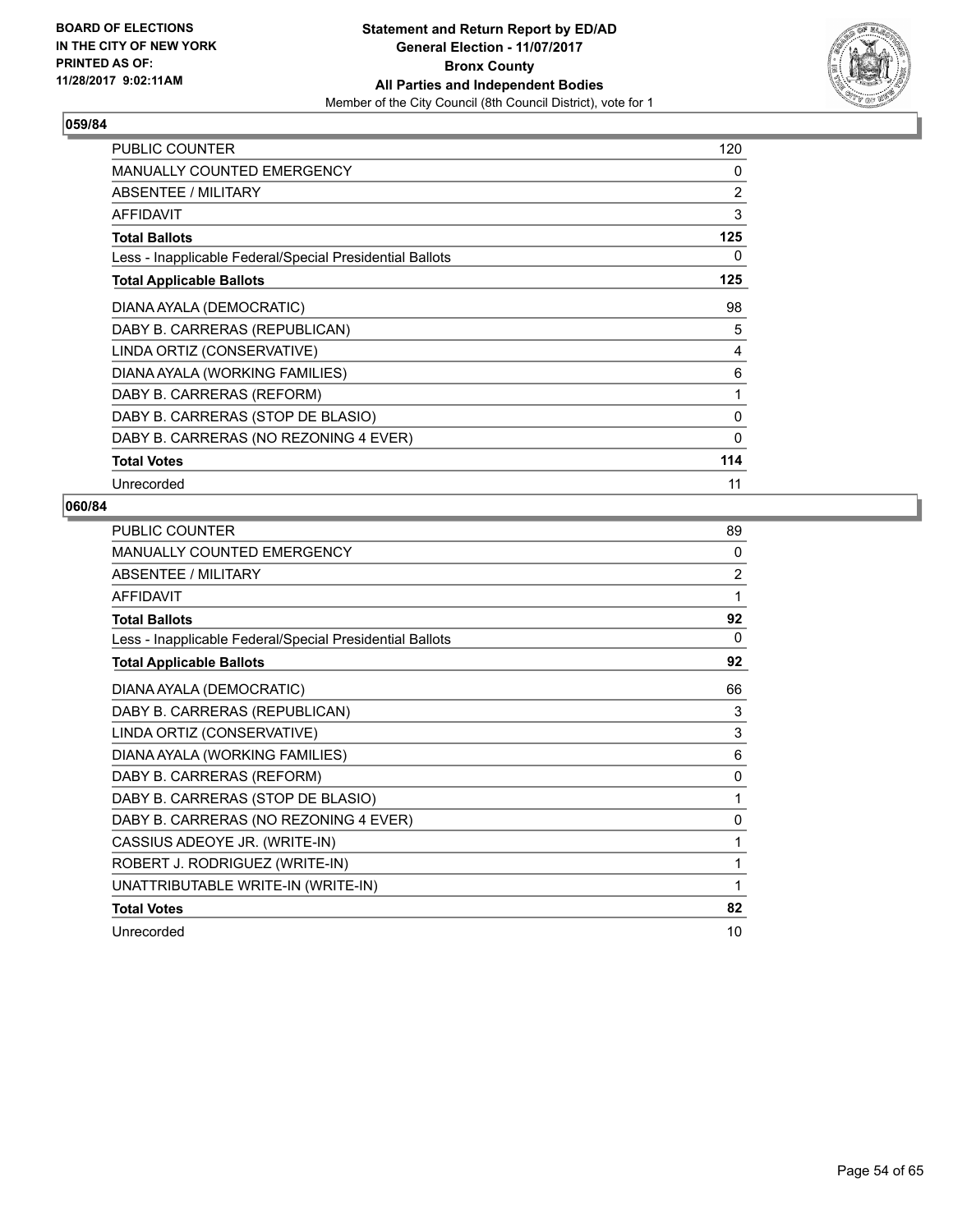

| <b>PUBLIC COUNTER</b>                                    | 148            |
|----------------------------------------------------------|----------------|
| <b>MANUALLY COUNTED EMERGENCY</b>                        | 0              |
| ABSENTEE / MILITARY                                      | 1              |
| <b>AFFIDAVIT</b>                                         | $\overline{2}$ |
| <b>Total Ballots</b>                                     | 151            |
| Less - Inapplicable Federal/Special Presidential Ballots | 0              |
| <b>Total Applicable Ballots</b>                          | 151            |
| DIANA AYALA (DEMOCRATIC)                                 | 118            |
| DABY B. CARRERAS (REPUBLICAN)                            | 5              |
| LINDA ORTIZ (CONSERVATIVE)                               | 1              |
| DIANA AYALA (WORKING FAMILIES)                           | 6              |
| DABY B. CARRERAS (REFORM)                                | 1              |
| DABY B. CARRERAS (STOP DE BLASIO)                        | 0              |
| DABY B. CARRERAS (NO REZONING 4 EVER)                    | $\mathbf{0}$   |
| <b>Total Votes</b>                                       | 131            |
| Unrecorded                                               | 20             |

| <b>PUBLIC COUNTER</b>                                    | 152          |
|----------------------------------------------------------|--------------|
| <b>MANUALLY COUNTED EMERGENCY</b>                        | $\mathbf{0}$ |
| ABSENTEE / MILITARY                                      | 2            |
| <b>AFFIDAVIT</b>                                         | 1            |
| <b>Total Ballots</b>                                     | 155          |
| Less - Inapplicable Federal/Special Presidential Ballots | 0            |
| <b>Total Applicable Ballots</b>                          | 155          |
| DIANA AYALA (DEMOCRATIC)                                 | 126          |
| DABY B. CARRERAS (REPUBLICAN)                            | 7            |
| LINDA ORTIZ (CONSERVATIVE)                               | $\mathbf{0}$ |
| DIANA AYALA (WORKING FAMILIES)                           | 6            |
| DABY B. CARRERAS (REFORM)                                | 0            |
| DABY B. CARRERAS (STOP DE BLASIO)                        | 0            |
| DABY B. CARRERAS (NO REZONING 4 EVER)                    | 0            |
| OSWALD DENIS (WRITE-IN)                                  | 1            |
| <b>Total Votes</b>                                       | 140          |
| Unrecorded                                               | 15           |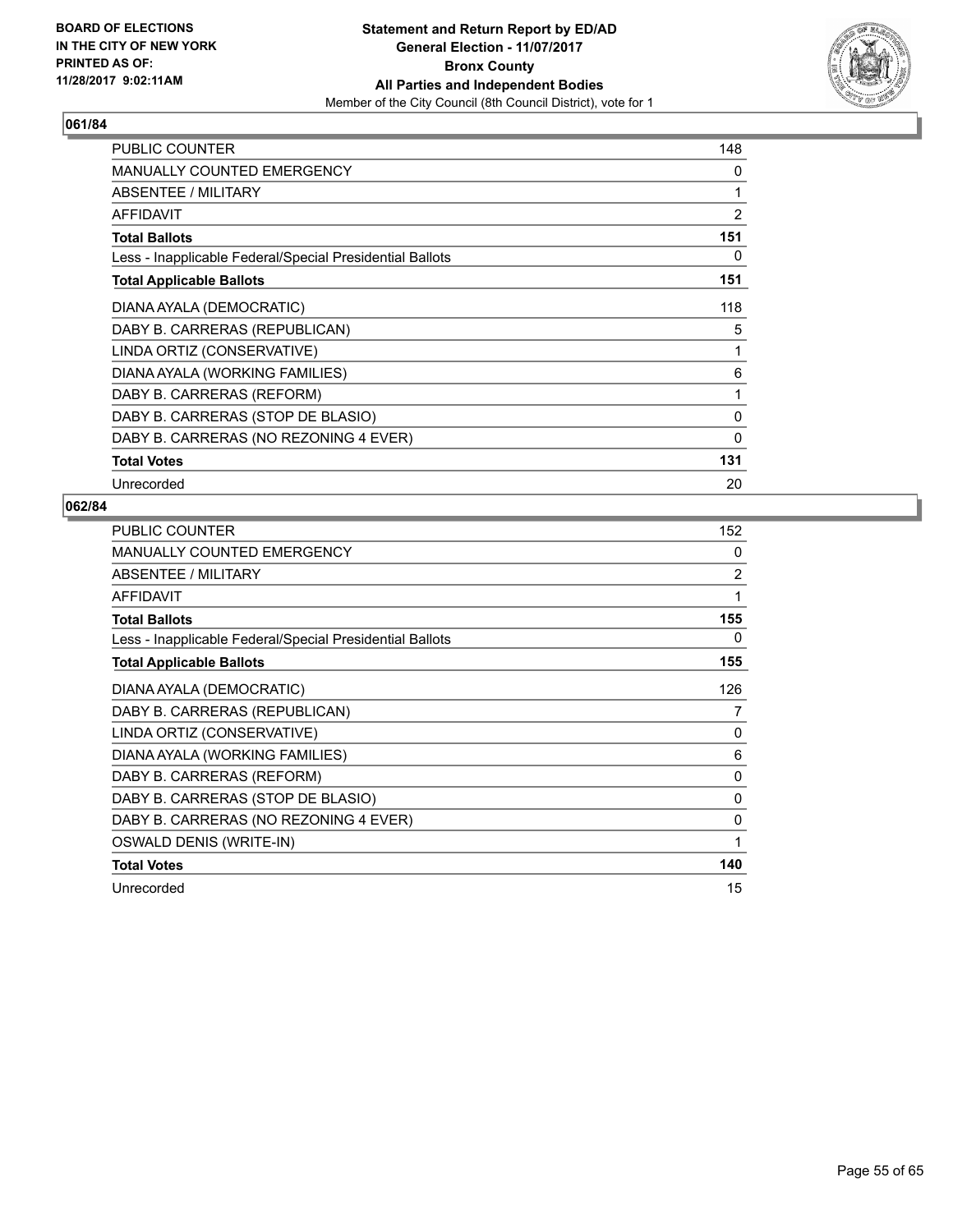

| <b>PUBLIC COUNTER</b>                                    | 123 |
|----------------------------------------------------------|-----|
| <b>MANUALLY COUNTED EMERGENCY</b>                        | 0   |
| ABSENTEE / MILITARY                                      | 1   |
| <b>AFFIDAVIT</b>                                         | 0   |
| <b>Total Ballots</b>                                     | 124 |
| Less - Inapplicable Federal/Special Presidential Ballots | 0   |
| <b>Total Applicable Ballots</b>                          | 124 |
| DIANA AYALA (DEMOCRATIC)                                 | 107 |
| DABY B. CARRERAS (REPUBLICAN)                            | 2   |
| LINDA ORTIZ (CONSERVATIVE)                               | 3   |
| DIANA AYALA (WORKING FAMILIES)                           | 7   |
| DABY B. CARRERAS (REFORM)                                | 0   |
| DABY B. CARRERAS (STOP DE BLASIO)                        | 0   |
| DABY B. CARRERAS (NO REZONING 4 EVER)                    | 0   |
| <b>Total Votes</b>                                       | 119 |
| Unrecorded                                               | 5   |

| <b>PUBLIC COUNTER</b>                                    | 138          |
|----------------------------------------------------------|--------------|
| MANUALLY COUNTED EMERGENCY                               | 0            |
| ABSENTEE / MILITARY                                      | 2            |
| <b>AFFIDAVIT</b>                                         | 3            |
| <b>Total Ballots</b>                                     | 143          |
| Less - Inapplicable Federal/Special Presidential Ballots | 0            |
| <b>Total Applicable Ballots</b>                          | 143          |
| DIANA AYALA (DEMOCRATIC)                                 | 117          |
| DABY B. CARRERAS (REPUBLICAN)                            | 3            |
| LINDA ORTIZ (CONSERVATIVE)                               | 6            |
| DIANA AYALA (WORKING FAMILIES)                           | 3            |
| DABY B. CARRERAS (REFORM)                                | 0            |
| DABY B. CARRERAS (STOP DE BLASIO)                        | 0            |
| DABY B. CARRERAS (NO REZONING 4 EVER)                    | $\mathbf{0}$ |
| <b>Total Votes</b>                                       | 129          |
| Unrecorded                                               | 14           |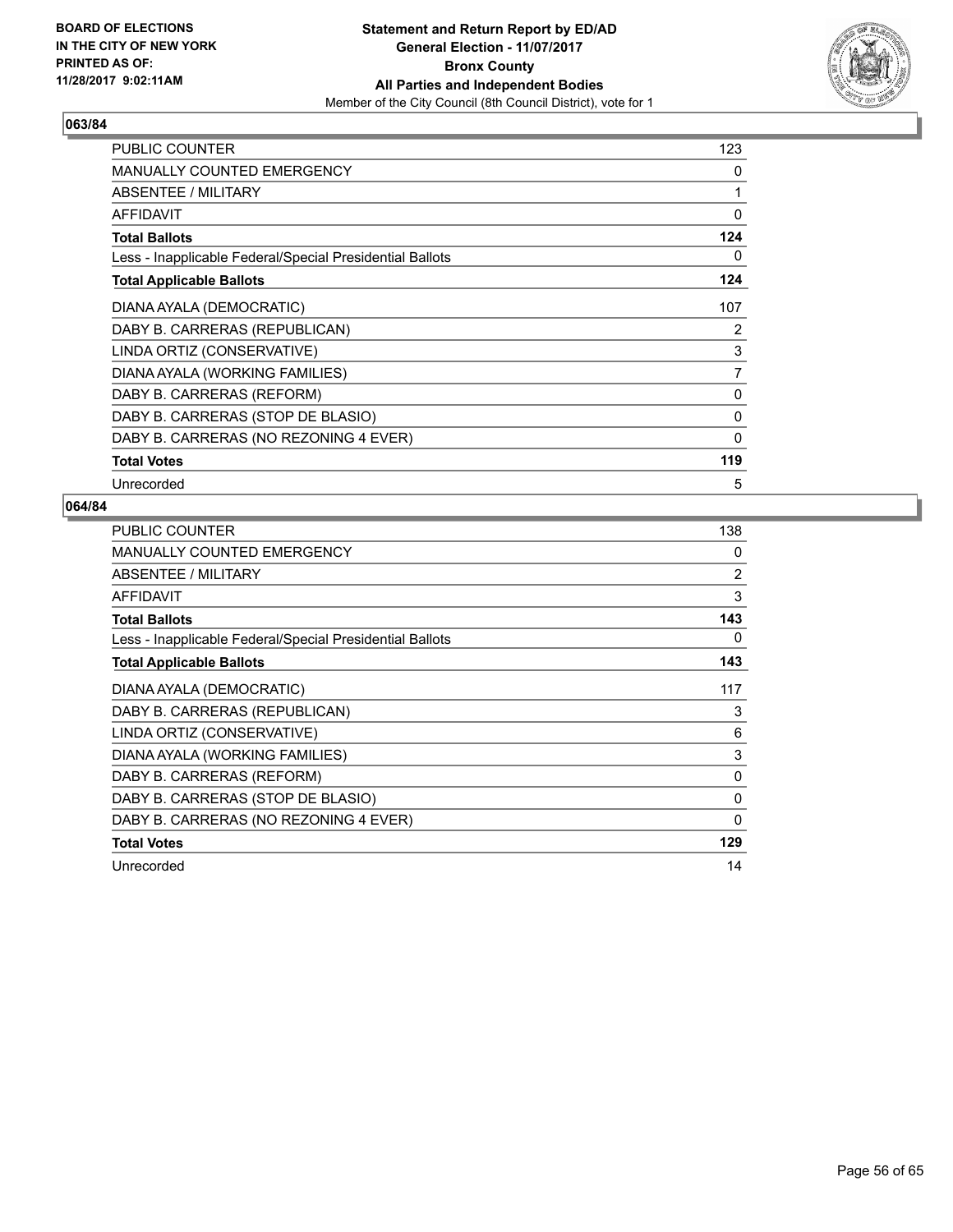

| <b>PUBLIC COUNTER</b>                                    | 108            |
|----------------------------------------------------------|----------------|
| MANUALLY COUNTED EMERGENCY                               | 0              |
| ABSENTEE / MILITARY                                      | 3              |
| <b>AFFIDAVIT</b>                                         | 5              |
| <b>Total Ballots</b>                                     | 116            |
| Less - Inapplicable Federal/Special Presidential Ballots | 0              |
| <b>Total Applicable Ballots</b>                          | 116            |
| DIANA AYALA (DEMOCRATIC)                                 | 94             |
| DABY B. CARRERAS (REPUBLICAN)                            | 6              |
| LINDA ORTIZ (CONSERVATIVE)                               | 2              |
| DIANA AYALA (WORKING FAMILIES)                           | $\overline{2}$ |
| DABY B. CARRERAS (REFORM)                                | 1              |
| DABY B. CARRERAS (STOP DE BLASIO)                        | 1              |
| DABY B. CARRERAS (NO REZONING 4 EVER)                    | $\mathbf{0}$   |
| <b>Total Votes</b>                                       | 106            |
| Unrecorded                                               | 10             |

| PUBLIC COUNTER                                           | 55             |
|----------------------------------------------------------|----------------|
| <b>MANUALLY COUNTED EMERGENCY</b>                        | 0              |
| ABSENTEE / MILITARY                                      | $\overline{2}$ |
| <b>AFFIDAVIT</b>                                         | 3              |
| <b>Total Ballots</b>                                     | 60             |
| Less - Inapplicable Federal/Special Presidential Ballots | 0              |
| <b>Total Applicable Ballots</b>                          | 60             |
| DIANA AYALA (DEMOCRATIC)                                 | 51             |
| DABY B. CARRERAS (REPUBLICAN)                            | 3              |
| LINDA ORTIZ (CONSERVATIVE)                               | $\Omega$       |
| DIANA AYALA (WORKING FAMILIES)                           | $\overline{2}$ |
| DABY B. CARRERAS (REFORM)                                | 0              |
| DABY B. CARRERAS (STOP DE BLASIO)                        | 0              |
| DABY B. CARRERAS (NO REZONING 4 EVER)                    | 0              |
| <b>Total Votes</b>                                       | 56             |
| Unrecorded                                               | 4              |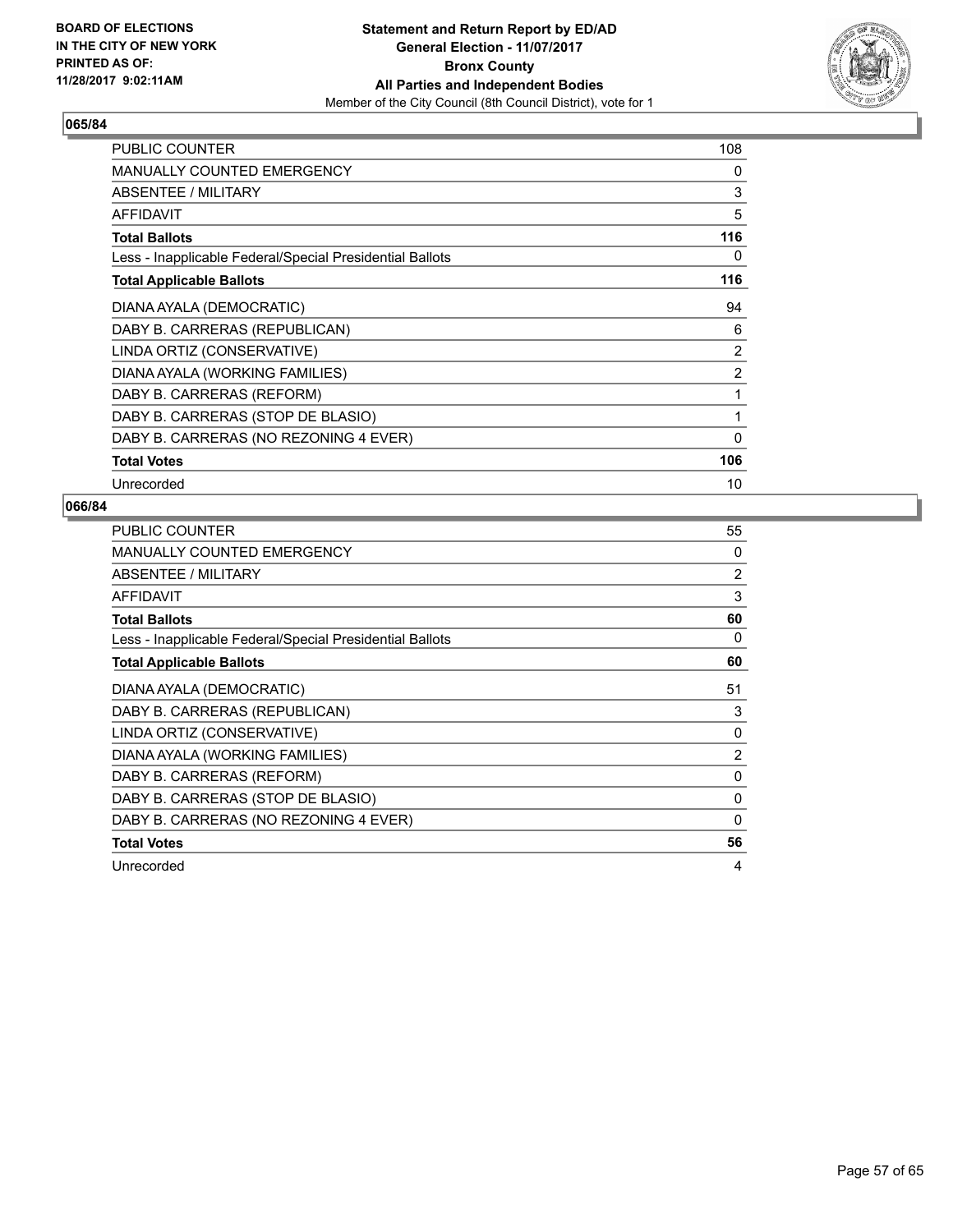

| <b>PUBLIC COUNTER</b>                                    | 88             |
|----------------------------------------------------------|----------------|
| <b>MANUALLY COUNTED EMERGENCY</b>                        | 0              |
| ABSENTEE / MILITARY                                      | $\overline{2}$ |
| <b>AFFIDAVIT</b>                                         | 4              |
| <b>Total Ballots</b>                                     | 94             |
| Less - Inapplicable Federal/Special Presidential Ballots | 0              |
| <b>Total Applicable Ballots</b>                          | 94             |
| DIANA AYALA (DEMOCRATIC)                                 | 72             |
| DABY B. CARRERAS (REPUBLICAN)                            | 5              |
| LINDA ORTIZ (CONSERVATIVE)                               | 6              |
| DIANA AYALA (WORKING FAMILIES)                           | 3              |
| DABY B. CARRERAS (REFORM)                                | 0              |
| DABY B. CARRERAS (STOP DE BLASIO)                        | 0              |
| DABY B. CARRERAS (NO REZONING 4 EVER)                    | 0              |
| <b>Total Votes</b>                                       | 86             |
| Unrecorded                                               | 8              |

| <b>PUBLIC COUNTER</b>                                    | 77 |
|----------------------------------------------------------|----|
| <b>MANUALLY COUNTED EMERGENCY</b>                        | 0  |
| ABSENTEE / MILITARY                                      | 3  |
| AFFIDAVIT                                                | 8  |
| <b>Total Ballots</b>                                     | 88 |
| Less - Inapplicable Federal/Special Presidential Ballots | 0  |
| <b>Total Applicable Ballots</b>                          | 88 |
| DIANA AYALA (DEMOCRATIC)                                 | 63 |
| DABY B. CARRERAS (REPUBLICAN)                            | 4  |
| LINDA ORTIZ (CONSERVATIVE)                               | 4  |
| DIANA AYALA (WORKING FAMILIES)                           | 8  |
| DABY B. CARRERAS (REFORM)                                | 0  |
| DABY B. CARRERAS (STOP DE BLASIO)                        | 1  |
| DABY B. CARRERAS (NO REZONING 4 EVER)                    | 0  |
| <b>Total Votes</b>                                       | 80 |
| Unrecorded                                               | 8  |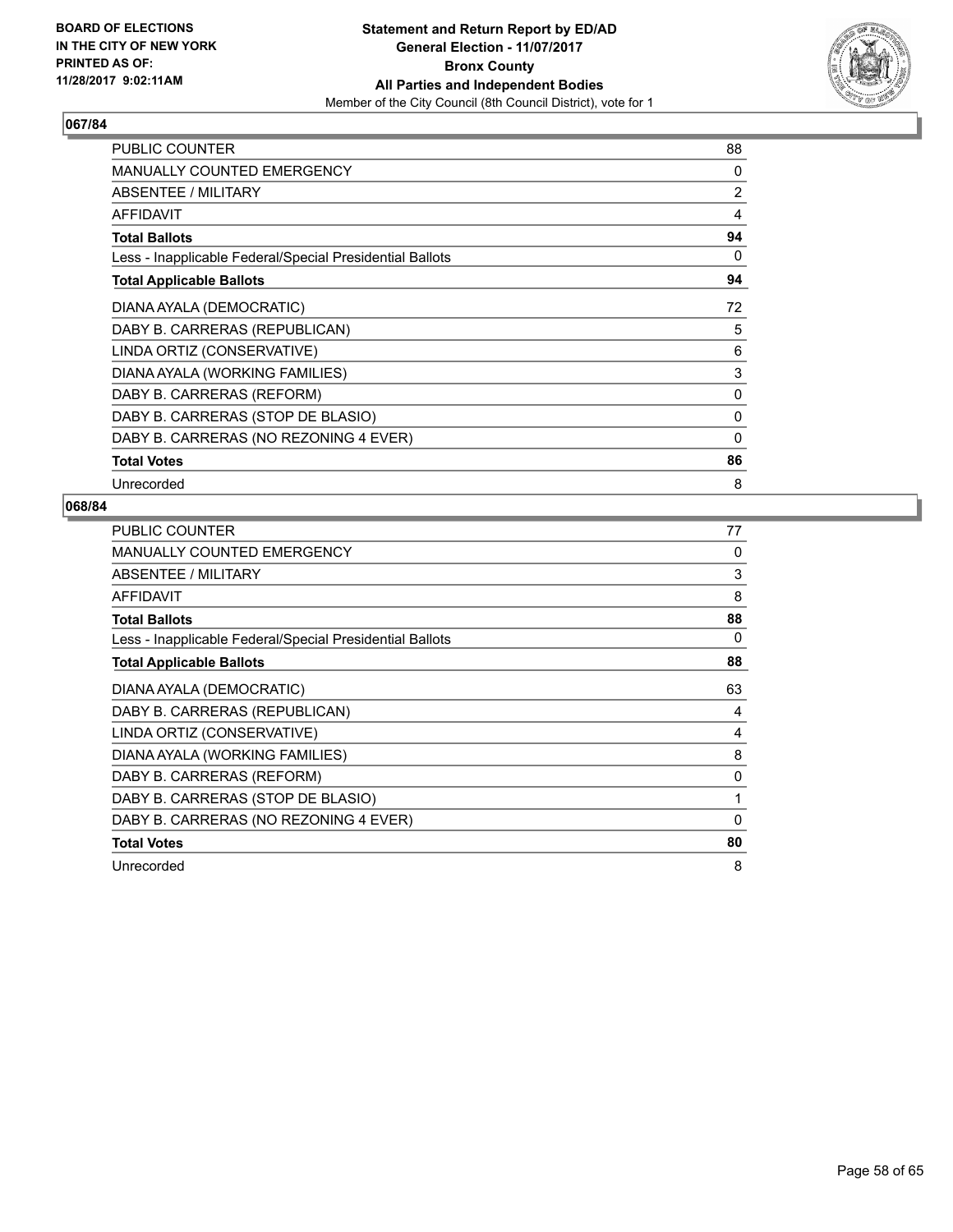

| <b>PUBLIC COUNTER</b>                                    | 51             |
|----------------------------------------------------------|----------------|
| <b>MANUALLY COUNTED EMERGENCY</b>                        | 0              |
| ABSENTEE / MILITARY                                      | 0              |
| <b>AFFIDAVIT</b>                                         | $\overline{2}$ |
| <b>Total Ballots</b>                                     | 53             |
| Less - Inapplicable Federal/Special Presidential Ballots | 0              |
| <b>Total Applicable Ballots</b>                          | 53             |
| DIANA AYALA (DEMOCRATIC)                                 | 46             |
| DABY B. CARRERAS (REPUBLICAN)                            | 3              |
| LINDA ORTIZ (CONSERVATIVE)                               | $\overline{2}$ |
| DIANA AYALA (WORKING FAMILIES)                           | 1              |
| DABY B. CARRERAS (REFORM)                                | 0              |
| DABY B. CARRERAS (STOP DE BLASIO)                        | 0              |
| DABY B. CARRERAS (NO REZONING 4 EVER)                    | 0              |
| <b>Total Votes</b>                                       | 52             |
| Unrecorded                                               | 1              |

| <b>PUBLIC COUNTER</b>                                    | 64 |
|----------------------------------------------------------|----|
| <b>MANUALLY COUNTED EMERGENCY</b>                        | 0  |
| ABSENTEE / MILITARY                                      | 0  |
| AFFIDAVIT                                                | 0  |
| <b>Total Ballots</b>                                     | 64 |
| Less - Inapplicable Federal/Special Presidential Ballots | 0  |
| <b>Total Applicable Ballots</b>                          | 64 |
| DIANA AYALA (DEMOCRATIC)                                 | 53 |
| DABY B. CARRERAS (REPUBLICAN)                            |    |
| LINDA ORTIZ (CONSERVATIVE)                               | 2  |
| DIANA AYALA (WORKING FAMILIES)                           | 4  |
| DABY B. CARRERAS (REFORM)                                | 0  |
| DABY B. CARRERAS (STOP DE BLASIO)                        | 0  |
| DABY B. CARRERAS (NO REZONING 4 EVER)                    | 0  |
| <b>Total Votes</b>                                       | 60 |
| Unrecorded                                               | 4  |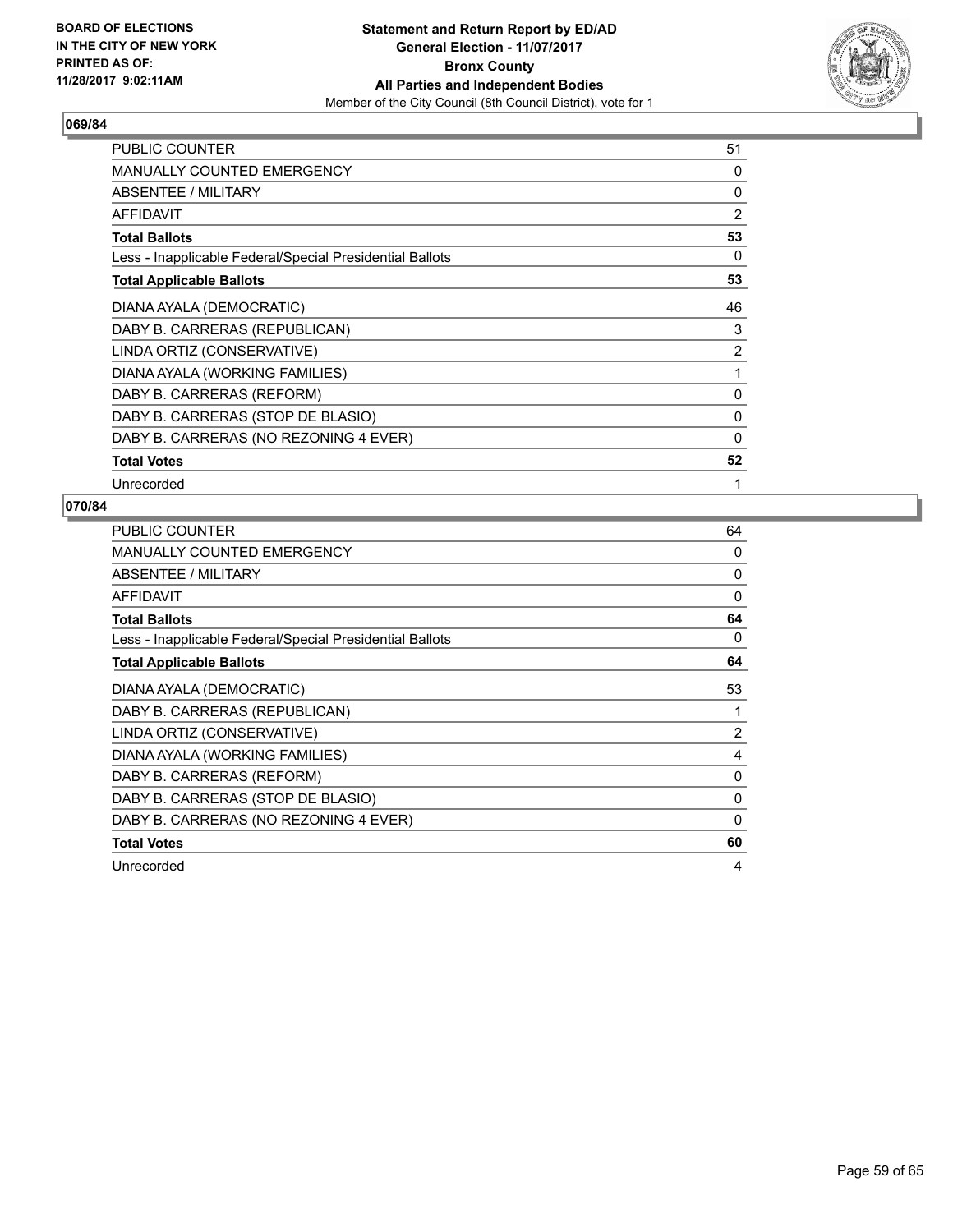

| <b>PUBLIC COUNTER</b>                                    | 161 |
|----------------------------------------------------------|-----|
| <b>MANUALLY COUNTED EMERGENCY</b>                        | 0   |
| ABSENTEE / MILITARY                                      | 1   |
| <b>AFFIDAVIT</b>                                         | 9   |
| <b>Total Ballots</b>                                     | 171 |
| Less - Inapplicable Federal/Special Presidential Ballots | 0   |
| <b>Total Applicable Ballots</b>                          | 171 |
| DIANA AYALA (DEMOCRATIC)                                 | 120 |
| DABY B. CARRERAS (REPUBLICAN)                            | 10  |
| LINDA ORTIZ (CONSERVATIVE)                               | 9   |
| DIANA AYALA (WORKING FAMILIES)                           | 8   |
| DABY B. CARRERAS (REFORM)                                | 0   |
| DABY B. CARRERAS (STOP DE BLASIO)                        | 0   |
| DABY B. CARRERAS (NO REZONING 4 EVER)                    | 0   |
| ROBERT J. RODRIGUEZ (WRITE-IN)                           | 1   |
| <b>Total Votes</b>                                       | 148 |
| Unrecorded                                               | 23  |

| <b>PUBLIC COUNTER</b>                                    | 169 |
|----------------------------------------------------------|-----|
| <b>MANUALLY COUNTED EMERGENCY</b>                        | 0   |
| ABSENTEE / MILITARY                                      | 4   |
| <b>AFFIDAVIT</b>                                         | 6   |
| <b>Total Ballots</b>                                     | 179 |
| Less - Inapplicable Federal/Special Presidential Ballots | 0   |
| <b>Total Applicable Ballots</b>                          | 179 |
| DIANA AYALA (DEMOCRATIC)                                 | 145 |
| DABY B. CARRERAS (REPUBLICAN)                            | 9   |
| LINDA ORTIZ (CONSERVATIVE)                               | 9   |
| DIANA AYALA (WORKING FAMILIES)                           | 9   |
| DABY B. CARRERAS (REFORM)                                | 0   |
| DABY B. CARRERAS (STOP DE BLASIO)                        | 1   |
| DABY B. CARRERAS (NO REZONING 4 EVER)                    | 0   |
| <b>Total Votes</b>                                       | 173 |
| Unrecorded                                               | 6   |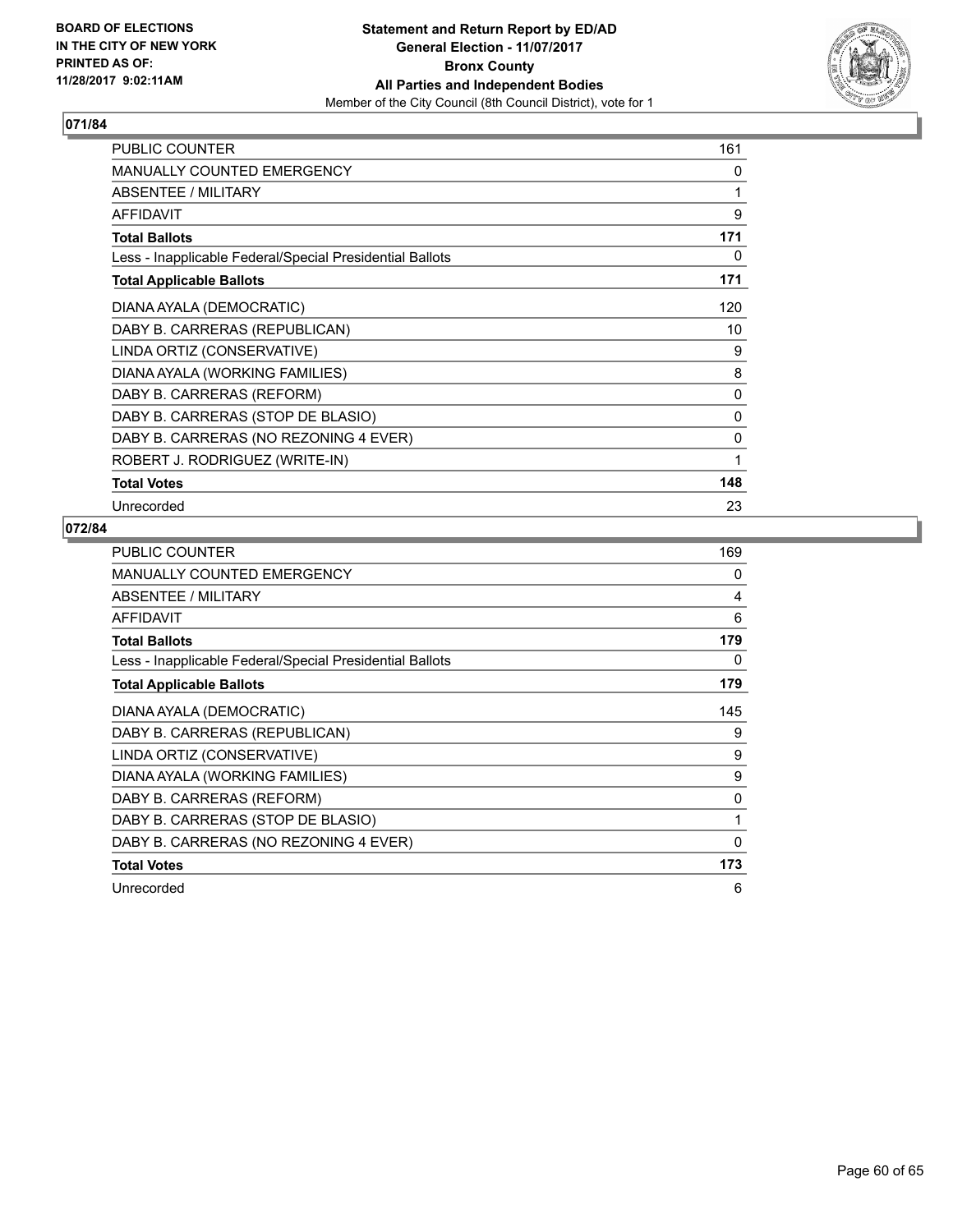

| <b>PUBLIC COUNTER</b>                                    | 18 |
|----------------------------------------------------------|----|
| <b>MANUALLY COUNTED EMERGENCY</b>                        | 0  |
| ABSENTEE / MILITARY                                      | 4  |
| <b>AFFIDAVIT</b>                                         | 1  |
| <b>Total Ballots</b>                                     | 23 |
| Less - Inapplicable Federal/Special Presidential Ballots | 0  |
| <b>Total Applicable Ballots</b>                          | 23 |
| DIANA AYALA (DEMOCRATIC)                                 | 20 |
| DABY B. CARRERAS (REPUBLICAN)                            | 0  |
| LINDA ORTIZ (CONSERVATIVE)                               | 0  |
| DIANA AYALA (WORKING FAMILIES)                           | 1  |
| DABY B. CARRERAS (REFORM)                                | 0  |
| DABY B. CARRERAS (STOP DE BLASIO)                        | 0  |
| DABY B. CARRERAS (NO REZONING 4 EVER)                    | 0  |
| <b>Total Votes</b>                                       | 21 |
| Unrecorded                                               | 2  |

| PUBLIC COUNTER                                           |   |
|----------------------------------------------------------|---|
| <b>MANUALLY COUNTED EMERGENCY</b>                        | 0 |
| ABSENTEE / MILITARY                                      | 0 |
| <b>AFFIDAVIT</b>                                         | 0 |
| <b>Total Ballots</b>                                     |   |
| Less - Inapplicable Federal/Special Presidential Ballots | 0 |
| <b>Total Applicable Ballots</b>                          |   |
| DIANA AYALA (DEMOCRATIC)                                 |   |
| DABY B. CARRERAS (REPUBLICAN)                            | 0 |
| LINDA ORTIZ (CONSERVATIVE)                               | 0 |
| DIANA AYALA (WORKING FAMILIES)                           | 0 |
| DABY B. CARRERAS (REFORM)                                | 0 |
| DABY B. CARRERAS (STOP DE BLASIO)                        | 0 |
| DABY B. CARRERAS (NO REZONING 4 EVER)                    | 0 |
| <b>Total Votes</b>                                       |   |
|                                                          |   |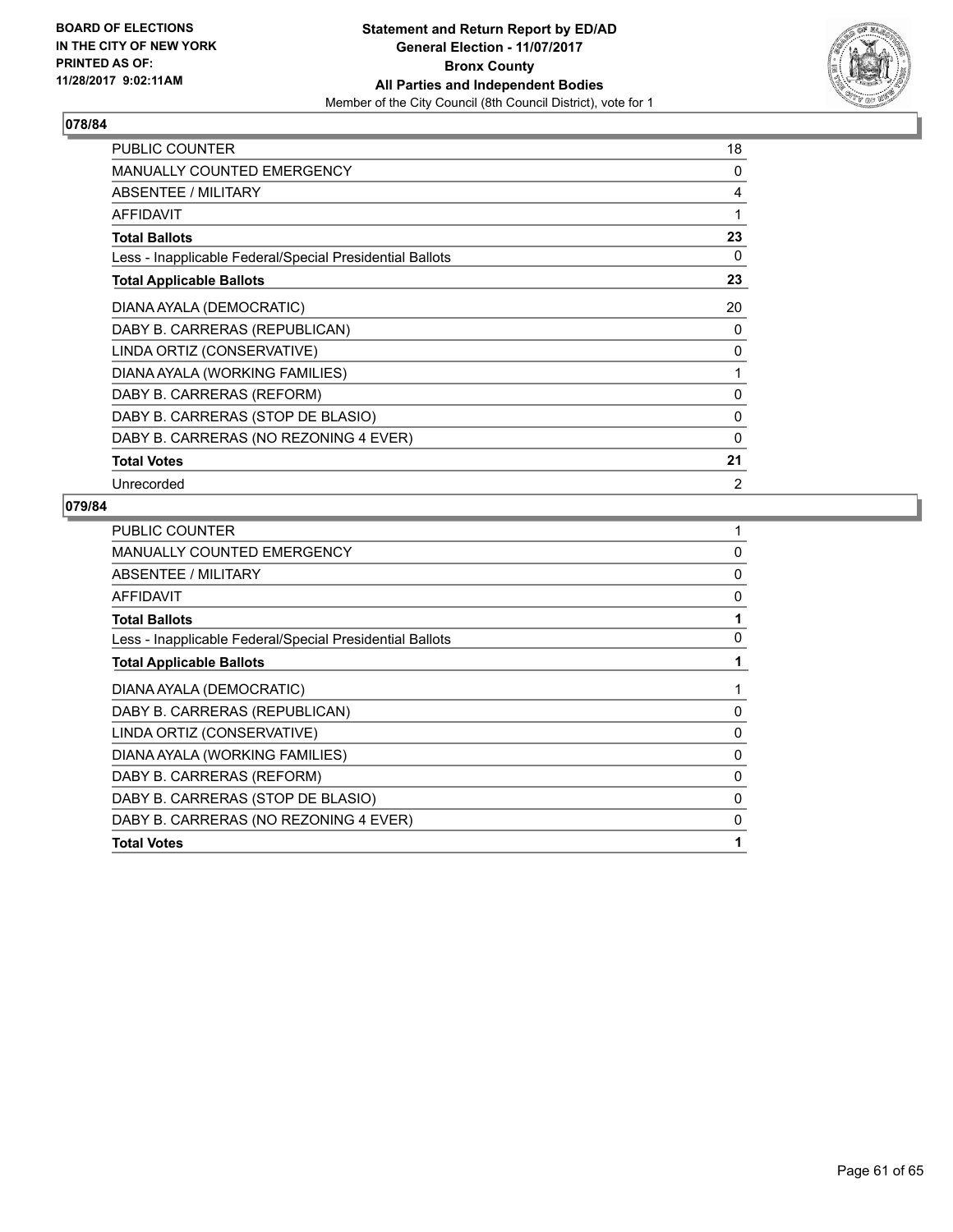

| <b>PUBLIC COUNTER</b>                                    | 78 |
|----------------------------------------------------------|----|
| <b>MANUALLY COUNTED EMERGENCY</b>                        | 0  |
| ABSENTEE / MILITARY                                      | 0  |
| <b>AFFIDAVIT</b>                                         | 0  |
| <b>Total Ballots</b>                                     | 78 |
| Less - Inapplicable Federal/Special Presidential Ballots | 0  |
| <b>Total Applicable Ballots</b>                          | 78 |
| DIANA AYALA (DEMOCRATIC)                                 | 58 |
| DABY B. CARRERAS (REPUBLICAN)                            | 8  |
| LINDA ORTIZ (CONSERVATIVE)                               | 1  |
| DIANA AYALA (WORKING FAMILIES)                           | 6  |
| DABY B. CARRERAS (REFORM)                                | 1  |
| DABY B. CARRERAS (STOP DE BLASIO)                        | 0  |
| DABY B. CARRERAS (NO REZONING 4 EVER)                    | 0  |
| UNATTRIBUTABLE WRITE-IN (WRITE-IN)                       | 1  |
| <b>Total Votes</b>                                       | 75 |
| Unrecorded                                               | 3  |

| PUBLIC COUNTER                                           | 97             |
|----------------------------------------------------------|----------------|
| MANUALLY COUNTED EMERGENCY                               | 0              |
| ABSENTEE / MILITARY                                      | 0              |
| AFFIDAVIT                                                | $\Omega$       |
| <b>Total Ballots</b>                                     | 97             |
| Less - Inapplicable Federal/Special Presidential Ballots | 0              |
| <b>Total Applicable Ballots</b>                          | 97             |
| DIANA AYALA (DEMOCRATIC)                                 | 74             |
| DABY B. CARRERAS (REPUBLICAN)                            | 5              |
| LINDA ORTIZ (CONSERVATIVE)                               | 4              |
| DIANA AYALA (WORKING FAMILIES)                           | $\overline{2}$ |
| DABY B. CARRERAS (REFORM)                                | 0              |
| DABY B. CARRERAS (STOP DE BLASIO)                        | 1              |
| DABY B. CARRERAS (NO REZONING 4 EVER)                    | $\Omega$       |
| <b>Total Votes</b>                                       | 86             |
| Unrecorded                                               | 11             |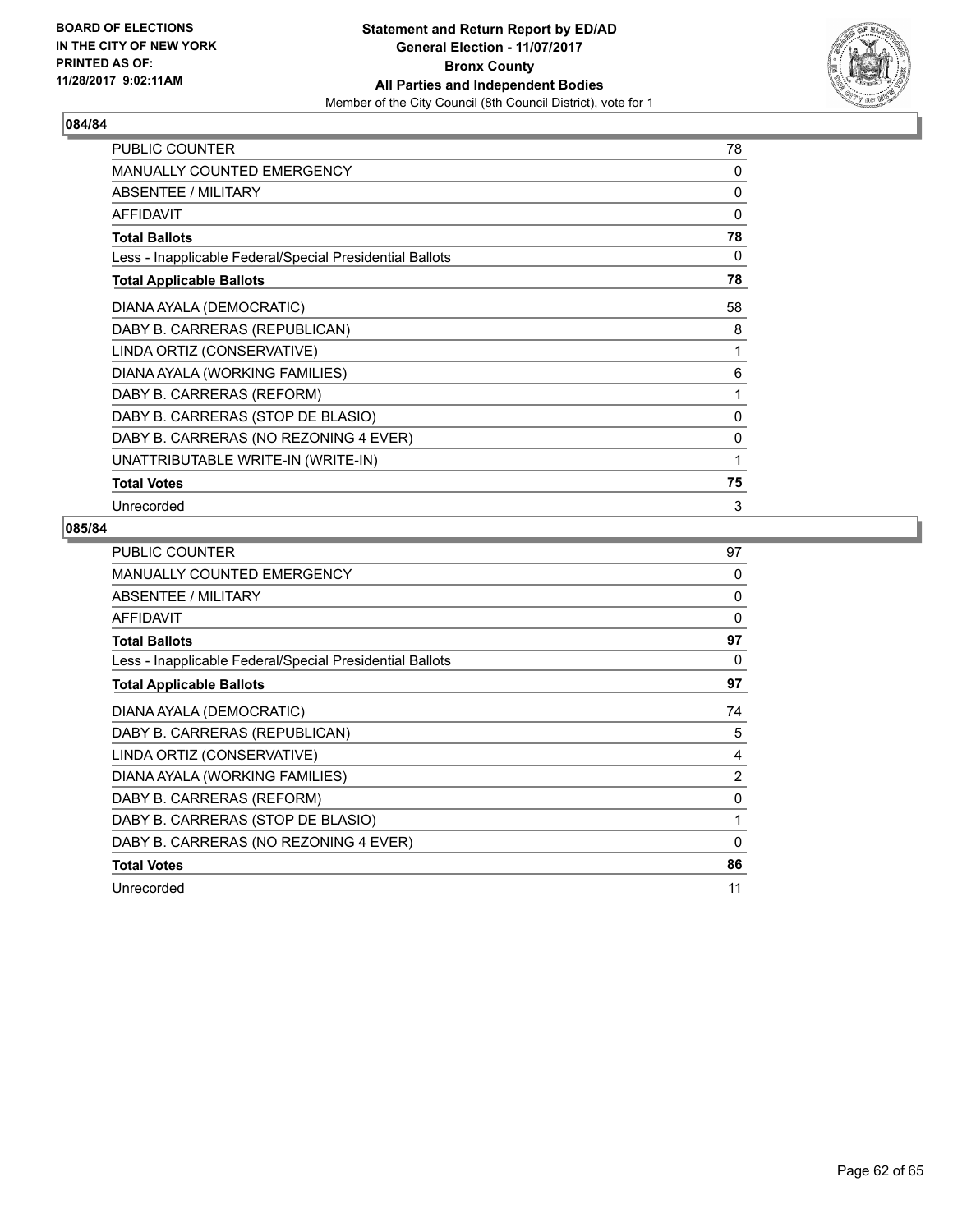

| <b>PUBLIC COUNTER</b>                                    | 110            |
|----------------------------------------------------------|----------------|
| <b>MANUALLY COUNTED EMERGENCY</b>                        | 0              |
| ABSENTEE / MILITARY                                      |                |
| <b>AFFIDAVIT</b>                                         | 0              |
| <b>Total Ballots</b>                                     | 111            |
| Less - Inapplicable Federal/Special Presidential Ballots | 0              |
| <b>Total Applicable Ballots</b>                          | 111            |
| DIANA AYALA (DEMOCRATIC)                                 | 85             |
| DABY B. CARRERAS (REPUBLICAN)                            | 4              |
| LINDA ORTIZ (CONSERVATIVE)                               | 3              |
| DIANA AYALA (WORKING FAMILIES)                           | $\overline{2}$ |
| DABY B. CARRERAS (REFORM)                                | 0              |
| DABY B. CARRERAS (STOP DE BLASIO)                        | 0              |
| DABY B. CARRERAS (NO REZONING 4 EVER)                    | 0              |
| <b>Total Votes</b>                                       | 94             |
| Unrecorded                                               | 17             |

| <b>PUBLIC COUNTER</b>                                    | 159      |
|----------------------------------------------------------|----------|
| MANUALLY COUNTED EMERGENCY                               | 0        |
| ABSENTEE / MILITARY                                      | 3        |
| <b>AFFIDAVIT</b>                                         | 5        |
| <b>Total Ballots</b>                                     | 167      |
| Less - Inapplicable Federal/Special Presidential Ballots | 0        |
| <b>Total Applicable Ballots</b>                          | 167      |
| DIANA AYALA (DEMOCRATIC)                                 | 128      |
| DABY B. CARRERAS (REPUBLICAN)                            | 7        |
| LINDA ORTIZ (CONSERVATIVE)                               | 6        |
| DIANA AYALA (WORKING FAMILIES)                           | 7        |
| DABY B. CARRERAS (REFORM)                                | 0        |
| DABY B. CARRERAS (STOP DE BLASIO)                        | 0        |
| DABY B. CARRERAS (NO REZONING 4 EVER)                    | $\Omega$ |
| <b>Total Votes</b>                                       | 148      |
| Unrecorded                                               | 19       |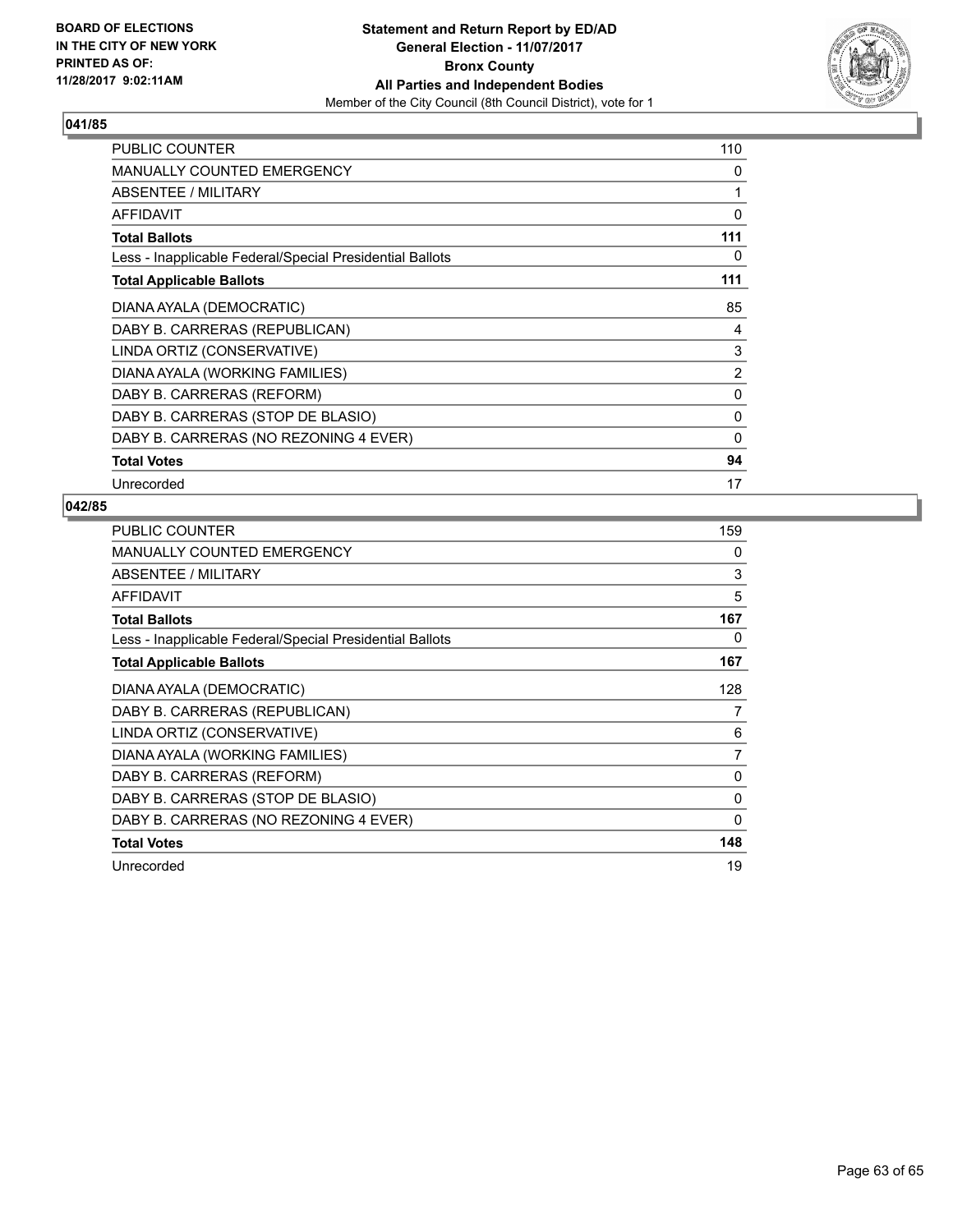

| <b>PUBLIC COUNTER</b>                                    | 69             |
|----------------------------------------------------------|----------------|
| <b>MANUALLY COUNTED EMERGENCY</b>                        | 0              |
| <b>ABSENTEE / MILITARY</b>                               | 0              |
| <b>AFFIDAVIT</b>                                         | $\Omega$       |
| <b>Total Ballots</b>                                     | 69             |
| Less - Inapplicable Federal/Special Presidential Ballots | 0              |
| <b>Total Applicable Ballots</b>                          | 69             |
| DIANA AYALA (DEMOCRATIC)                                 | 53             |
| DABY B. CARRERAS (REPUBLICAN)                            | 3              |
| LINDA ORTIZ (CONSERVATIVE)                               | 0              |
| DIANA AYALA (WORKING FAMILIES)                           | $\overline{2}$ |
| DABY B. CARRERAS (REFORM)                                | 0              |
| DABY B. CARRERAS (STOP DE BLASIO)                        | 0              |
| DABY B. CARRERAS (NO REZONING 4 EVER)                    | 0              |
| <b>Total Votes</b>                                       | 58             |
| Unrecorded                                               | 11             |